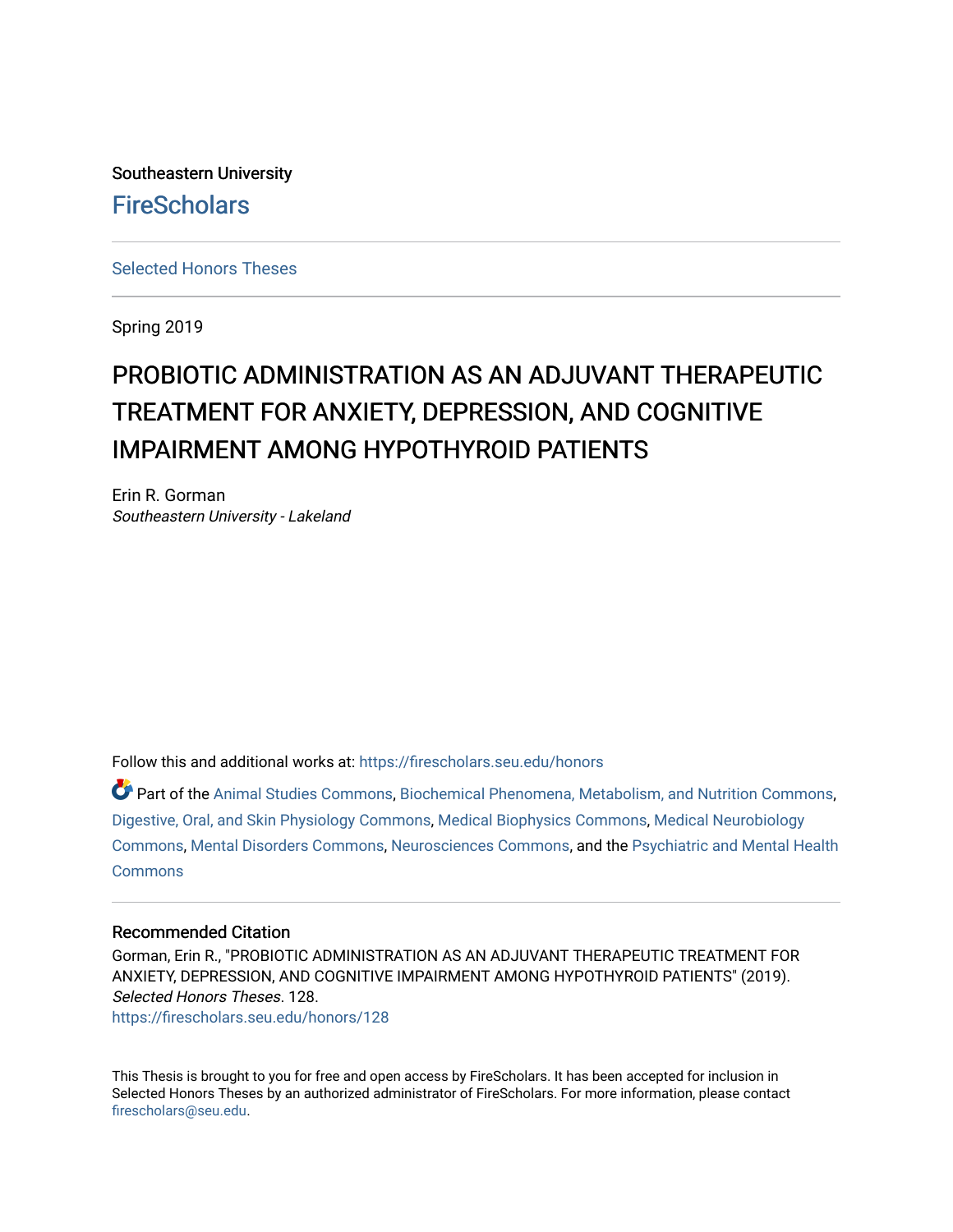# PROBIOTIC ADMINISTRATION AS AN ADJUVANT THERAPEUTIC TREATMENT FOR ANXIETY, DEPRESSION, AND COGNITIVE IMPAIRMENT AMONG HYPOTHYROID PATIENTS

by

Erin R. Gorman

Submitted to the School of Honors Committee

in partial fulfillment

of the requirements for University Honors Scholars

Southeastern University

2019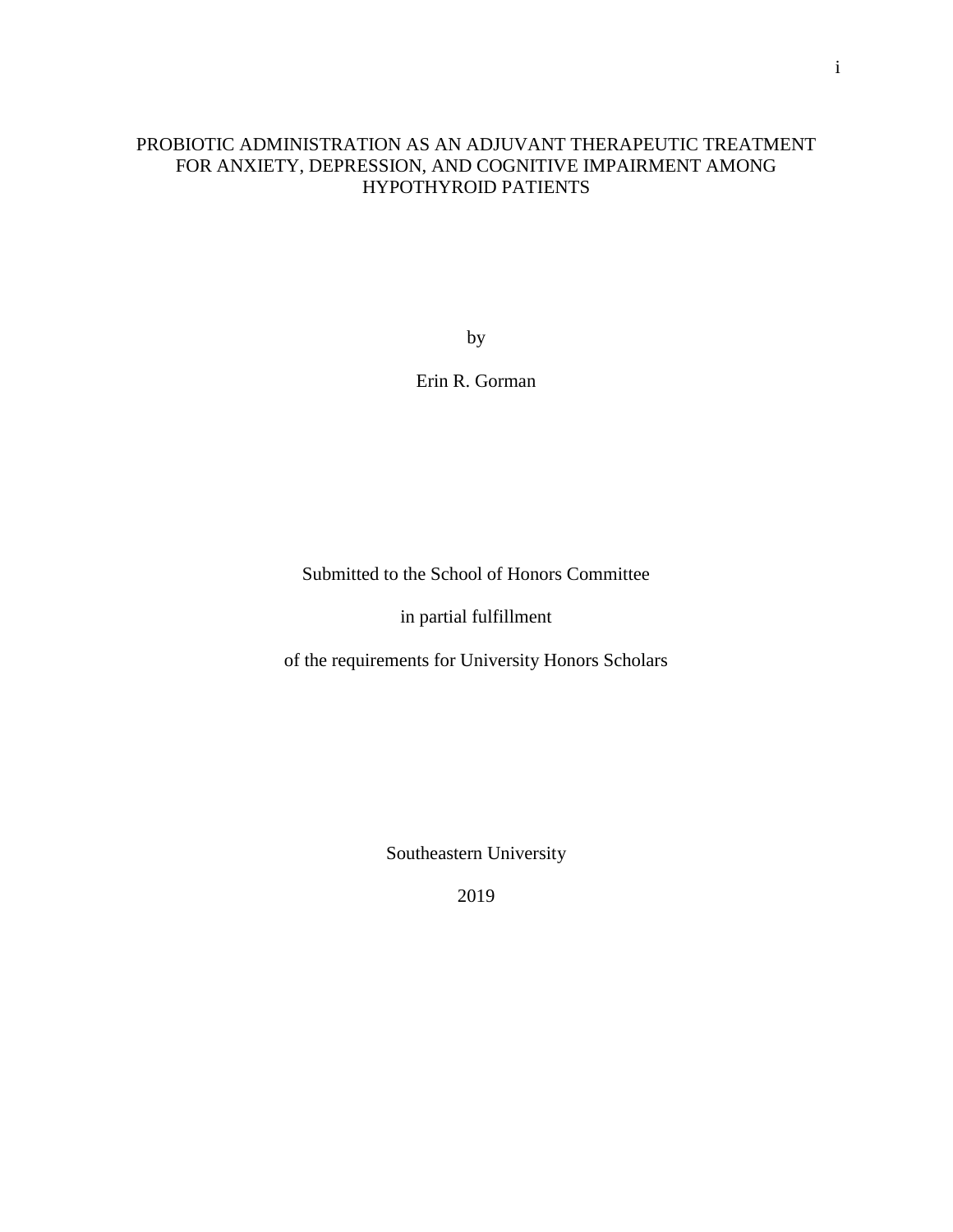©Copyright by Erin R. Gorman

ii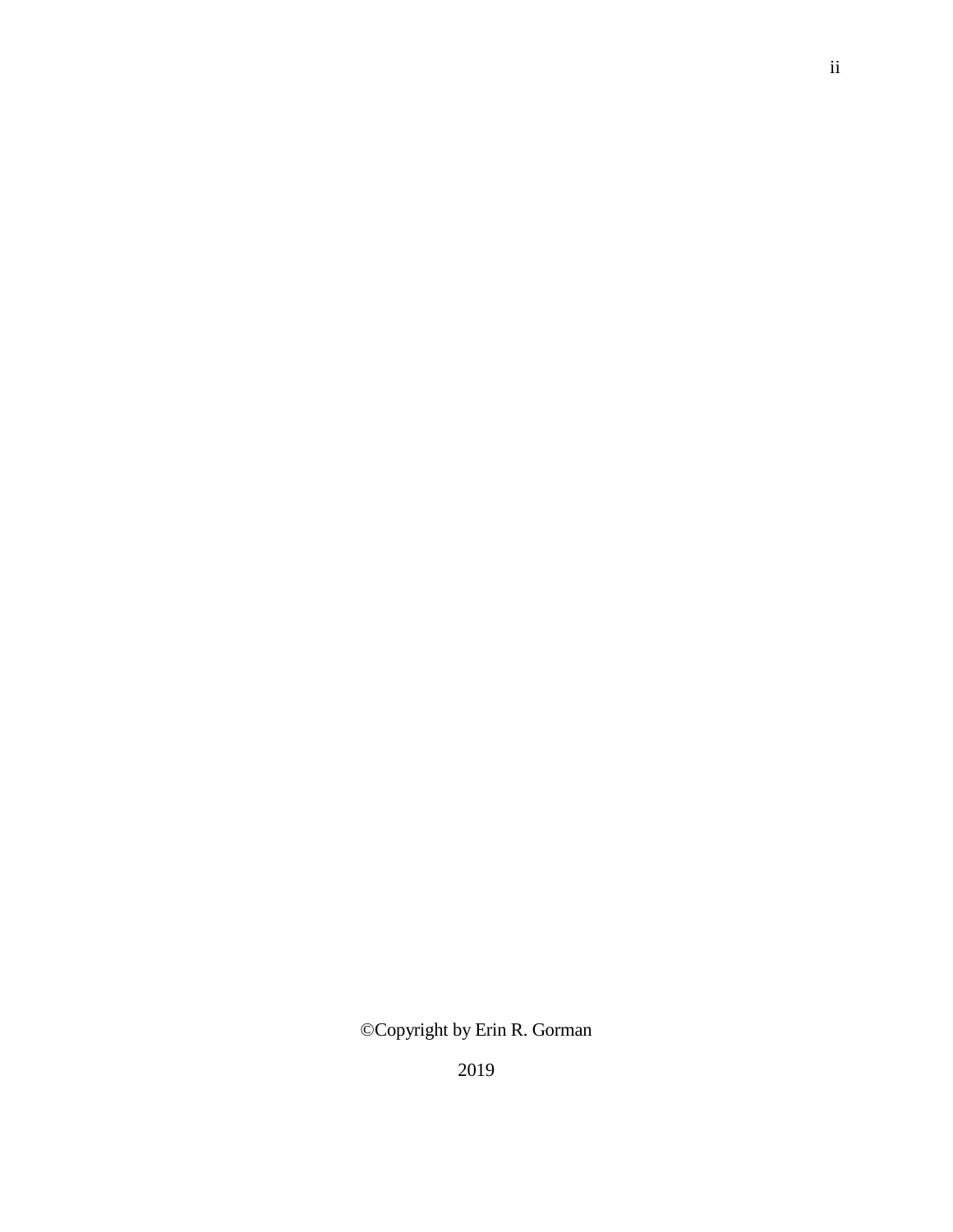# DEDICATION

My ultimate goal in writing this thesis was to become further educated on the topic of mental health

in order to better understand myself and those around me.

I dedicate this work to those suffering from mental illnesses of all variations,

And specifically, to my loved ones who struggle daily with their mental health.

Individuals must realize the reality of mental illness as just that—an illness.

Depression is not a choice.

Anxiety is not a choice.

Mental illness is not a choice.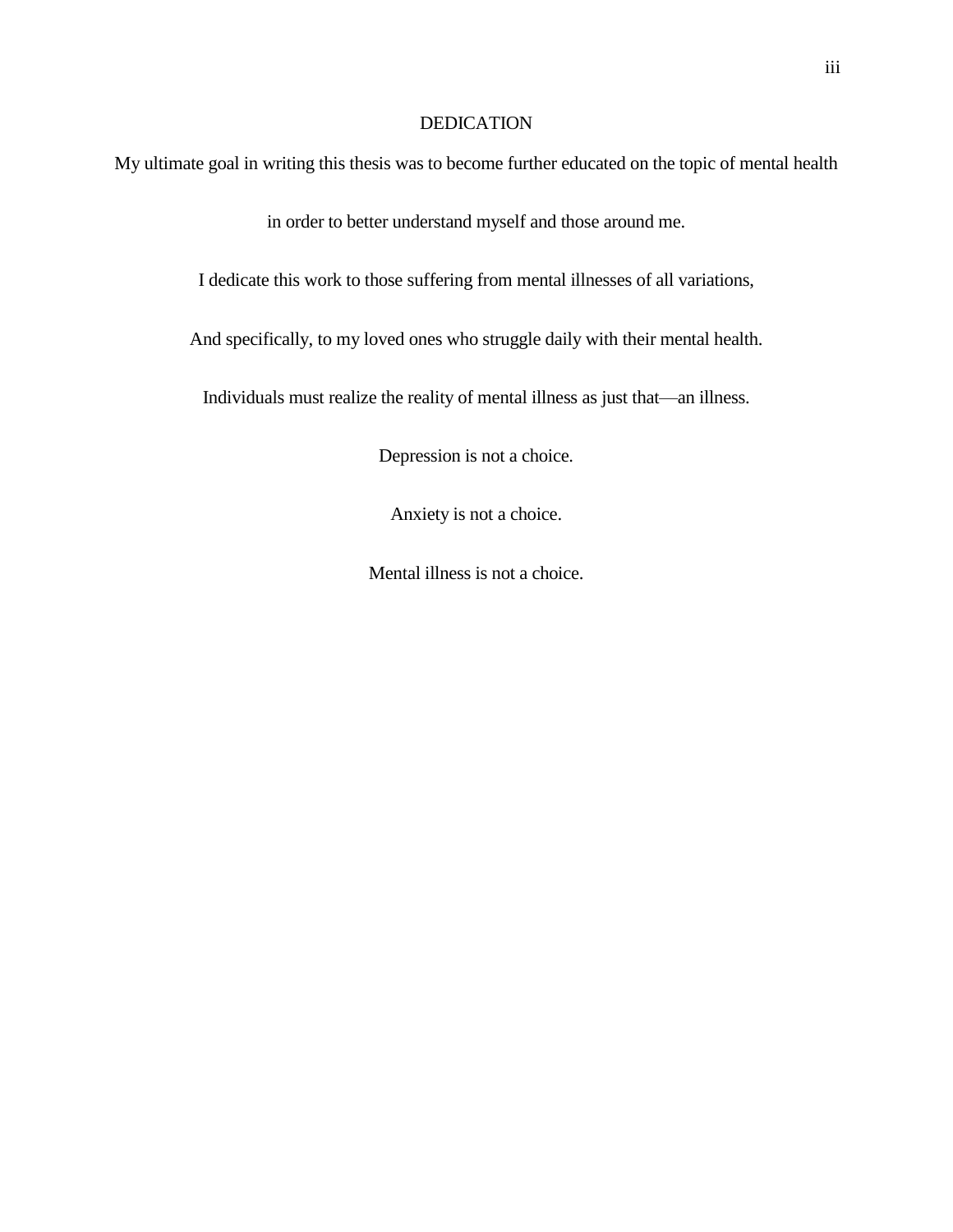#### ACKNOWLEDGMENTS

I would say that there are too many people for me to thank, but I don't believe there is such thing as having too many amazing and inspiring people in one's life.

I would first like to thank my family for being the biggest support group throughout my life.

Thank you, Mom and Dad, for being such wonderful parents and for teaching me discipline, respect, independence, the value of hard work, and kindness—things I will always have to my advantage, thanks to you.

Thanks siblings (Jess, Alyssa, and Michael) for being my forever-best-friends, even if not by choice. I give you all the credit for my competitive drive. I guess that's what years of losing at Monopoly does to a person.

I would also like to thank the love of my life, Joshua, for always being tremendously loving and supportive, even from so far away. I look forward to whatever God has in store for our future.

Thank you to my friends, near and far, for keeping me sane by encouraging me to have fun every once in a while. I have made memories the last few years that I will treasure my whole life.

I would also like to thank my undergrad professors who have made a major impact on me academically: Dr. Bilder, Dr. Salvatore, Dr. Schraw, Dr. Abraham, and Dr. Tompkins. One reason I chose to come to Southeastern was because I wanted an academic setting where I would know my professors, and they would know me. That is exactly what I got. Thank you all for your faith,

support, and for challenging me to be the best student I can be.

Thank you to Dr. Gordon Miller and the Southeastern School of Honors for giving me the opportunity to write something like this. It was a challenge (to say the least), but I learned so much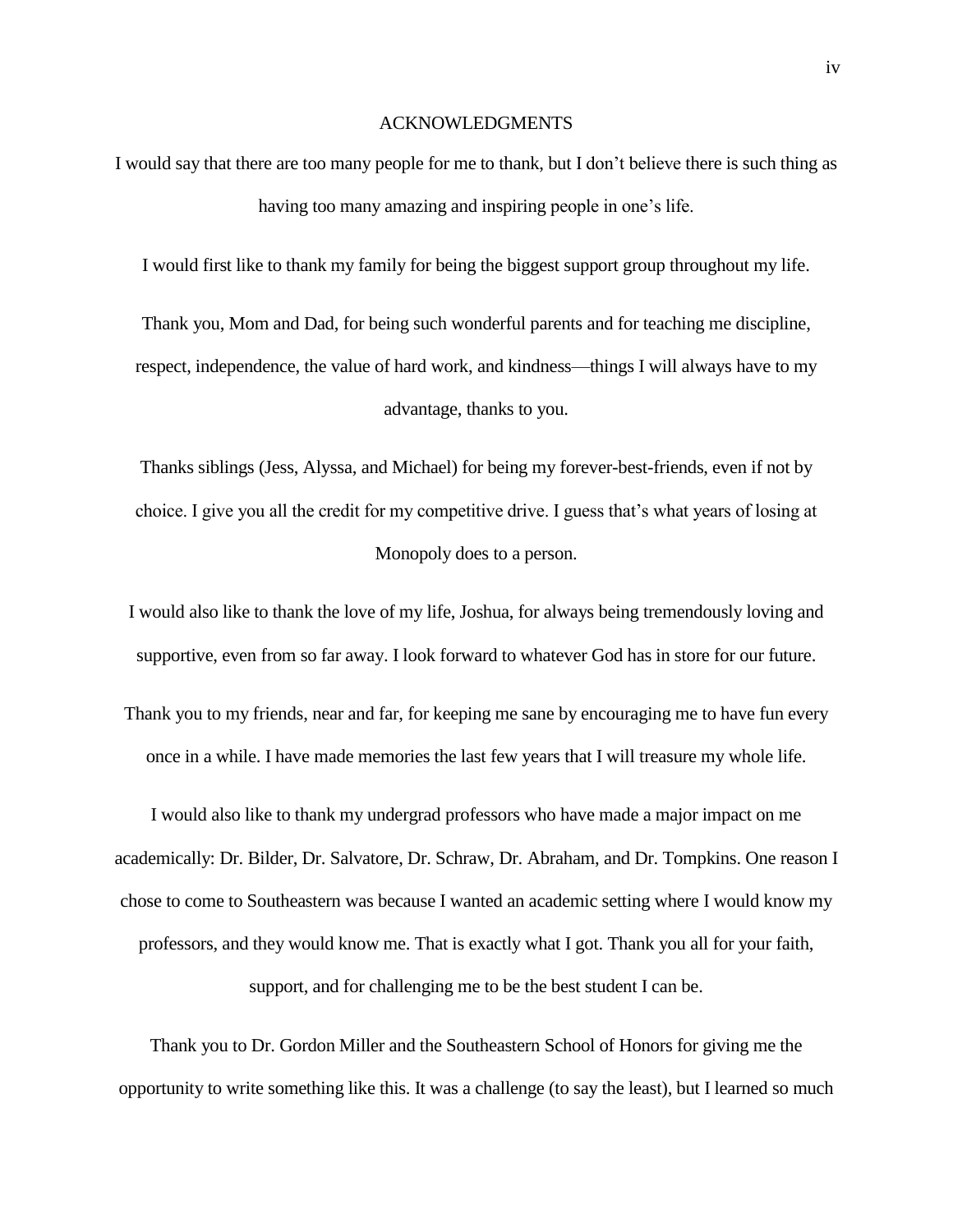throughout the process. Also, thank you Professor Amy Beatty for being a great encouragement in Intro to Thesis, and for bringing us donuts to class.

Finally, I would like to thank Dr. Aimee Franklin, my professor, advisor, mentor, and, on occasion, my life coach. I have said this before, although I cannot emphasize it enough—I have no idea what I would be doing at this point in my life if I had not asked you to be my thesis advisor. A year ago, I was lost, and you guided me in the right direction. But what I am truly thankful for is your faith in my abilities when I had almost none. You helped me to recognize that I am capable of anything I put my mind to. This may be the most valuable thing I leave Southeastern with, and it is surely the most valuable thing I will be bringing into grad school.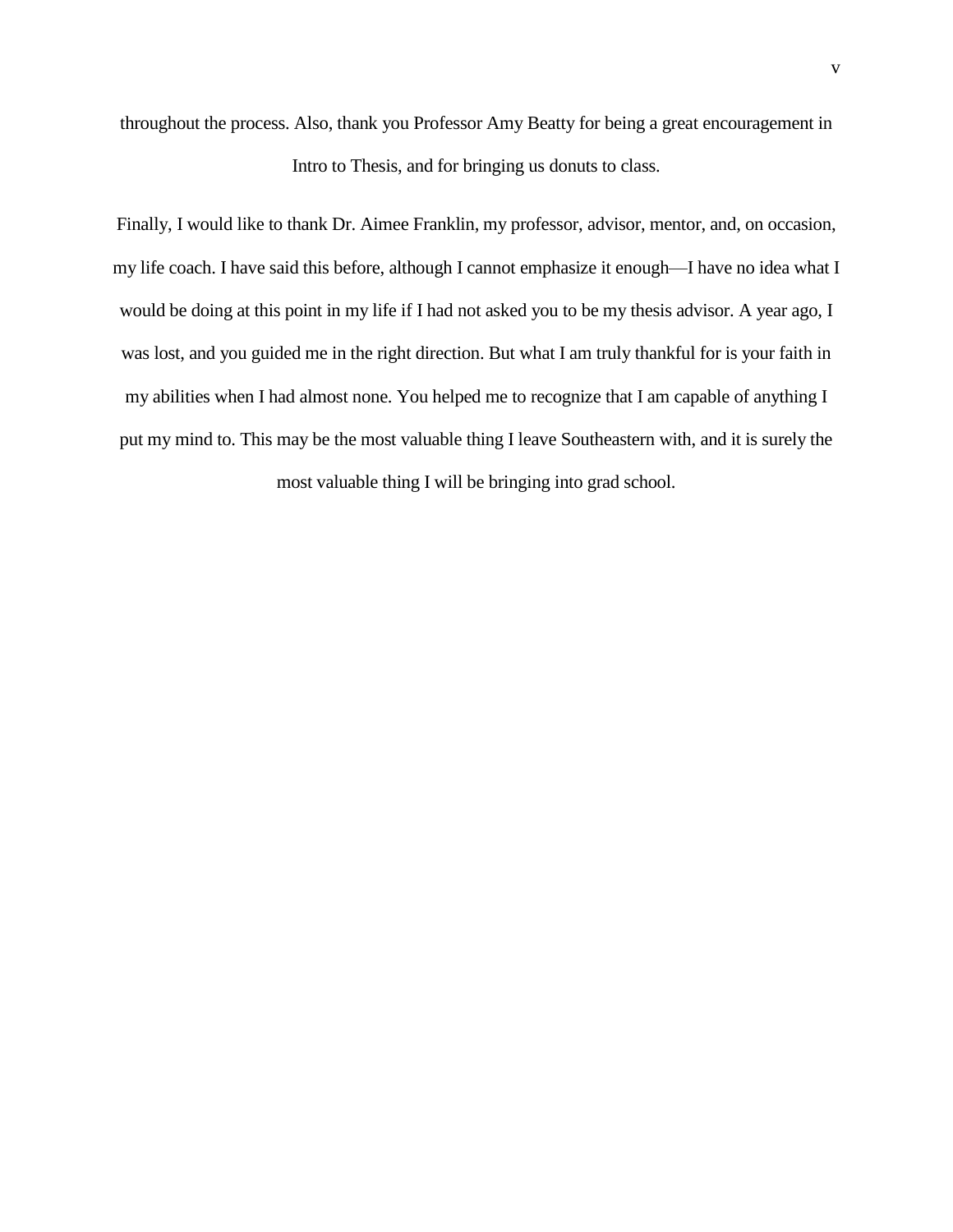# **Abstract**

Hypothyroidism is a form of thyroid dysfunction that occurs when the thyroid gland does not make and secrete enough thyroid hormones to regulate certain processes in the body. Because thyroid hormones take part in many bodily functions, hypothyroidism can cause a large range of symptoms. Current research indicates that some strains of probiotics have beneficial effects on certain neurological and inflammatory diseases, leading to the impression that they can be used therapeutically for effective treatment of different mental health issues such as anxiety, stress, depression, and impaired memory. Because hypothyroidism often leads to such mental symptoms, it may be possible that probiotic treatments reverse these symptoms in hypothyroid patients. The current proposal aims to 1) observe the effects of probiotic strains *Bifidobacterium longum*, *Bifidobacterium breve*, and *Bifidobacterium infantis* on hypothyroid patients suffering from minor to severe anxiety and depression and 2) observe the effects of the same strains on cognition in hypothyroid male Sprague-Dawley rats. It is predicted that probiotics will reduce depressive and anxiety symptoms in humans and improve memory and learning in rats.

Keywords: probiotics, hypothyroidism, *Bifidobacteria,* depression, anxiety, cognitive impairment, learning and memory, inflammation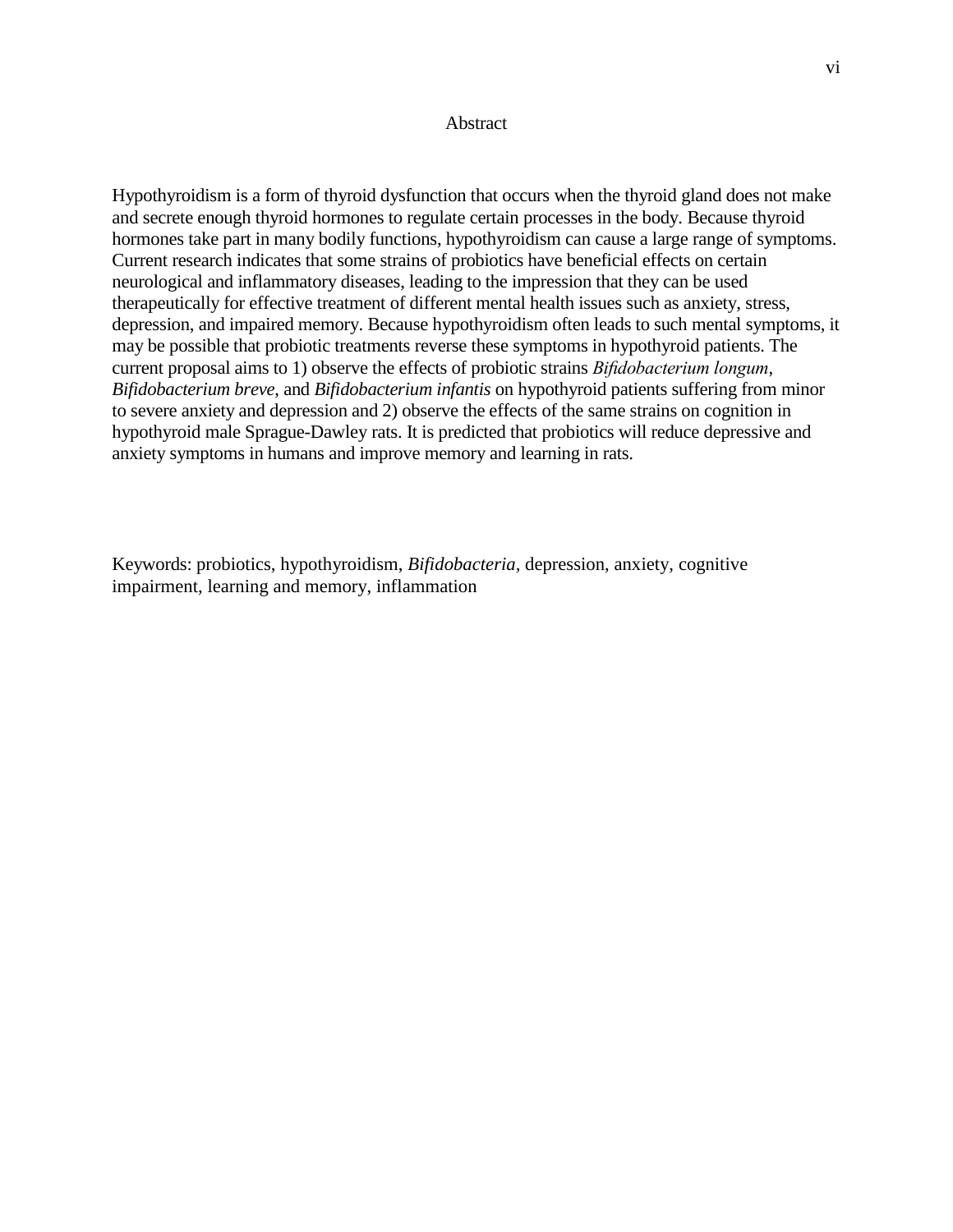# TABLE OF CONTENTS

| Chapter 3: Probiotic Administration to Treat Hypothyroid Symptoms 19 |  |
|----------------------------------------------------------------------|--|
|                                                                      |  |
|                                                                      |  |
|                                                                      |  |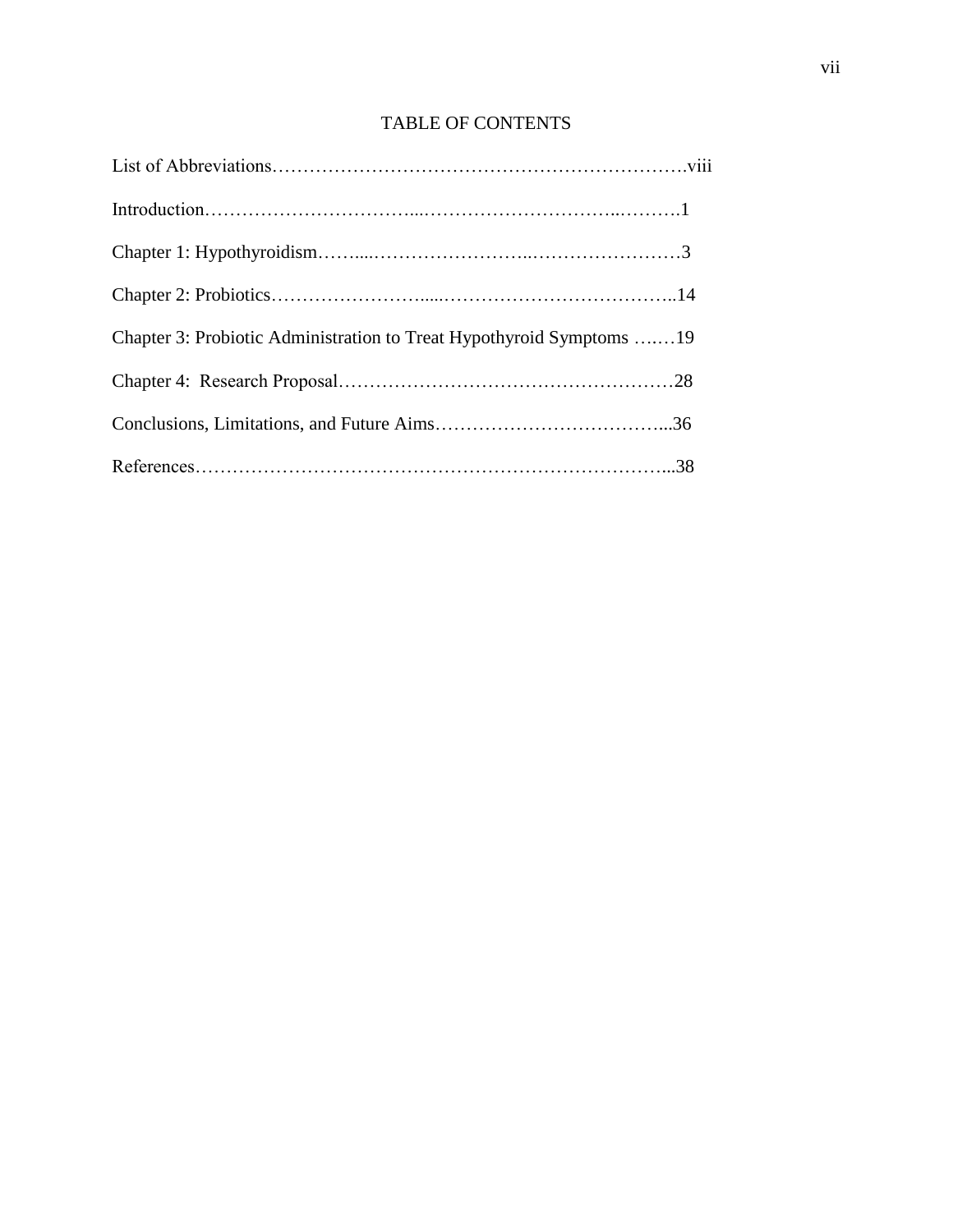# LIST OF ABBREVIATIONS

| <b>ASD</b>      | Autism spectrum disorder            |
|-----------------|-------------------------------------|
| <b>ANS</b>      | Autonomic nervous system            |
| <b>BBB</b>      | Blood-brain barrier                 |
| <b>BDNF</b>     | Brain-derived neurotrophic factor   |
| <b>CNS</b>      | Central nervous system              |
| <b>DIT</b>      | Diiodotyrosine                      |
| <b>ENS</b>      | Enteric nervous system              |
| <b>ELISA</b>    | Enzyme-linked immunosorbent assay   |
| <b>EPSP</b>     | Excitatory postsynaptic potential   |
| <b>FST</b>      | Forced swim test                    |
| <b>GABA</b>     | Gamma-aminobutyric acid             |
| GI              | Gastrointestinal                    |
| <b>GAD</b>      | Generalized anxiety disorder        |
| <b>GMB</b>      | Gut-microbiome-brain                |
| hsCRP           | high-sensitivity C-reactive protein |
| <b>HPT</b>      | Hypothalamus-pituitary-thyroid axis |
| <b>IBS</b>      | Irritable bowel syndrome            |
| LT <sub>4</sub> | Levothyroxine                       |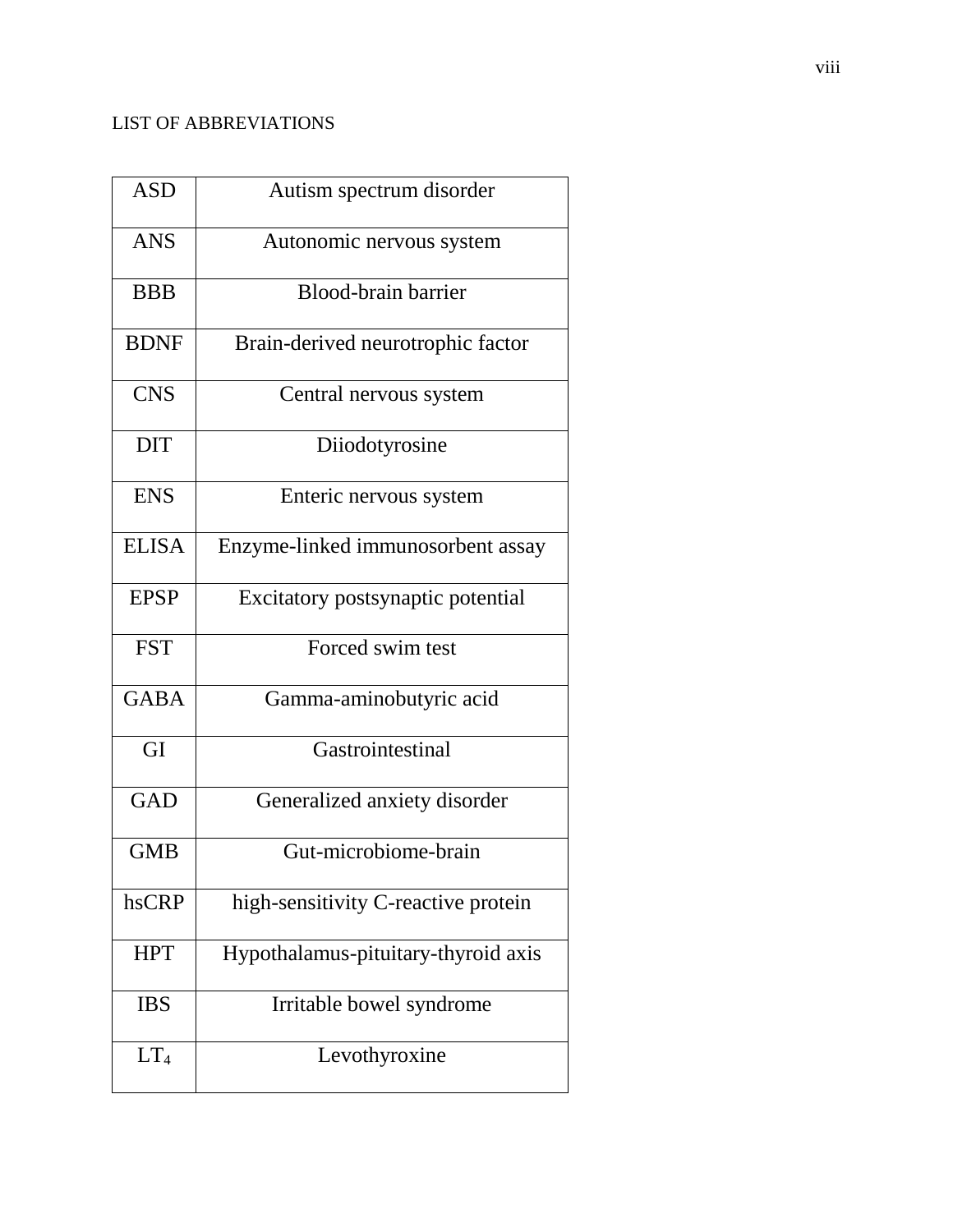| <b>LTD</b>  | Long-term depression                       |
|-------------|--------------------------------------------|
| <b>LTP</b>  | Long-term potentiation                     |
| <b>MDD</b>  | <b>Major Depressive Disorder</b>           |
| <b>MS</b>   | Maternal separation model                  |
| <b>MIT</b>  | Monoiodotyrosine                           |
| <b>NMDA</b> | N-methyl-D-aspartate glutamate<br>receptor |
| <b>PD</b>   | Panic disorder                             |
| <b>PNS</b>  | Peripheral nervous system                  |
| <b>PSD</b>  | Postsynaptic density                       |
| <b>PTU</b>  | Propylthiouracil                           |
| <b>SCFA</b> | Short chain fatty acid                     |
| <b>TG</b>   | Thyroglobulin                              |
| <b>TH</b>   | Thyroid hormone                            |
| <b>TSH</b>  | Thyrotropin/Thyroid-stimulating            |
|             | hormone                                    |
| <b>TRH</b>  | Thyrotropin-releasing hormone              |
| $\rm T_4$   | Thyroxine                                  |
| $T_3$       | Triiodothyronine                           |
| TrkB        | Tyrosine kinase receptor                   |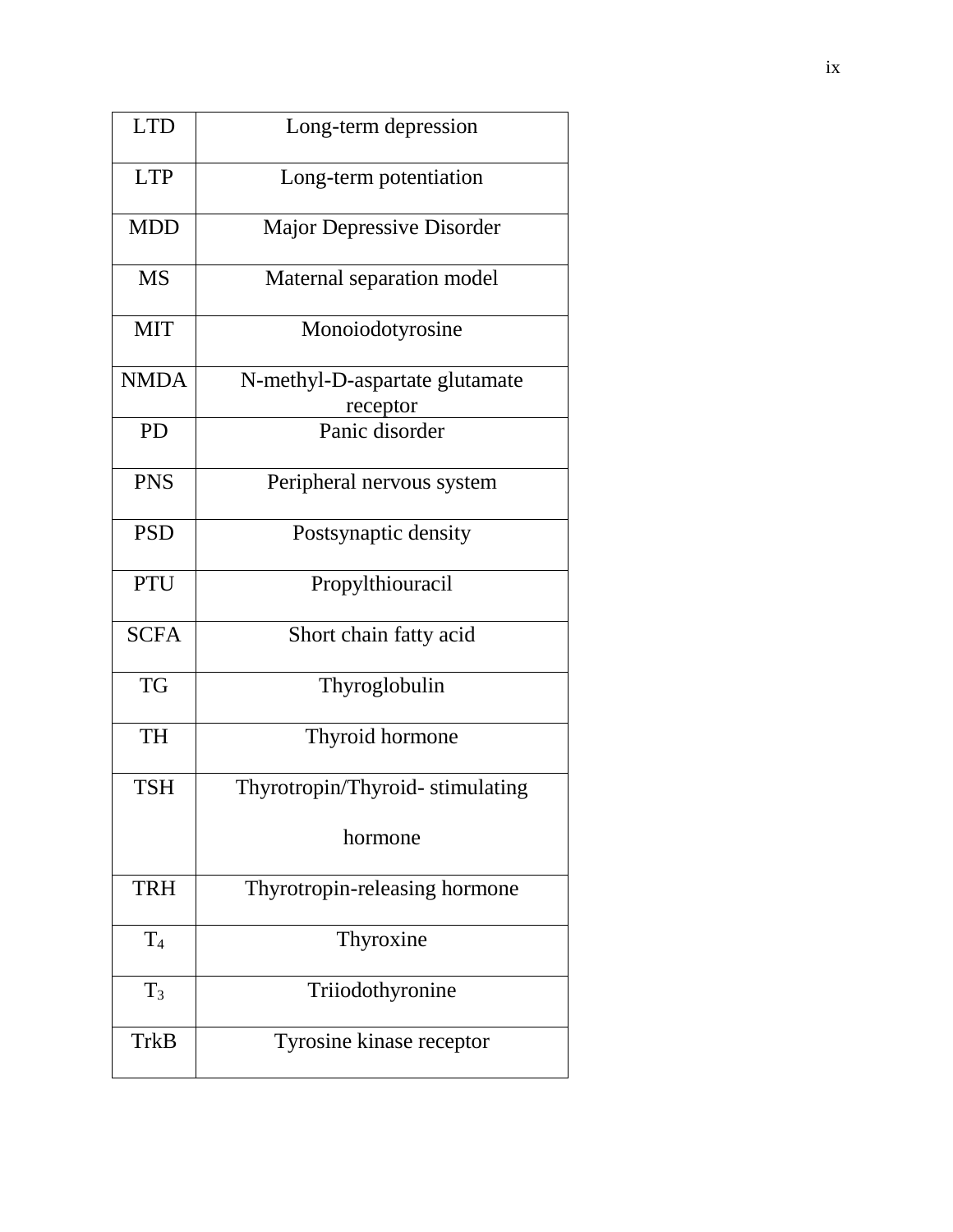# INTRODUCTION

Hypothyroidism is a disorder characterized by the low production of thyroid hormones by the thyroid gland, a structure in the body essential for regulation and use of energy (*Figure 1*). 1,2

Thus, hypothyroidism is associated with slower metabolic functions and may contribute to poorer quality of life. Five out of every one hundred people in the United States are impacted by hypothyroidism, with the majority of those affected being women.<sup>3</sup> Hypothyroidism has several different causes, with the most common cause being autoimmune thyroid disease.<sup>2</sup> The thyroid gland and thyroid hormones



*Figure 1*. Hypothyroidism is characterized by low serum  $T_3$  and  $T_4$  thyroid hormone, which may lead to elevated serum levels of thyroid stimulating hormone  $(TSH)<sup>2</sup>$ .

affect many different biological processes, leading to a wide range of symptoms when dysfunction occurs. Commonly associated with hypothyroidism are symptoms of depression, anxiety, and neurocognitive impairment, which may not be reversed with thyroid hormone replacement therapy.<sup>4</sup> Notably, psychiatric symptoms often present earliest and most conspicuously in hypothyroid patients.<sup>5</sup> Consequently, hypothyroidism may first be misdiagnosed as psychiatric disturbance.<sup>5</sup>

Patients with hypothyroidism may go years without proper diagnosis or treatment. Since symptoms are so nonspecific, and may be attributed to other health issues, it can be difficult to identify hypothyroidism as the primary cause. Approximately 13 million people in the United States are currently living with undiagnosed hypothyroidism.<sup>2</sup> Misdiagnosis and persistence of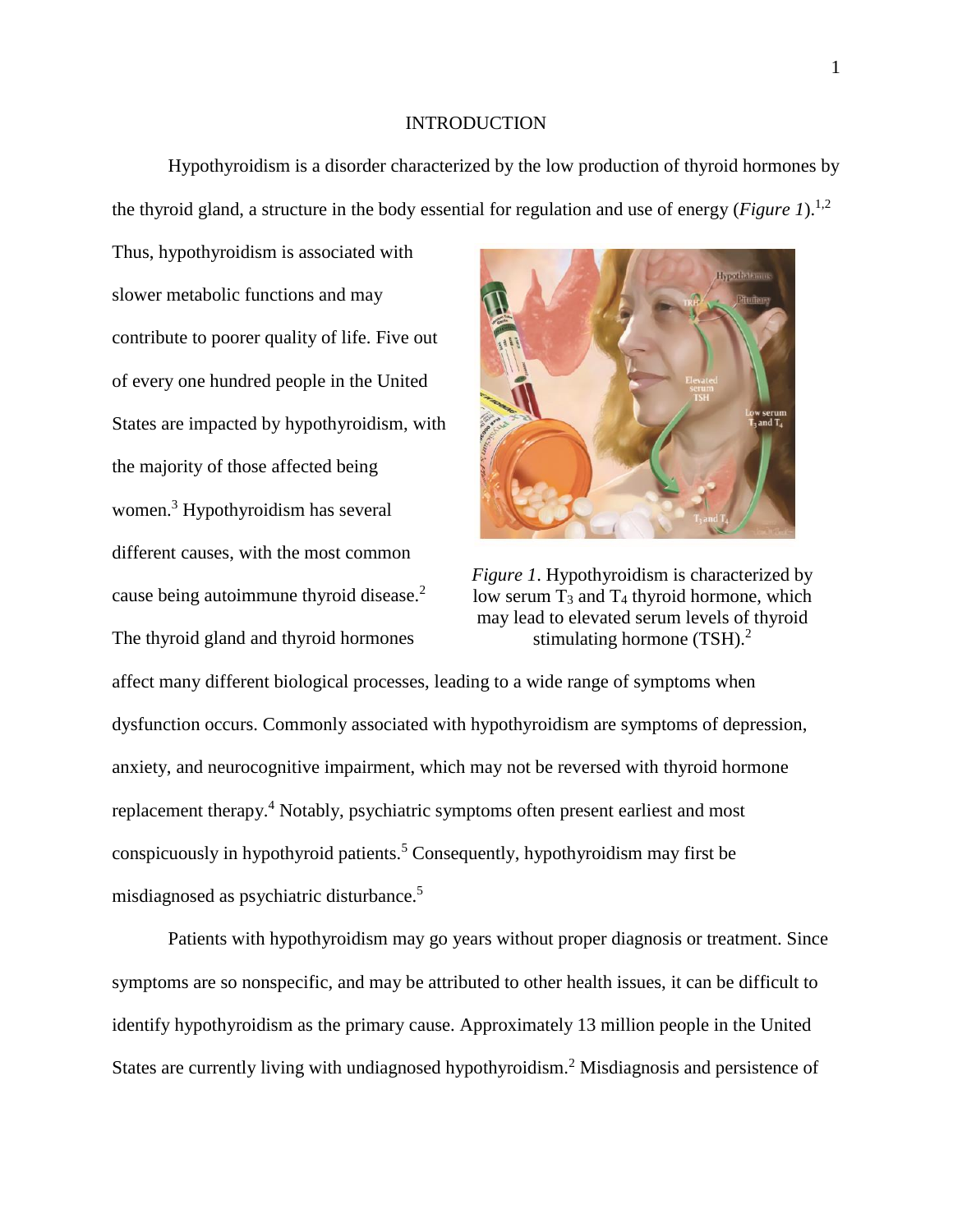symptoms despite treatment attempts contribute greatly to the frustration of being unable to improve quality of living. Patients suffering from undiagnosed hypothyroidism may experience fatigue, weight gain, or chronic pain, with no certainty of the cause. Proper diagnosis of hypothyroidism is a crucial first step in patients attaining a higher quality of life. The next crucial step is to determine the most effective way to treat symptoms that still persist even after normal thyroid hormone levels are reached. Some symptoms such as weight gain and fatigue have been reported to remain despite treatment.<sup>2</sup> However, the treatment of persistent symptoms of anxiety, depression, and cognitive impairment will be the focus of the following discussion.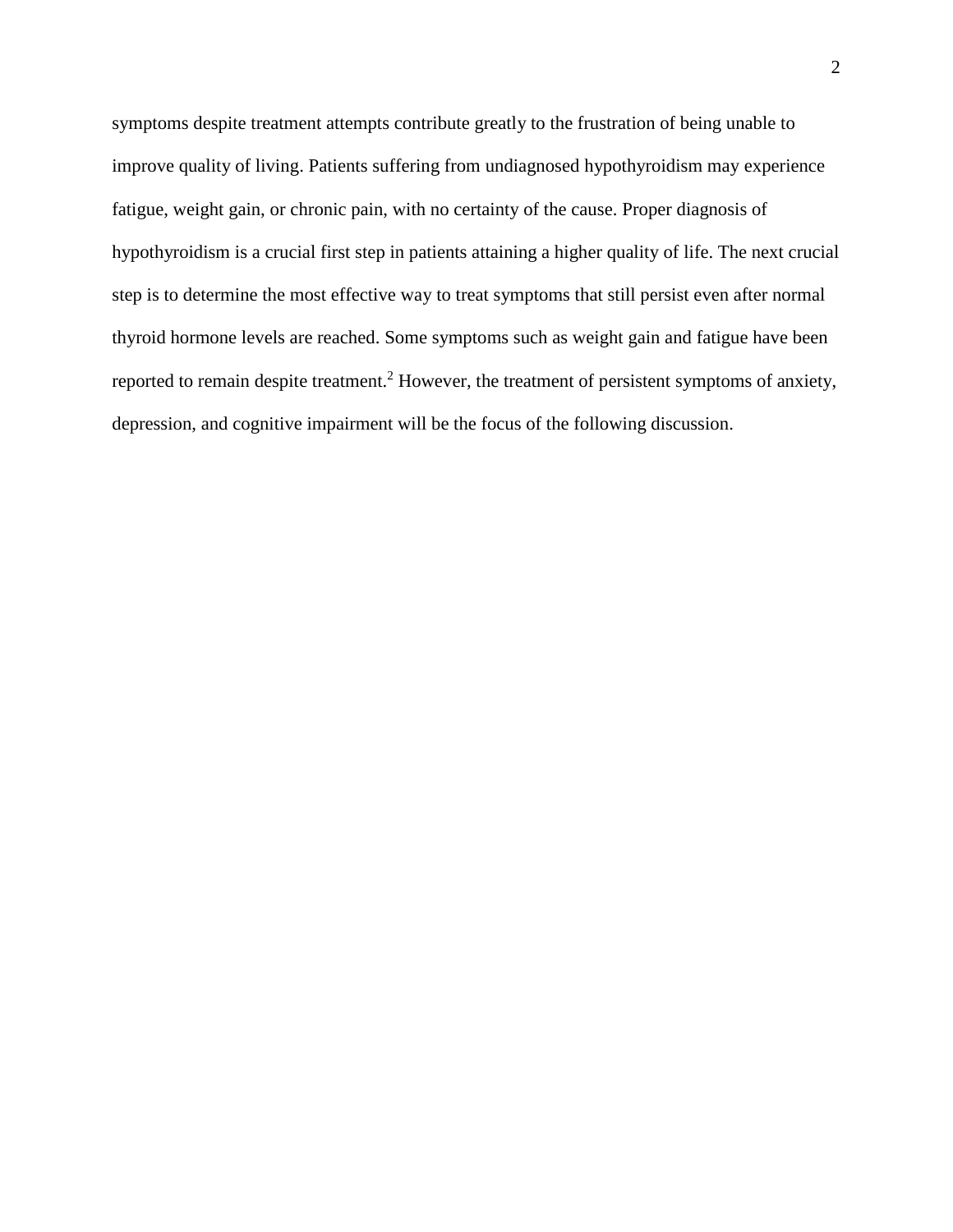# HYPOTHYROIDISM

# *The Thyroid and its Functions*

The thyroid gland is a hormone secreting structure in the endocrine system, most easily

identified by its butterfly-like shape (*Figure 2*). <sup>6</sup> Two ovaloid lobes lie on either side of the trachea, joined by an isthmus which crosses the trachea ventrally.<sup>7</sup> Groups of spherical follicles filled with fluid make up the lobes of the gland.<sup>7</sup> Follicles are formed by a single layer of follicular epithelial cells, also known as thyrocytes, which contain tight junctions that form a strong barrier and prevent diffusion of transmembrane proteins through the apical and basolateral sections of the plasma membrane.<sup>8</sup>



The thyroid is a small gland in your neck that makes thyroid hormones.

*Figure 2.* Thyroid gland.<sup>3</sup>

Follicular cells along the walls of the thyroid gland use iodine to produce a glycoprotein called thyroglobulin (TG), which is necessary for the production of thyroid hormone (TH).<sup>6</sup> Absorption of iodide occurs in the gastrointestinal tract, where it travels through the bloodstream to the basolateral plasma membranes of follicular cells.<sup>8</sup> Iodide is converted to iodine by oxidation in the follicular lumen, where it then binds to the tyrosine residues.<sup>8</sup> Iodine atoms within the body attach to tyrosyl residues of TG, producing colloid, which is stored in the central cavities of follicles and used to produce thyroid hormone. <sup>6</sup> Monoiodotyrosine (MIT) and diiodotyrosine (DIT) are produced, containing one or two iodines respectively.<sup>6</sup> MIT and DIT are then coupled to form the two types of thyroid hormone, which are both made up of iodine atoms and two tyrosine amino acids.<sup>6</sup> Thyroxine  $(T_4)$  contains four iodine atoms, while triiodothyronine (T3) contains three. TH is produced through receptor binding of thyrotropin, or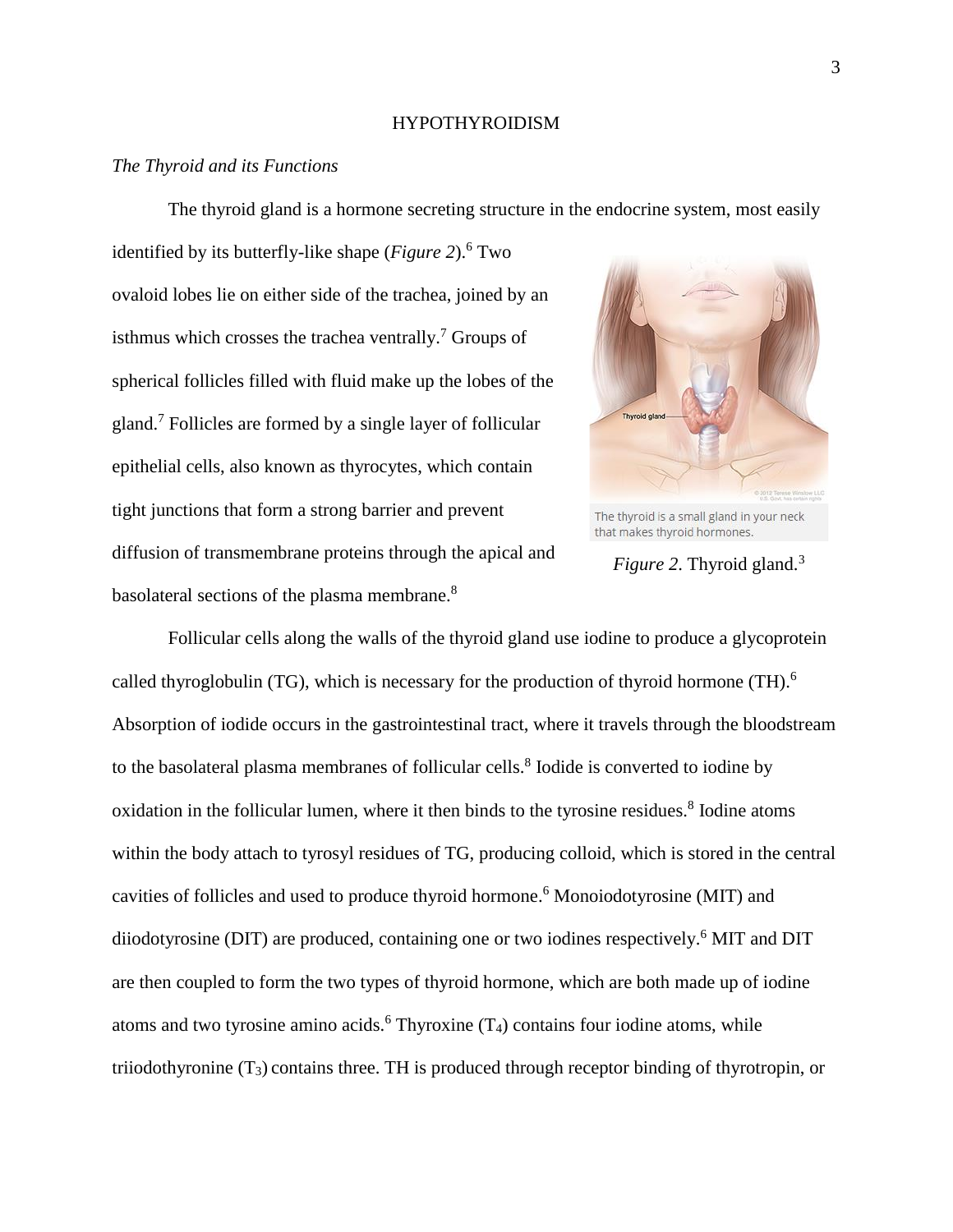thyroid- stimulating hormone (TSH), onto follicular cells and may be produced in large amounts outside of the cell.<sup>6</sup> T<sub>4</sub> is the major hormone produced by the thyroid gland. However, T<sub>3</sub> is more active in the body.<sup>9</sup>  $T_3$  has a major role in signaling the negative feedback loop of the hypothalamus-pituitary-thyroid (HPT) axis (*Figure 3*). The HPT axis regulates the concentration of  $T_3$  and  $T_4$  in the body. Thyrotropin-releasing hormone (TRH) in the hypothalamus region of the brain has important roles in energy metabolism, feeding behavior, heat production, and regulation of certain autonomic nervous system processes.<sup>9</sup> In addition, release of TRH from the hypothalamus stimulates TSH synthesis and release. TSH is an important hormone in the pituitary gland that regulates iodine uptake by thyroid cells, contributes to thyroid cell differentiation and growth, and stimulates TH production and release by the thyroid gland.<sup>9</sup> Overall, concentration levels of  $T_3$  in the body negatively regulate how much or how frequently TRH is released from the hypothalamus, and therefore how much TSH is released from the pituitary gland.<sup>9</sup> When TH levels are high, a signal is sent to the hypothalamus to reduce release

of TRH, which results in lower production of hormones. Likewise, if TH levels are too low, TRH release will increase in order for more hormones to be synthesized by the thyroid.3,9 Although less is known about the mechanism involved, THs may also directly inhibit release of TSH from vesicles in the pituitary



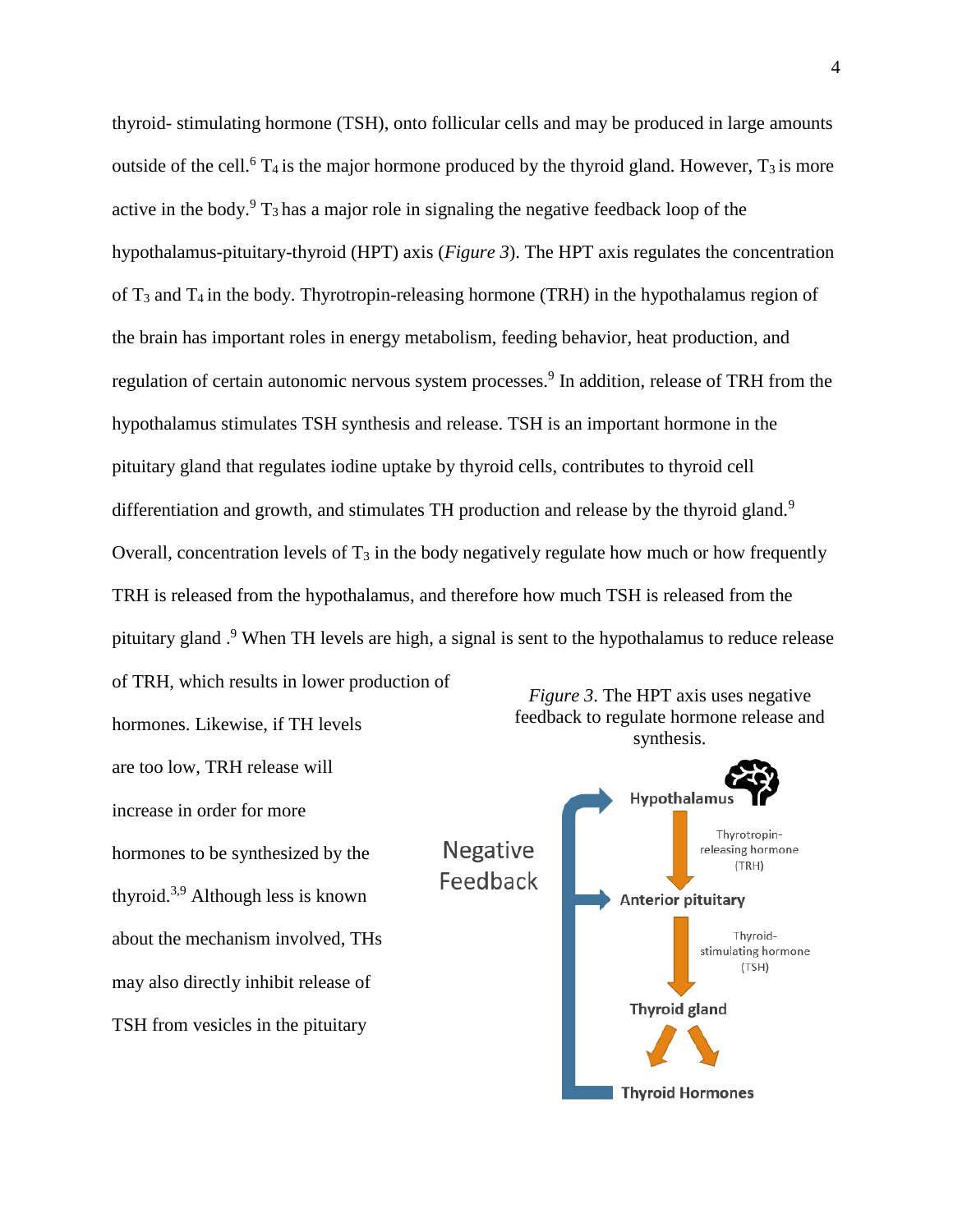gland, which also results in lower production of hormones.<sup>9</sup>

Both  $T_3$  and  $T_4$  are made and secreted by the thyroid, but 80% of serum  $T_3$  is converted from T<sup>4</sup> through the removal of an iodine by a deiodinase. There are three types of deiodinases (D1-D3), which differ in preferred substrates, tissue location, physiological function, and response to excess  $T_4(Table 1)$ .<sup>9</sup> Importantly, D1 is the only deiodinase inhibited by administration of propylthiouracil (PTU), a compound used to induce hypothyroidism in animal models, or to treat hyperthyroidism. Inhibition of D1 causes decreased conversion of  $T_4$  to  $T_3$ , which decreases the amount of serum  $T_3$  by 25% and limits the biological effects of TH.<sup>9,10</sup>

*Table 1.* Deiodinases (D1-D3) differ in which substrates they bind to, which tissues they are located, physiological function, and how they respond to excess amounts of  $T<sub>4</sub>$ <sup>10</sup>

|                                              | DI                                            | D <sub>2</sub>                                 | D3                          |
|----------------------------------------------|-----------------------------------------------|------------------------------------------------|-----------------------------|
| AA residue at catalytic site                 | Selenocysteine                                | Selenocysteine                                 | Selenocysteine              |
|                                              | Outer (5") and inner (5)<br>ring deiodination | Outer (5') ring deiodination                   | Inner (5) ring deiodination |
| Preferred substrate                          | 5': rT3>T4>T3<br>5: T4S>T3S                   | TA > rI3 > T3                                  | T3>T4                       |
| Inhibition by PTU                            | $\ddot{}$                                     |                                                |                             |
| Tissue location                              | Liver, kidney, thyroid,<br>pituitary          | CNS, pituitary, BAT                            | Skin, CNS, Placenta         |
| Subcelullar location                         | Plasma membrane                               | Endoplasmatic reticulum                        | Plasma membrane             |
| Physiological role                           | Production of plasma T3                       | Production of intracellular<br>and plasmaticT3 | T3 degradation              |
| Response to excess of T4<br>(except thyroid) | Increase                                      | Decreases                                      | Increase                    |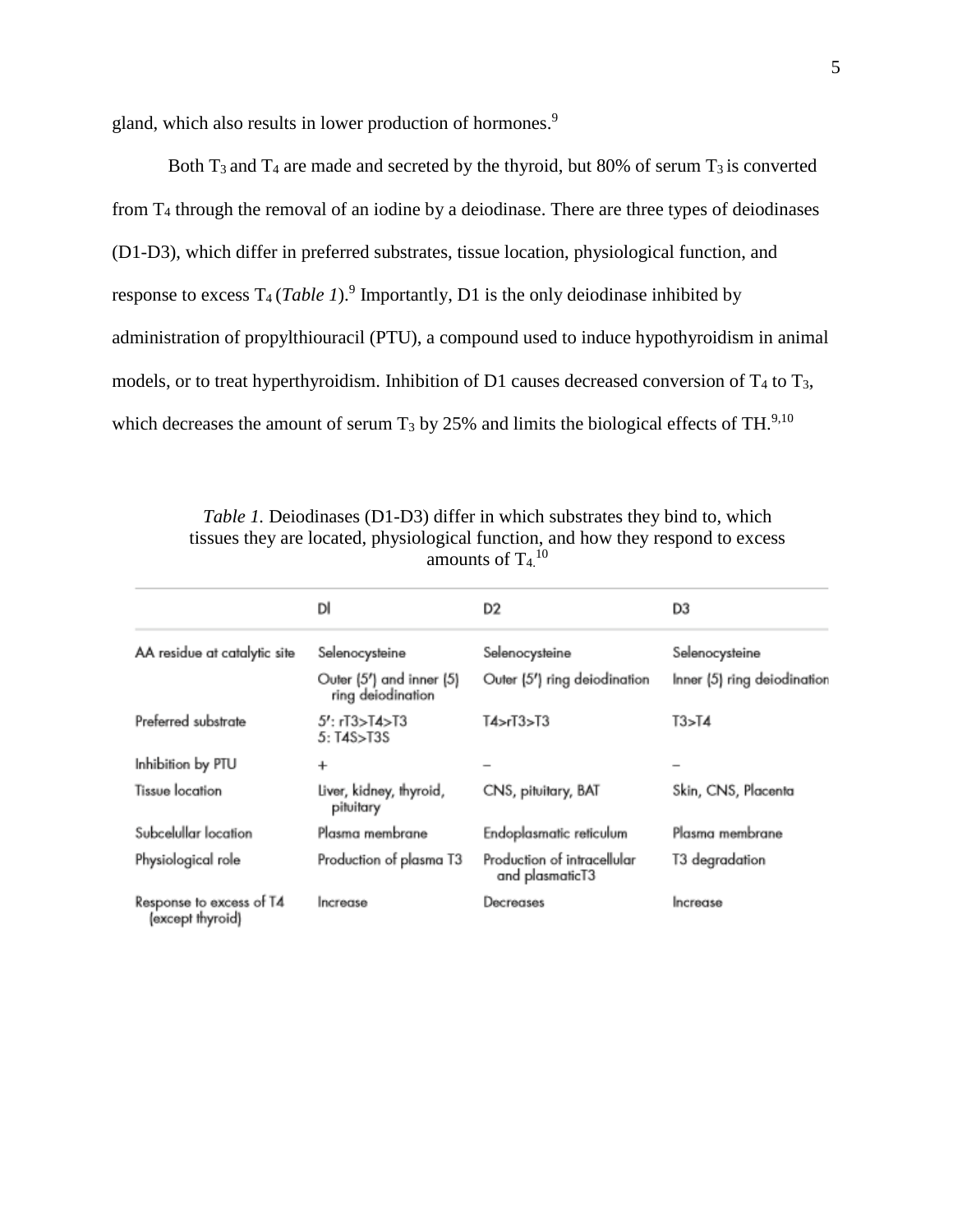The vast majority of THs bind to blood plasma proteins once released by the thyroid.<sup>9</sup> Upon entering a cell's nucleus, TH binds to receptors, which then initiate transcription of mRNA and lead to protein synthesis (*Figure 4*). <sup>6</sup> Since TH reacts with most cells within the body, the thyroid gland affects numerous biological processes.<sup>6</sup> Proteins synthesized through this process affect the nervous, cardiovascular, muscular, skeletal, gastrointestinal (GI), reproductive, and integumentary systems, as well as basal metabolic rate and macromolecule (carbohydrate, lipid, protein) metabolism.<sup>6</sup>



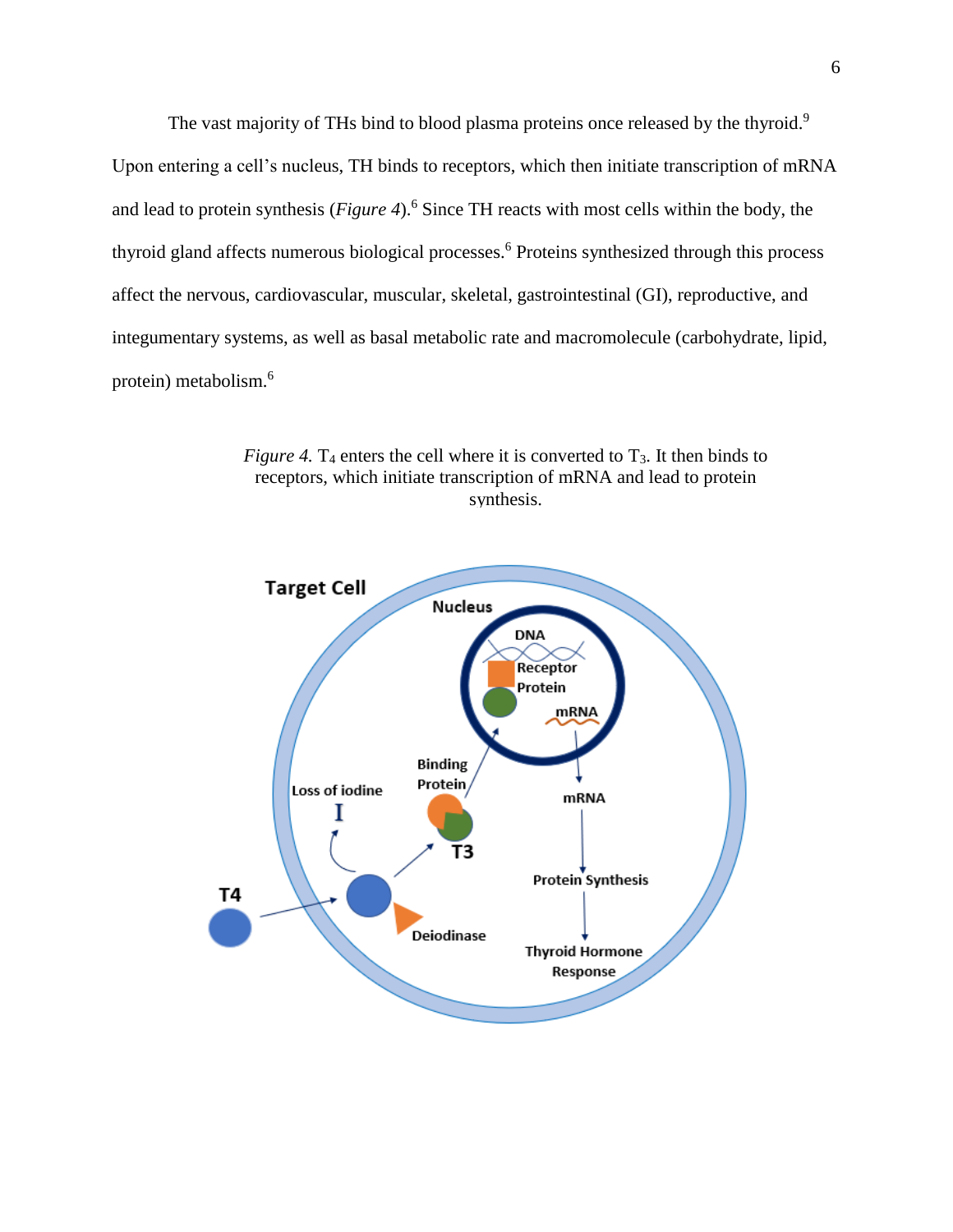Normal TH levels are essential for proper brain development and function. THs play a role in myelination of axons, cell migration, and differentiation of neurons. They also regulate the expression of several genes involved in synaptic plasticity and memory, such as CAMKII and neuroganin.<sup>9</sup> It has been shown that inadequate TH levels leads to a decrease in neurogenesis of the hippocampus, a brain region highly involved in cognition, and more specifically in learning and memory.<sup>11</sup> Effects of insufficient TH levels are much more severe when present during child development.<sup>11</sup> The severity of these effects emphasizes the importance of THs for normal brain development and function.

THs are essential for normal development of the retina, tectorial membrane, hair cells, and middle ear ossicles. Furthermore,  $T_3$  is necessary for the processing of sound information. Thus, altered TH levels, specifically during development, may prevent proper sensory functions.<sup>9</sup> THs also affect heart development and function. T<sup>3</sup> controls gene expression of several genes involved in cardiomyocyte, heart cell, growth and function. High  $T_3$  levels may lead to excessive stimulus of the heart, causing cardiac hypertrophy, which is enlargement of the heart. Low T<sup>3</sup> levels may lead to slowed heart rate, known as bradycardia, which can cause dizziness and weakness.<sup>9</sup> Furthermore, THs play important roles in bone development, linear growth, and maturation, as well as regulation of bone reabsorption which promotes skeletal strength.<sup>9</sup>

Finally, THs are essential for the regulation of energy and nutrient metabolism. They control energy utilization and thermogenesis. <sup>9</sup> Body temperature is maintained through obligatory and facultative methods, which are both stimulated by THs. Obligatory thermogenesis involves the constant maintenance of standard body temperature (37°C), while facultative thermogenesis involves the induction of shivering reflexes when the body is exposed to cold temperatures.<sup>9</sup> Low TH production causes cold intolerance and may lead to development of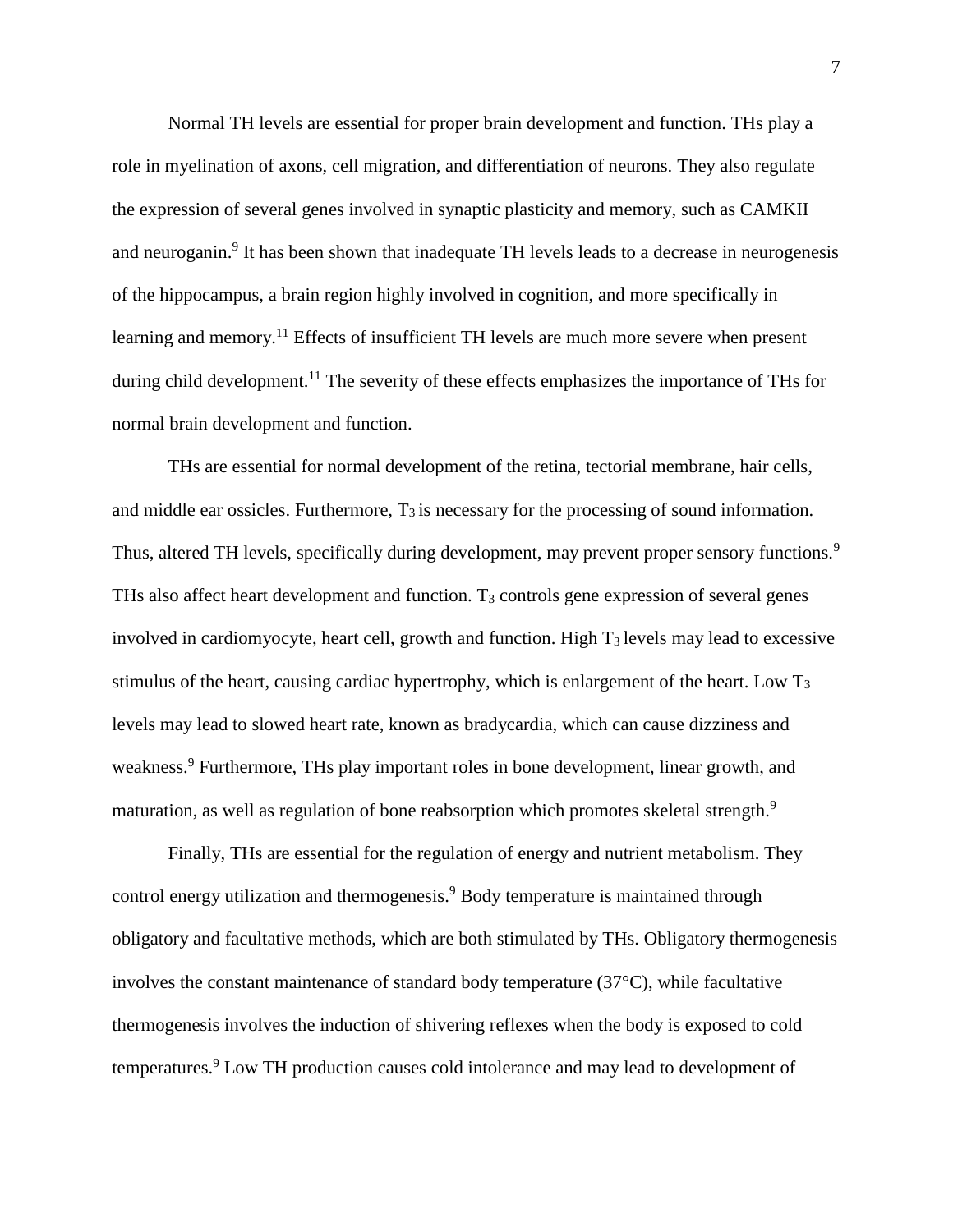hypothermia in extreme cases, while high TH production causes heat intolerance.<sup>9</sup> THs regulate the degradation and synthesis of lipids, and high levels of TH increase lipolysis. In addition, THs increase synthesis and oxidation of fatty acids in the liver, as well as their conversion to triglycerides, and stimulate synthesis of cholesterol and its uptake. Low TH levels lead to reduced metabolic function, while high levels lead to excessive metabolism. THs regulate protein synthesis and degradation, with high TH levels leading to increased degradation and loss of protein in muscles. THs also effect metabolism of carbohydrates and have recently been found to stimulate appetite. Evidently, the thyroid is crucial for normal development and metabolic function. Consequently, its dysfunction can lead to malfunctions within any of the mentioned systems and processes.

# *Thyroid Dysfunction: Hyper- and Hypothyroidism*

Thyroid dysfunction may arise in several ways (*Figure 5*). One such way is hyperthyroidism, a condition characterized by the high production and secretion of thyroid hormones.<sup>12</sup> The most common cause of hyperthyroidism is an autoimmune disorder called Grave's disease. This disease involves the production of antibodies which bind to TSH receptors and stimulate the synthesis of THs. Thus, Grave's disease is characterized by low levels of serum TSH due to negative feedback by high amounts of serum TH.<sup>12,13</sup>

Hyperthyroidism has a prevalence of  $1.2\%$  in the United States.<sup>13</sup> Symptoms are broad and nonspecific, making the disease difficult to diagnose. However, testing serum TSH levels is usually an effective way to correctly diagnose the disease<sup>13</sup> Patients with hyperthyroidism may have increased heat production and intolerance to heat, low serum cholesterol levels, protein loss in muscles and various tissues (leading to weight loss), increased appetite, decreased bone integrity and linear growth, and increased heart rate, which may lead to heart failure.<sup>9,14</sup>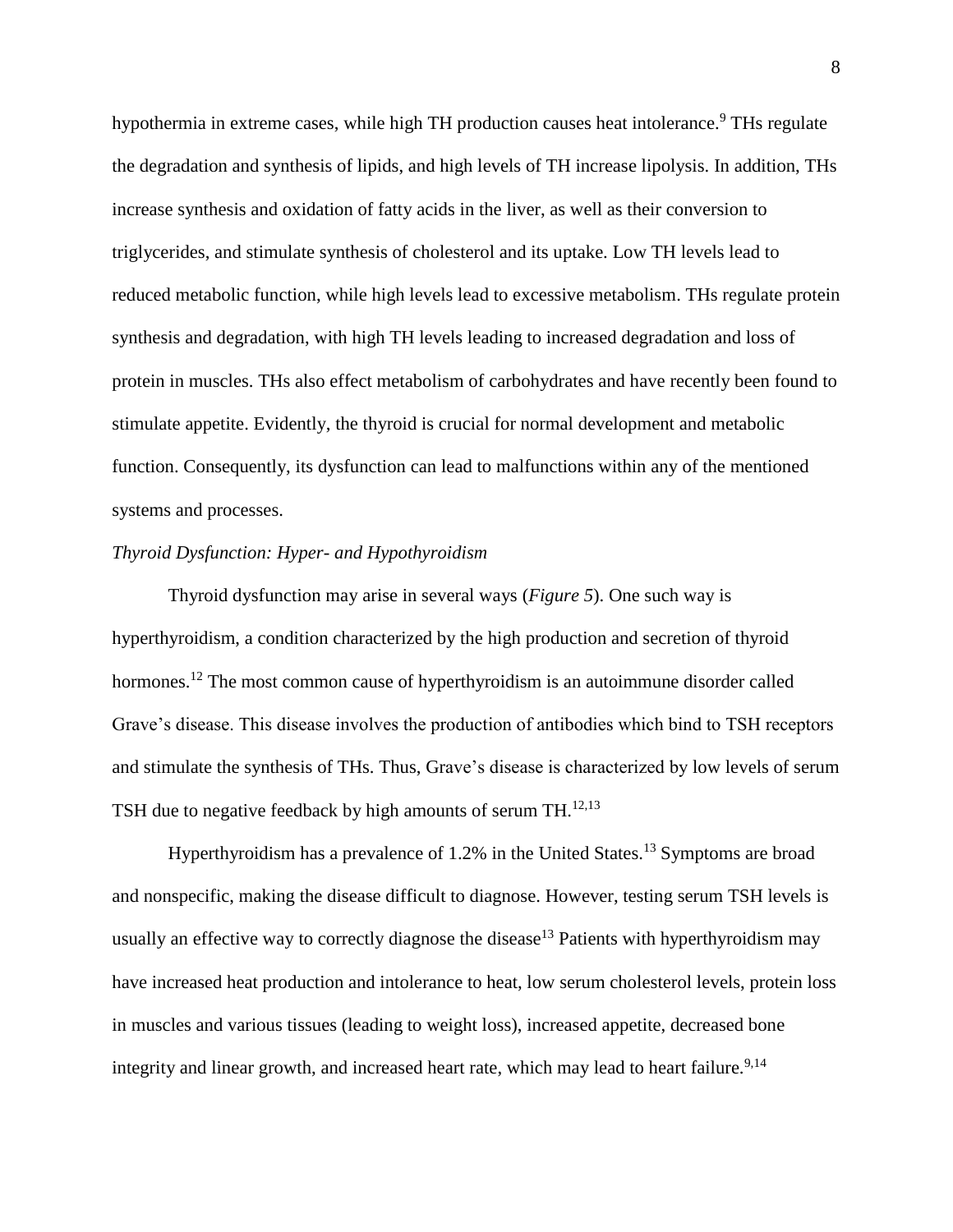Hyperthyroid patients may also present neurological symptoms such as anxiety, rapid speech, sleep disturbance, and psychosis.<sup>13</sup> Persistence of both physical and mental symptoms can be detrimental to the health of these patients.

There are few treatment options for hyperthyroidism. Antithyroid medications that inhibit TH production, such as methimazole or PTU, may be used as initial treatment for hyperthyroidism. However, the risk of adverse effects may increase with their long-term use.<sup>13</sup> Another treatment option is ablation of the thyroid gland through uptake of radioactive iodine. Once the thyroid gland is "killed", hypothyroidism will most likely develop after several months. The final treatment option involves surgical removal of the thyroid, known as thyroidectomy. Similar to radioactive iodine ablation, hypothyroidism will generally develop after several months.<sup>13</sup> Fortunately, hypothyroidism is safer and easier to treat long-term.<sup>15</sup>

*Figure 5.* Hyperthyroidism is characterized by low TSH and high TH. Primary hypothyroidism is characterized by high TSH due to lack of TH.<sup>87</sup>

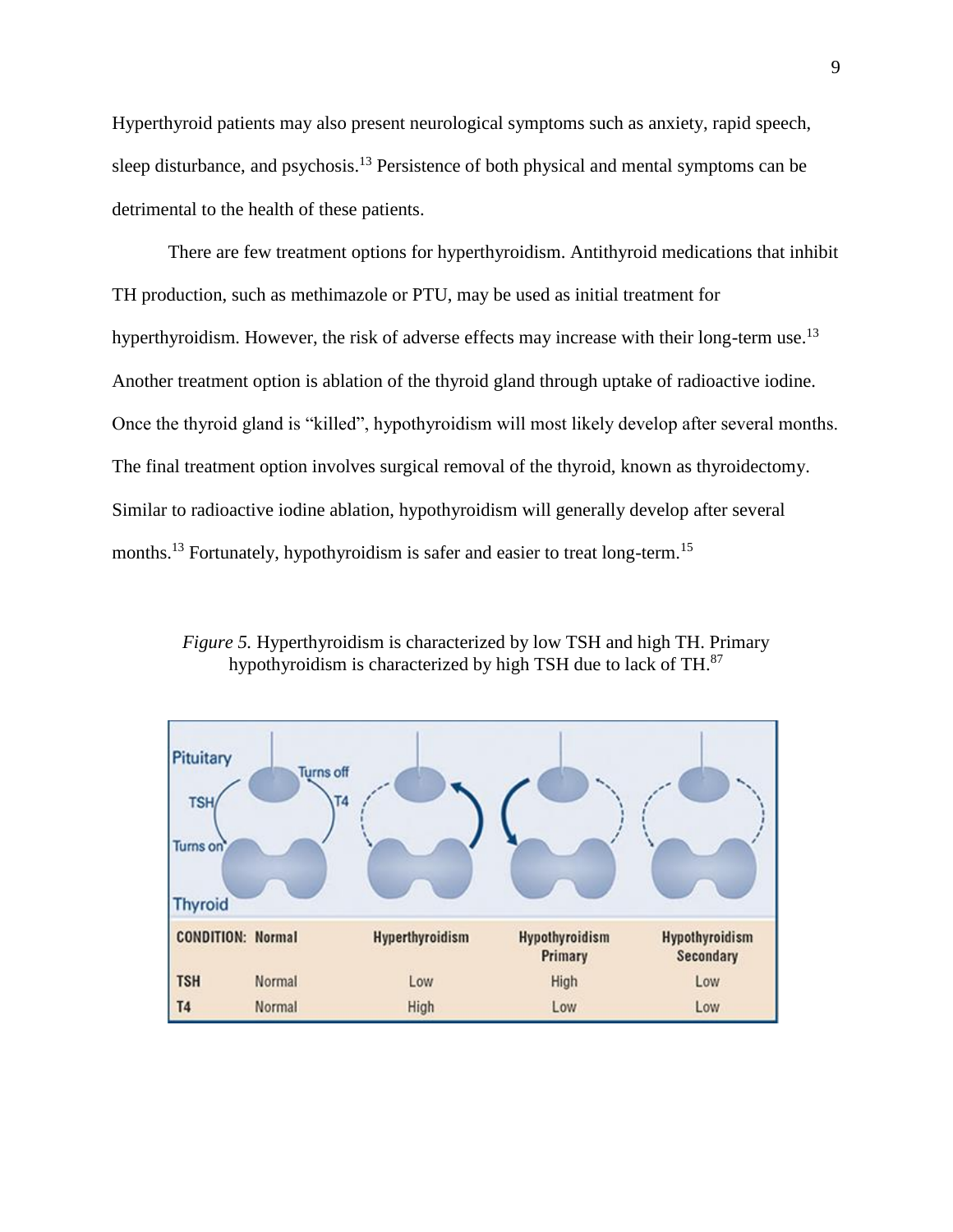Hypothyroidism is a form of thyroid dysfunction involving low production and secretion of thyroid hormones. Normal thyroid function involves interaction with the hypothalamus, a region of the brain.<sup>3</sup> The hypothalamus determines when TH levels are too low or high. In response to TH imbalance, a signal is sent to the pituitary gland, which sends TSH to the receptors on follicular cells involved in TH synthesis and release.<sup>3</sup> In hypothyroidism, the thyroid gland is lacking in its ability to respond to TSH. Thus, thyroid hormone is not produced efficiently in underactive thyroids.<sup>3</sup> Because the thyroid gland plays a large role in regulating the body's use of energy, many biological processes slow down with lack of thyroid hormone.<sup>3</sup>

There are several causes of hypothyroidism, with the most common cause being an inflammatory disorder called Hashimoto's disease.<sup>3</sup> Like Grave's disease, Hashimoto's is an autoimmune disorder that depends on both genetic and environmental factors.<sup>16</sup> The disease leads to the gradual atrophy, or wasting away, of the thyroid gland after being invaded by lymphocytic cells of the immune system. Other than the fact that lymphocytes are involved, the

pathogenesis of Hashimoto's is not fully understood.<sup>16</sup> Congenital hypothyroidism is a serious disorder that occurs in infants born with a malfunctioning or underdeveloped thyroid. Symptoms include low energy, increased sleep, difficulty with feeding, constipation, and jaundice. Physical deformities may be present as well (*Figure 6*).<sup>17</sup> Congenital hypothyroidism may be permanent, demanding treatment throughout life, or transient, waning after several months. Risk of permanent congenital hypothyroidism is more likely to occur in iodine-

*Figure 6*. An infant displaying congenital hypothyroidism. $^{17}$ 

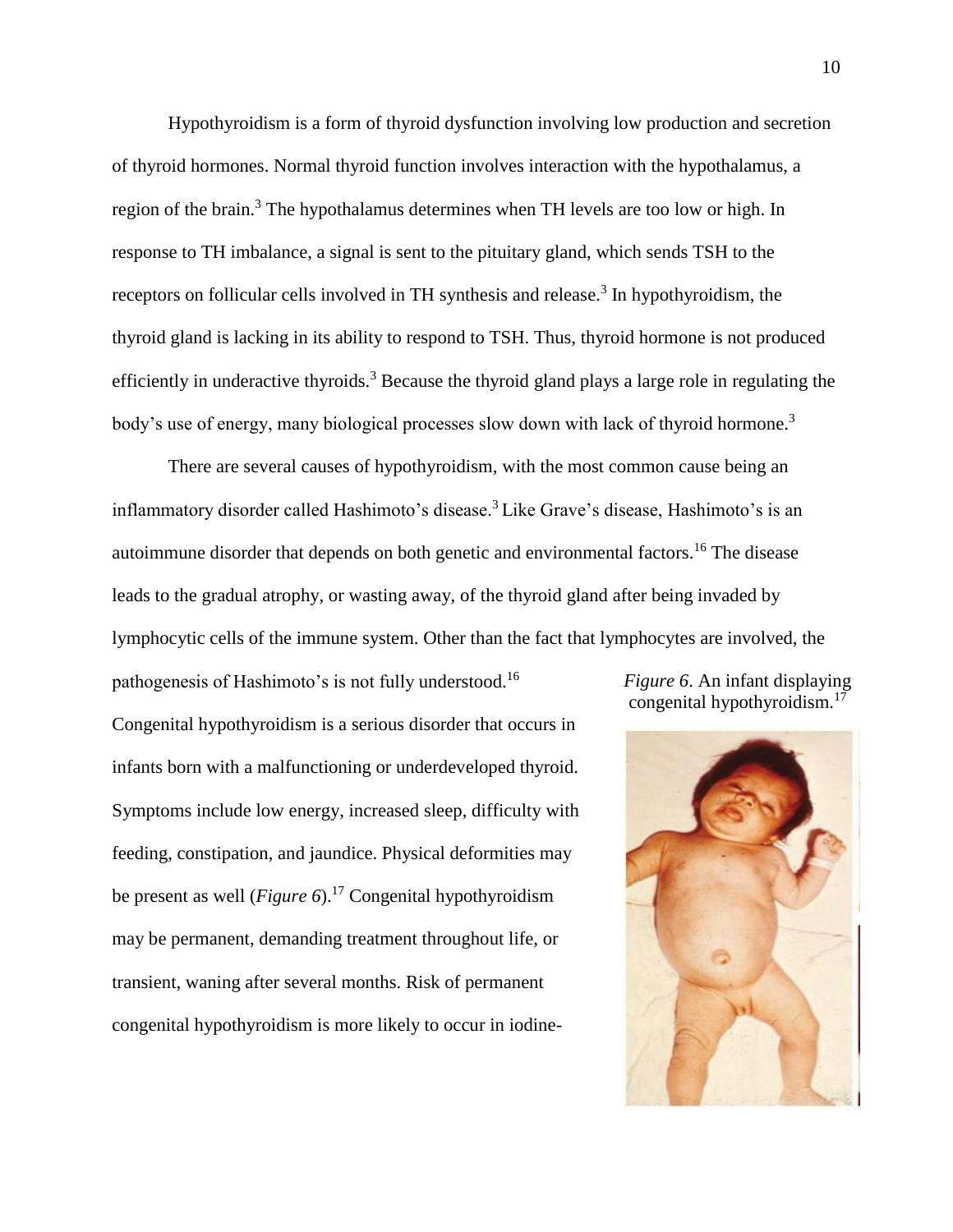deficient countries.<sup>17</sup> Permanent congenital hypothyroidism is frequently accompanied by mental retardation, impaired cognition, and sometimes hearing loss.<sup>9</sup>

One cause of a temporary form of hypothyroidism is thyroiditis. Thyroiditis is inflammation of the thyroid that first causes hyperthyroidism by leaking thyroid hormones. After several months, the thyroid may enter into hypothyroidism before returning to normal.<sup>3</sup> As mentioned before, treatment options for hyperthyroidism generally lead to the development of hypothyroidism. Thus, hypothyroidism may occur through whole or partial removal of the thyroid gland when needed to treat hyperthyroidism or thyroid cancer.

Like hyperthyroidism, patients with hypothyroidism have a wide range of symptoms including poor mental health, cognitive impairment, sexual dysfunction, decreased macromolecule metabolism, lowered basal metabolic rate, weight gain, joint pain, slowed reflexes and muscle actions, and irregular heart rates. $4,6,18,19$  Persistence of symptoms may contribute to more serious health issues such as hypertension, abnormal lipid levels, infertility, or neuromuscular dysfunction.<sup>2</sup>

Mental health issues such as anxiety, stress, and depression are some of the most common yet most overlooked health issues in the medical realm. Depression alone may cause cognitive impairments, emotional imbalance, memory deficiencies, lack of motivation, limited motor function, and dissociation from society.<sup>20</sup> Depressive symptoms often precede hypothyroidism, and in other cases hypothyroidism may increase the likeliness for depressive disorders to develop.<sup>21</sup> Feelings of sadness, hopelessness, worthlessness, emptiness, anxiety, and restlessness are characteristic of depressive disorders. People suffering from depression often lose interest in activities previously enjoyed, avoid social interaction, have abnormal eating and sleeping habits, have trouble concentrating, and in some cases, experience suicidal thoughts or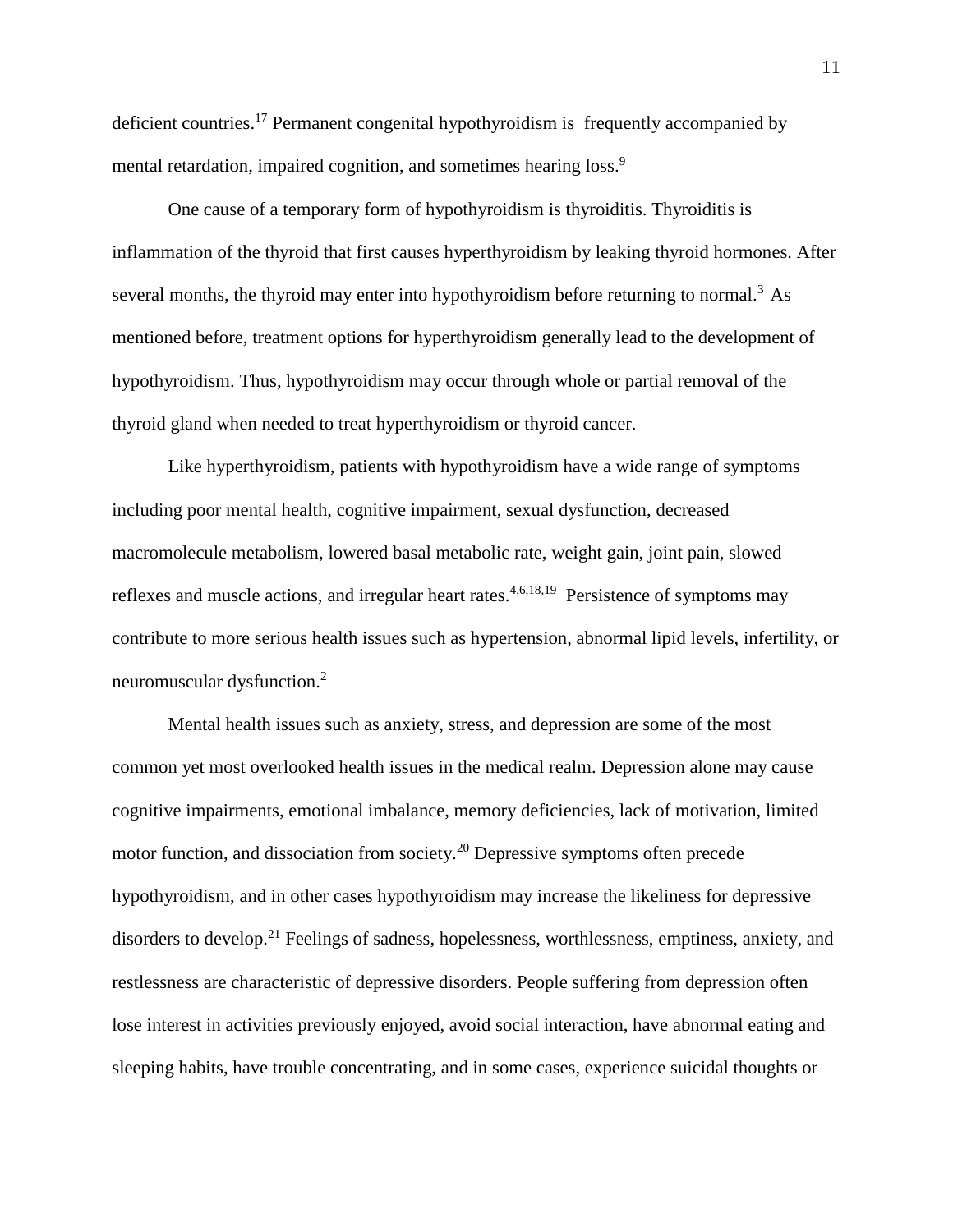attempt suicide.<sup>22</sup> There are also generally other chronic illnesses associated with depression, such as irritable bowel syndrome (IBS). The costs of therapy, antidepressants, reduced motivation in the workplace, and additional treatment of secondary illnesses make depression a very large financial medical burden.<sup>20</sup>

Hypothyroid patients may also present symptoms that are also characteristic of generalized anxiety disorders (GADs), such as anxiety, sleep difficulty, fatigue, and attention deficits.<sup>21</sup> Additionally, hypothyroid patients may display symptoms that also occur in patients with panic disorders (PDs) during panic attacks, such as heart palpitations, irregular breathing, and increased sweating.<sup>21</sup> Similar to depressive disorders, anxiety disorders often precede the development of thyroid dysfunction. However, patients with thyroid dysfunction are more likely to develop anxiety disorders.<sup>21</sup> Overall, symptoms of anxiety and depressive disorders may overlap with those of hypothyroidism, making it difficult to determine which is contributing to the presence of those symptoms and what type of treatment should be used.

Hypothyroidism also impairs synaptic plasticity and cognition, specifically learning and memory.<sup>11,23</sup> Synaptic plasticity is the ability for neuronal synapses to strengthen or weaken in order to mediate efficient storage of information in the hippocampus, both short-term and longterm.<sup>24</sup> The two types of long-term synaptic plasticity are long-term potentiation (LTP) and longterm depression (LTD). LTP is the strengthening of synapses, while LTD is the weakening.<sup>24</sup> Increased LTP is associated with enhanced learning and memory, while increased LTD (or decreased LTP) is associated with impaired learning and memory processes.<sup>23</sup> Hypothyroidism causes deficits in LTP, which is likely a contributor to impairment of learning and memory in patients.<sup>23</sup>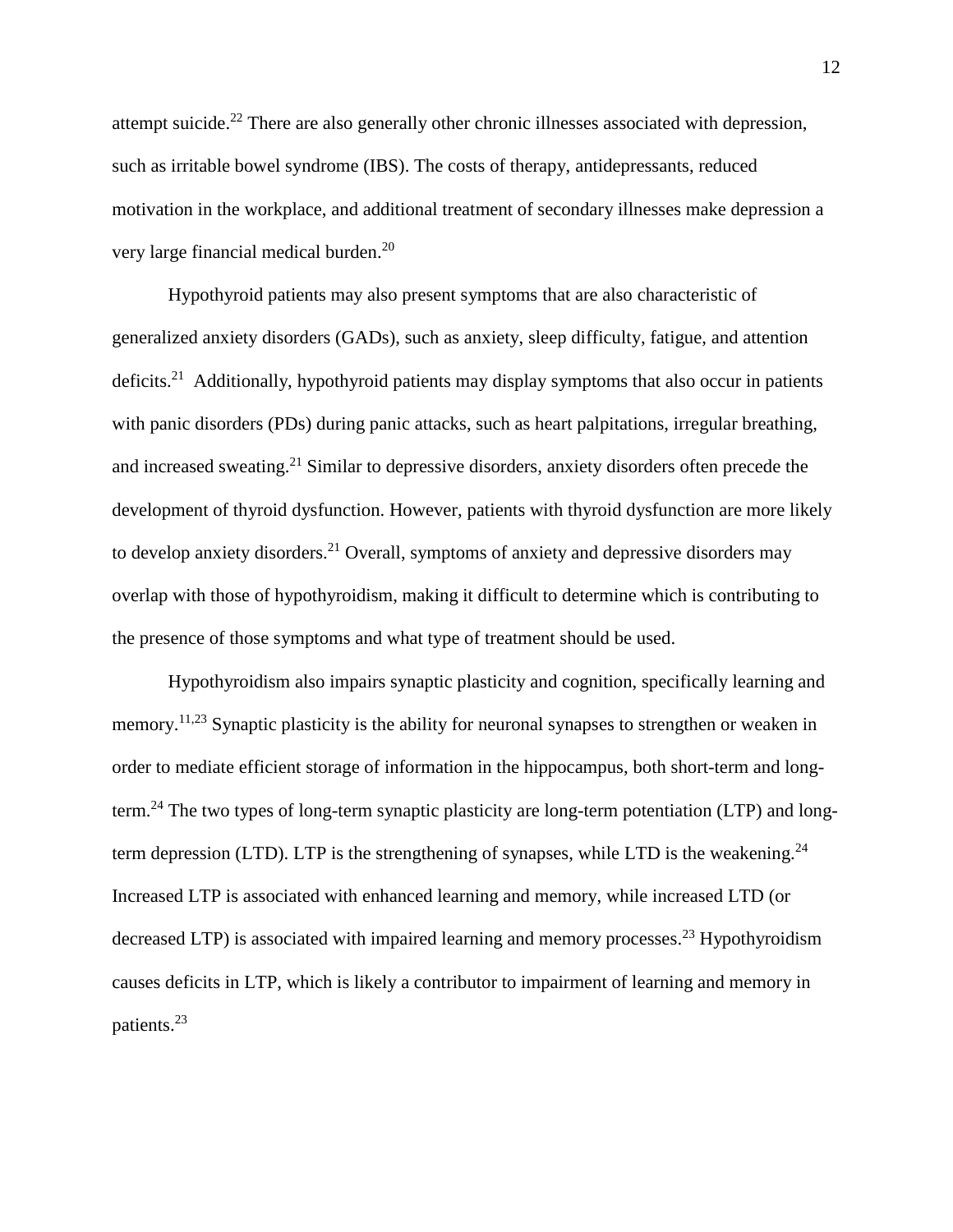Symptoms vary greatly between hypothyroid patients, and some may be subtle or not present at all.<sup>2</sup> Once diagnosed, the primary treatment for hypothyroidism is thyroid hormone replacement therapy through administration of levothyroxine (LT<sub>4</sub>), a synthetic form of T<sub>4</sub>.<sup>25</sup> This synthetic form of  $T_4$  is then converted to serum  $T_3$ . Thus, levothyroxine treatment alleviates symptoms of hypothyroid patients by normalizing serum  $T_4$  and  $T_3$ , and consequently TSH.<sup>25,26</sup> However, it has been reported that attaining normal thyroid hormone levels, called euthyroidism, does not guarantee a reversal of all symptoms associated with hypothyroidism.<sup>25</sup> While antidepressant and anxiolytic treatments are generally effective for depressive and anxiety symptoms, long-term use of these medications may increase the risk of unwanted effects and health complications in patients.<sup>27,28</sup> Neurocognitive impairments, specifically in memory and attention, have also been reported to persist in hypothyroid patients despite adequate, long-term levothyroxine treatment.<sup>26</sup> Interestingly, symptoms of depression, anxiety, and neurocognitive impairments correspond with ailments that have been demonstrated to be helped by probiotic administration.29–34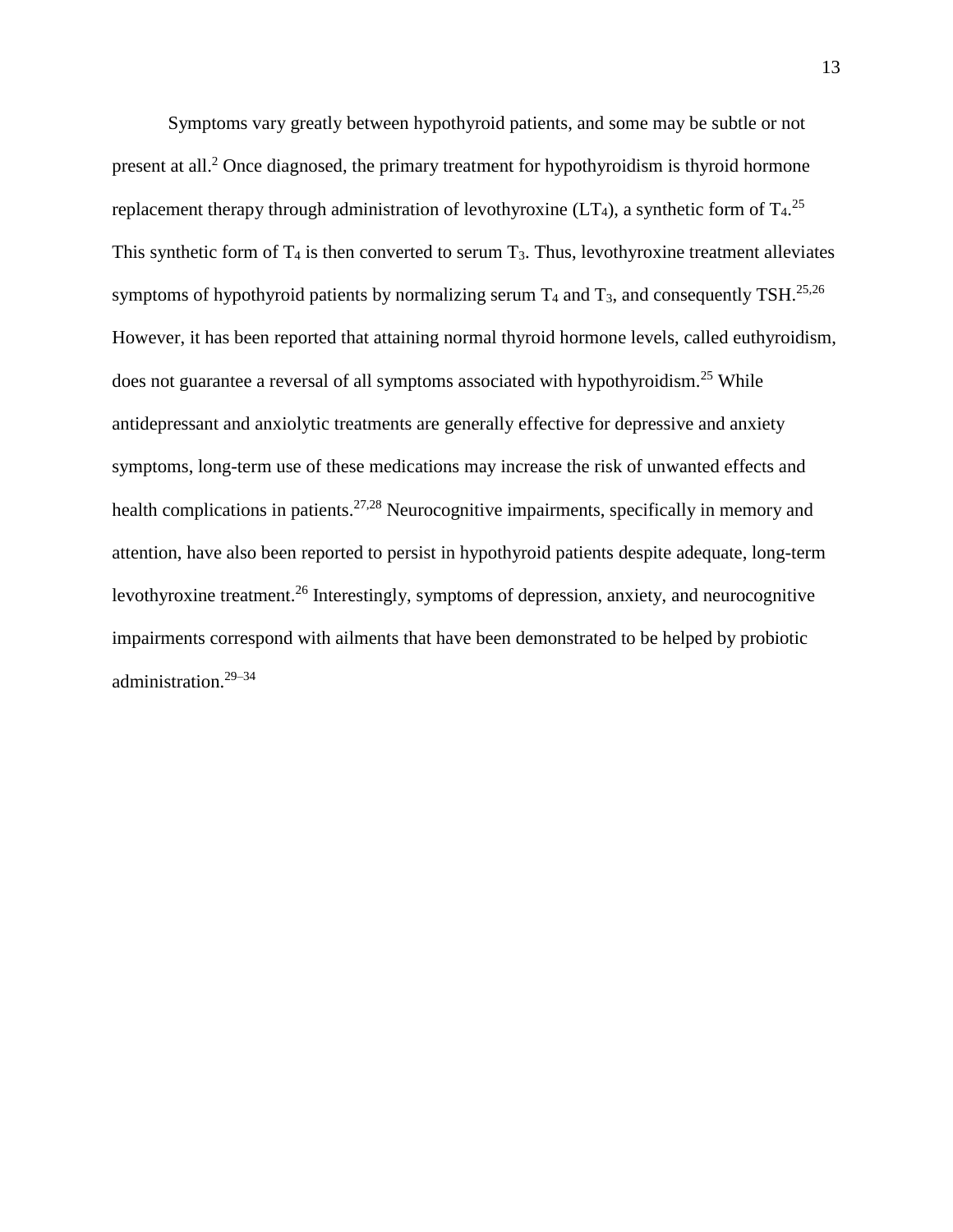# **PROBIOTICS**

# *The Gut-Brain Axis*

It has long been understood that brain function is connected to the microbiome in the GI tract. The GI tract is extremely complex, spanning five meters, containing the majority of immune cells within the body, as well as hundreds of millions of neurons. More so, the microbiome of the GI tract contains trillions of cells and hundreds of varying species.<sup>35</sup> The brain-gut axis is a bidirectional communication system that involves the central nervous system (CNS) and enteric nervous system (ENS). <sup>36</sup> The ENS is a branch of the peripheral nervous system (PNS), as is the autonomic nervous system (ANS), which is responsible for involuntary bodily responses.<sup>35</sup> The ANS may be further divided into sympathetic and parasympathetic. Nerves within these systems may send signals and synapse directly onto the GI tract. The vagus nerve, an important parasympathetic nerve, connects the hindbrain, esophagus, and GI tract.<sup>35</sup> Stimulation of the vagus nerve can produce anti-inflammatory responses, providing evidence of its role in gut-brain communication.<sup>37</sup> The CNS encompasses the spinal cord and brain, and the ENS encompasses the gastrointestinal system, regulating its functions through neuronal receptors.<sup>35</sup> Connections between microbiota of the GI tract and the brain have been shown to have roles in gastrointestinal disorders, obesity, anxiety, stress, depression, cognition, and possibly even autism.36,38,39

#### *Importance of the Gut Microbiome*

Gut microbiota have a mutualistic relationship with their hosts. Their presence is imperative for immune responses, fat distribution, absorption of nutrients, and gut contractions, and gut integrity.<sup>40</sup> Alterations of the gut microbiome early on in life may have detrimental effects on health. For example, when infants are delivered vaginally, they acquire microbes from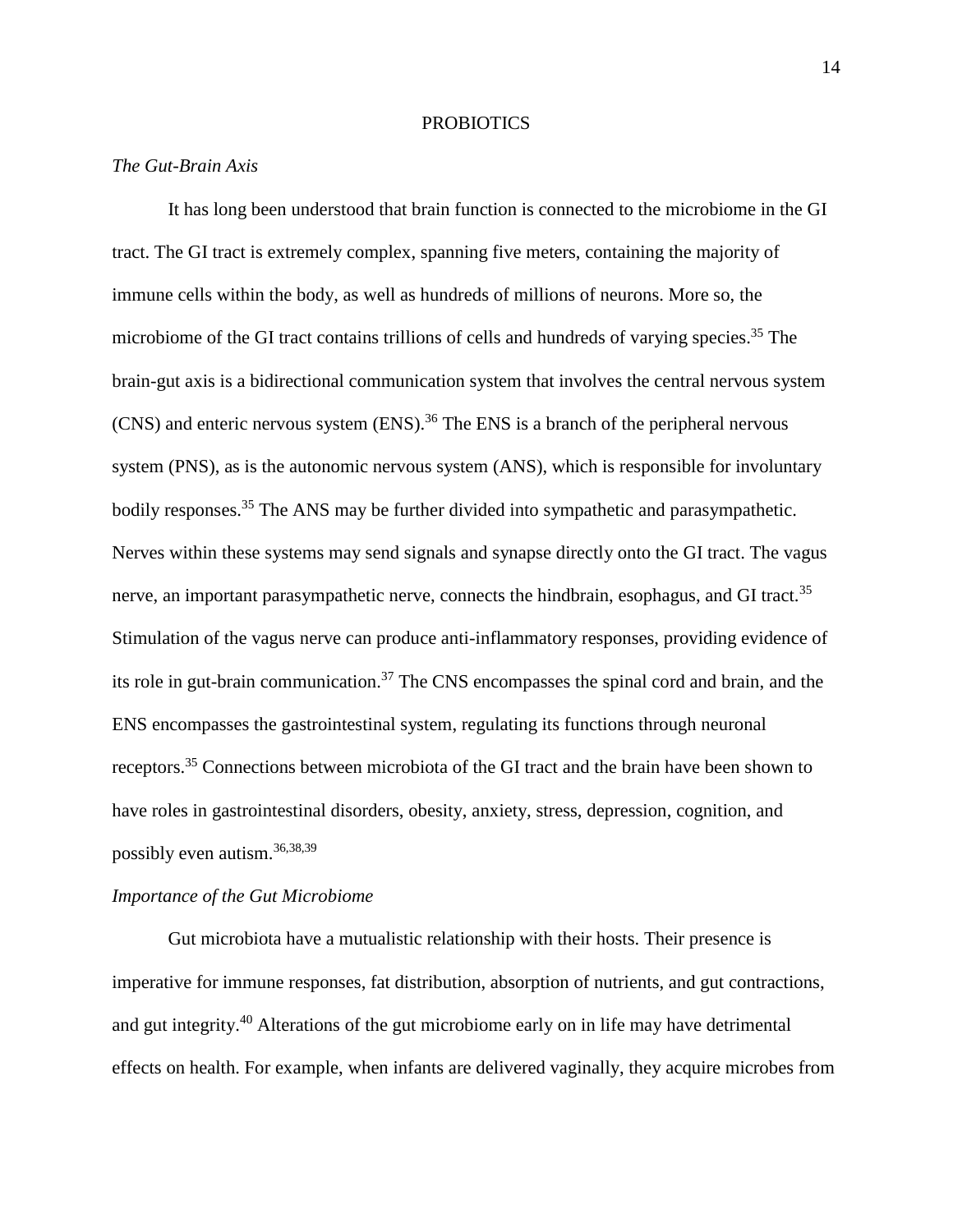the existing microbiome of the mother. However, when delivered by cesarean section, infants may not acquire a wide variety of microbial populations.<sup>41</sup> Prenatal stress may also influence the population of microbes in an infant's microbiome. An altered gut microbiome at birth has been shown to increase risk of infants manifesting an autoimmune disease later in life.<sup>41</sup> Antibiotic use early in life may also alter the microbiome, impacting development, metabolism, immune health, and behavior.<sup>41</sup> Germ-free rodent models with sterilized gut microbiomes are frequently used for microbiome studies. These models tend to display significant impairments in behavior, cognition, and neurochemistry (*Figure 7*).<sup>39</sup> Fecal transplant studies are done to observe the effects of different microbial populations on behavior and physiology. Infection studies are also done to observe the effects of pathogens on behavior and physiology (*Figure 8*). 40

*Figure 7*. Phenotypes exhibited by germ-free mice. Decreased memory, sociability, anxiety, and BDNF. Increased locomotion, self-grooming, serotonin, adrenocorticotropic hormone, corticosterone.<sup>39</sup>

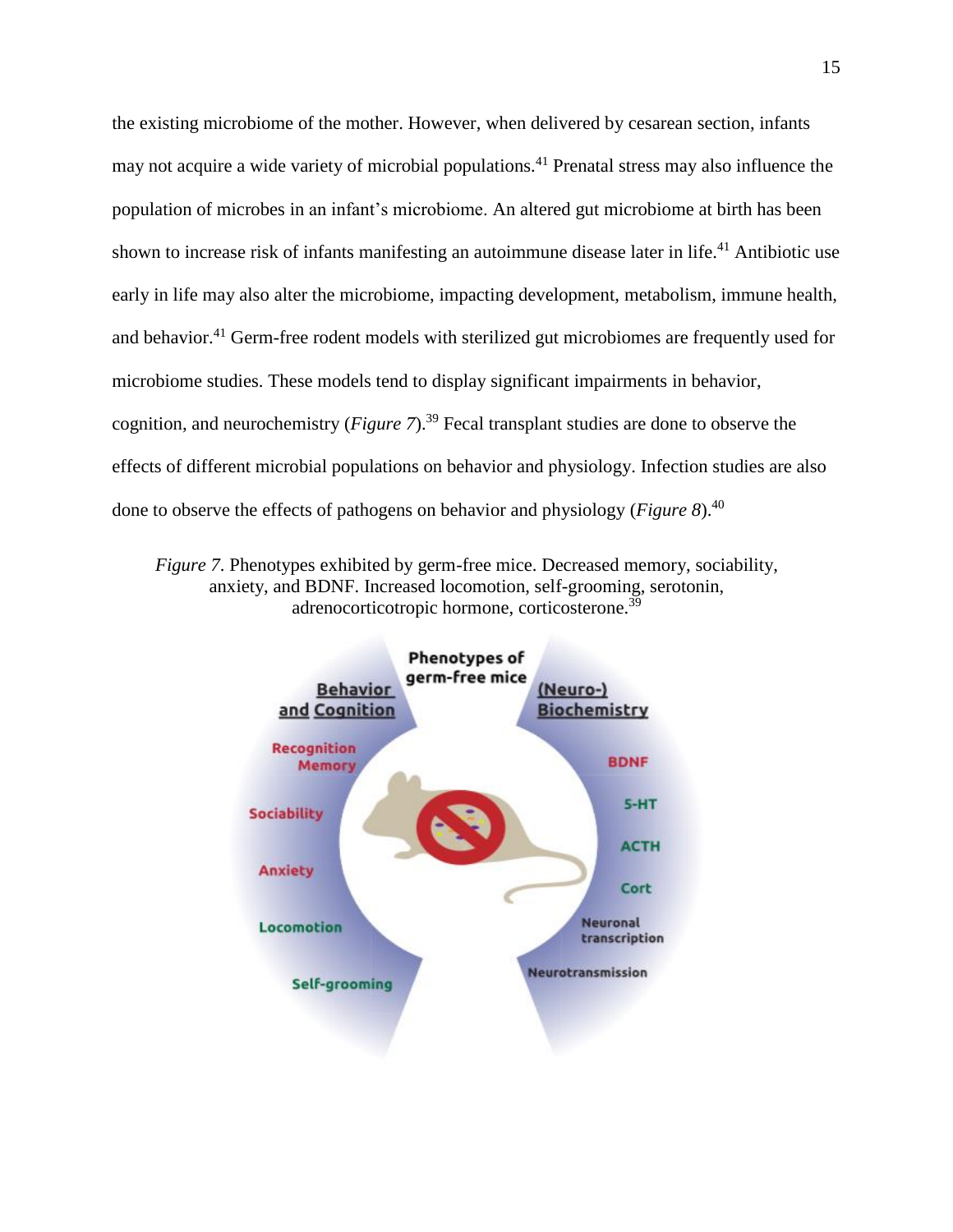

*Figure 8.* The microbiota-gut-brain axis is studied through a variety of methods.<sup>40</sup>

One current research topic of interest is the possible role of the gut microbiome in connection with autism spectrum disorder (ASD). According to recent studies, children with ASD tend to exhibit an increased number of *Clostridia* species in their microbiomes. 41,42 Interestingly, the gut microbiome has also been elucidated to have a possible role in other diseases such as schizophrenia, Parkinson's disease, and Alzheimer's disease.<sup>41</sup> The occurrence of altered microbiomes in these diseases only enhances the excitement of the idea that gut microbes may be involved in other diseases that have not yet been observed. In adulthood, the microbiome is more diverse and less susceptible to change. However, factors such as change in diet, geography, and lifestyle may alter the adult gut microbiome, which may lead to changes in health.<sup>41</sup>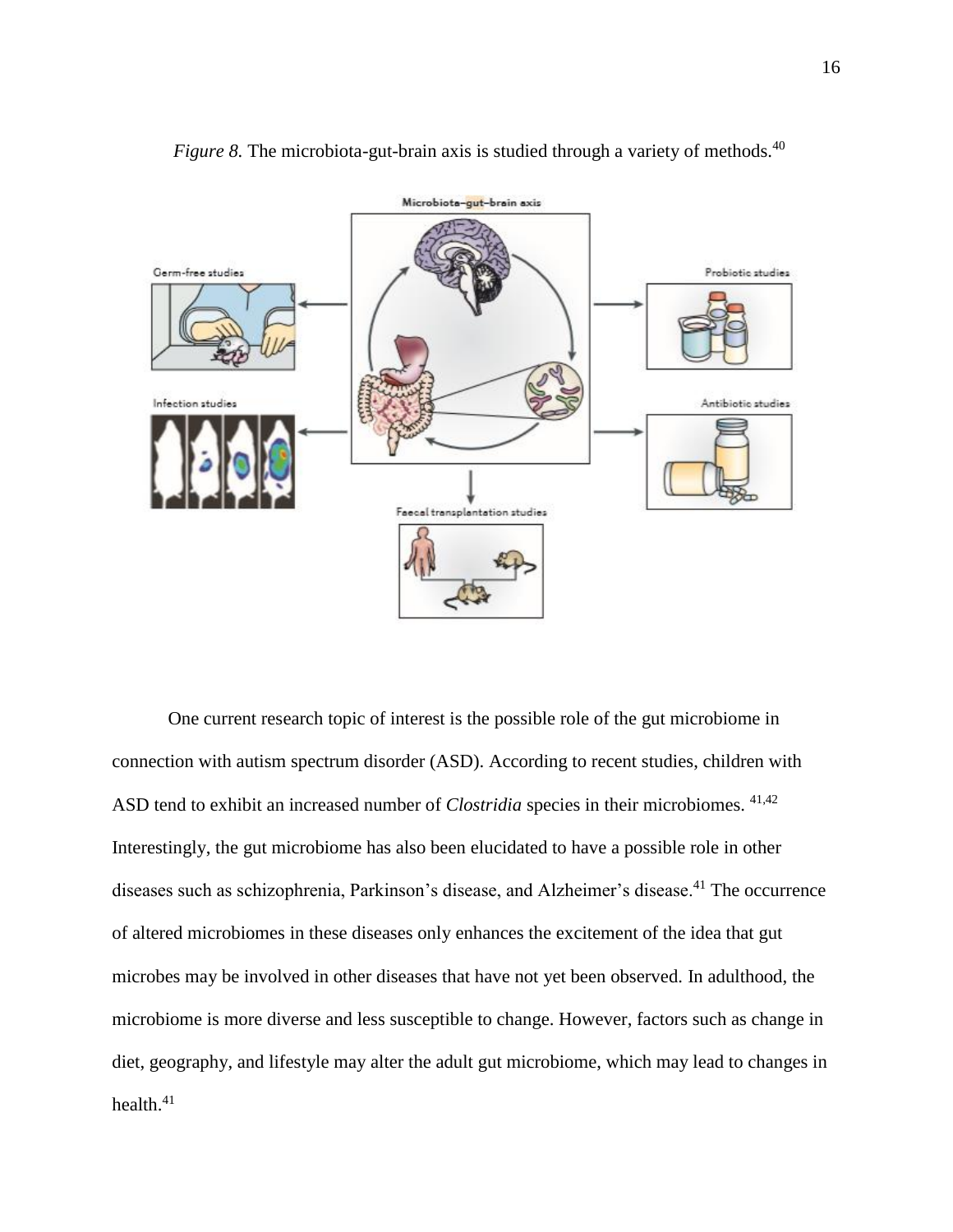# *Probiotics*

The term "psychobiotics" encompasses any substance that affects the bacteria-brain relationship, which includes probiotics, prebiotics, antibiotics, and antipsychotic drugs.  $37$ Psychobiotics influence the body physically and psychologically due to the existence of the brain-gut axis.<sup>37</sup> Generally speaking, probiotics are bacteria that produce beneficial effects on health when administered in adequate quantities, an amount which varies between individuals. 36,38

# *Probiotic Strains Used Experimentally*

There have been several studies, mostly preclinical, on the effects of probiotics on mood, stress, cognition, anxiety, and inflammation. Strains administered to test effects on mood are typically from the genera *Lactobacillus* or *Bifidobacterium*. Species used include *B. infantis*, *B. longum*, *L. rhamnosus*, and *L. helveticus*. 36,38,43,44 Medicinal antidepressant treatments for depression are generally effective, although consistent use increases the risk for adverse effects.<sup>27</sup> In addition, current antidepressant medications are limited, and only treat specific aspects of the depression, such as reduced levels of serotonin.<sup>20</sup>

A multi-species microbial "cocktail" is being proposed for treatment due to the fact that different probiotic species produce different beneficial chemicals. *Lactobacillus* and *Bifidobacterium* species produce gamma-aminobutyric acid (GABA), an inhibitory neurotransmitter. *Candida, Streptococcus, Escherichia,* and *Enterococcus* species produce serotonin, a neurotransmitter involved in mood regulation. *Bacillus* species produce dopamine, a neurotransmitter involved in processes such as reward, motivation, and memory. *Bifidobacterium infantis* in particular has been shown to alter kynurenine concentrations in the body, thus altering inflammation.<sup>40</sup> *Lactobacillus* and *Bifidobacterium* are also known to produce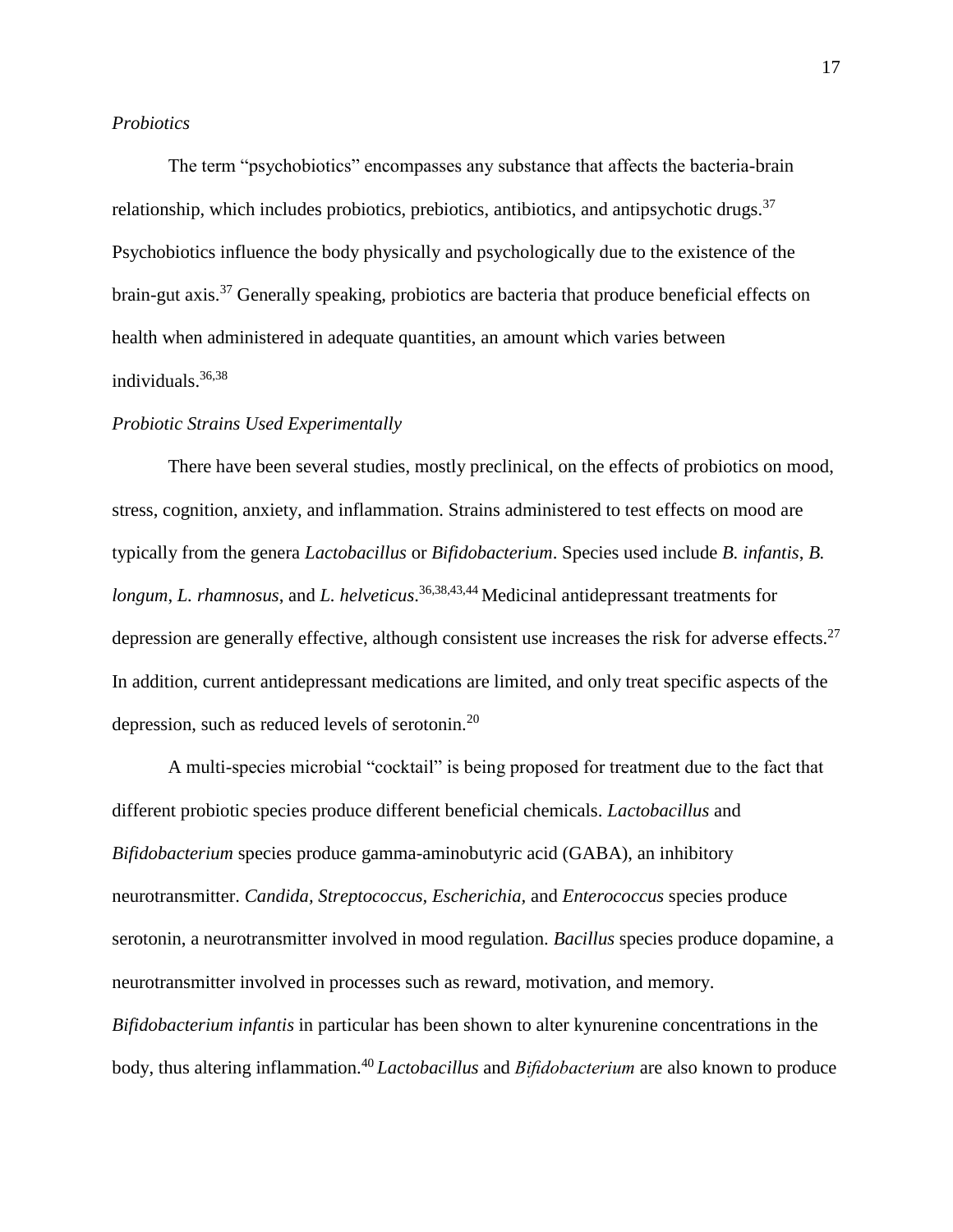certain unsaturated fatty acids and short chain fatty acids (SCFAs) that support cognitive function, brain development, and reduce inflammation.<sup>27</sup> For this proposal, species only from genera *Bifidobacteria* will be used in order to limit inhibition that can arise from having differing strains. *Lactobacilli* has been shown to inhibit other probiotic species on a larger scale than *Bifidobacteria.*<sup>45</sup>

# *Genera Bifidobacteria*

The *Bifidobacterium* genus contains over 50 different species, with new species emerging each year.<sup>46</sup> Generally speaking, members of *Bifidobacterium* contribute to metabolic function by breaking down monosaccharides.<sup>46</sup> These bacteria are found in small portions in the human gut microbiome, among many other microbial populations. However, they are found in larger quantities within the microbiomes of infants, most likely due to the presence of oligosaccharides in breast milk.<sup>46</sup> Studies show that *Bifidobacteria* contribute to defense against pathogens and reduce risk of infection through various mechanisms, including synthesis of organic acids and antibacterial peptides. Specifically, *Bifidobacteria* has been observed to reduce the presence of *Helicobacter pylori, thus reducing risk of infection.*<sup>46</sup> Notably, members of *Bifidobacteria* may also benefit those with colorectal cancer, diarrhea, necrotizing entercolitis, IBS, and liver disease.<sup>46,47</sup>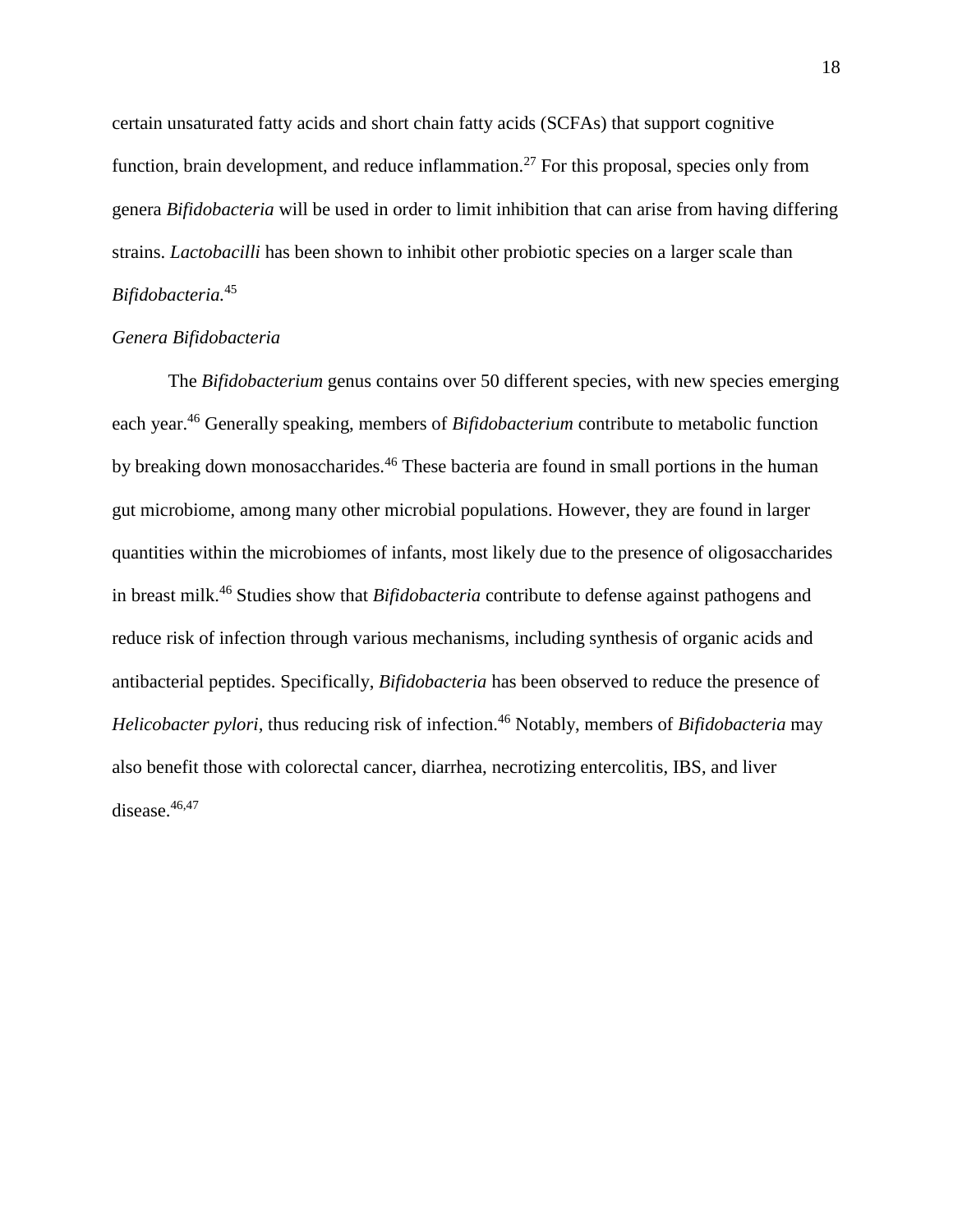# PROBIOTIC ADMINISTRATION AS TREATMENT

# FOR HYPOTHYROID SYMPTOMS

# *Biochemical interactions and pathways involved in emotion and cognition*

Psychophysiological effects of microbiota on the brain include modulation of inflammatory and stress processes, changes in emotional and cognitive responses, and production or reduction of neurotransmitters and proteins. Pathogens cause the immune system to release toxins and inflammatory cytokines into the body, which then cause adverse neurochemical changes. Probiotics have the ability to exclude pathogens through inhibition, interfere with signal transduction pathways, and produce antagonists which bind to inflammatory cytokines and prevent normal inflammatory responses.<sup>27,48</sup> Inflammation in the CNS is associated with negative psychological health, including depression, anxiety, and stress. Probiotics also have roles in lipid metabolism and maintaining tight junctions to prevent permeability in the blood-brain barrier (BBB). The gut-microbiome-brain (GMB) connection, which is the idea of complex interconnectedness and biochemical communication between such parts of the body, is important in understanding how probiotics affect mood.<sup>27</sup>

The tryptophan kynurenine pathway is a mechanism also involved in the brain-gut axis. Tryptophan is an amino acid that is a precursor for serotonin production. Probiotics produce several neural substances that are helpful in improving behavior. Thus, their role as therapy for neural disorders is promising.<sup>49</sup> Manipulation of tryptophan, and consequently serotonin levels, affect mood and cognition, which includes learning and memory. In general, lower serotonin levels in the brain correlate with worse memory and more depressed mood.<sup>50</sup> One study showed that depletion of tryptophan in non-depressed individuals had little effect on mood, while in depressed individuals, mood worsened. Similar results were observed in studies done in rats.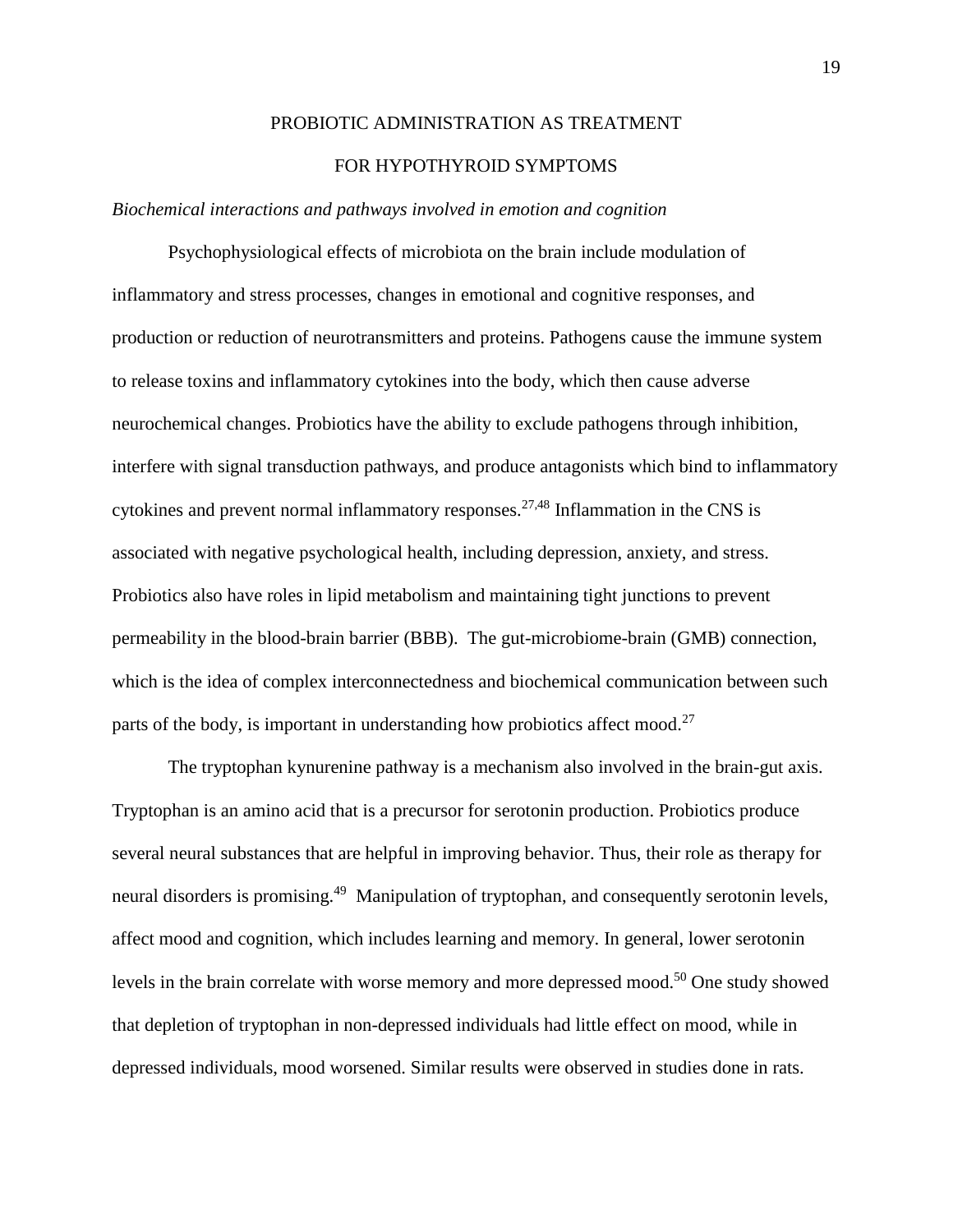Additionally, it was suggested that tryptophan increases sleepiness, thus improving quality of sleep in depressed individuals who tend to suffer from lack of good sleep.<sup>50</sup> Certain microbiota, such as lactic acid bacteria, are able to metabolize tryptophan. Overall, increased consumption of foods that contain tryptophan will increase serotonin levels and improve mood in depressed individuals.<sup>50</sup> In addition, probiotics can help regulate the hypothalamic-pituitary-adrenal (HPA) axis, thereby reducing stress which is a factor of both anxiety and depression.<sup>51</sup>

The gastrointestinal microbiota also influence the presence of brain-derived neurotrophic factor (BDNF), which is a neurotrophic protein. Gut bacteria may control how BDNF functions in the CNS by causing changes in function of neurotransmitters and SCFAs.<sup>49</sup> Abnormal levels of hippocampal BDNF have been connected with weakening of synaptic transmissions and plasticity, thus resulting in cognitive impairments.<sup>49</sup> BDNF signaling occurs through the binding of two isoforms (m-BDNF and pro-BDNF) to two different neuronal membrane-bound receptors known as tyrosine kinase receptor (TrkB) and  $p75$ <sup>52,53</sup> m-BDNF binding to TrkB is associated with LTP, while pro-BDNF binding to  $p75$  is associated with LTD.<sup>52,54</sup> m-BDNF aids in development of neurons and glial cells, sustains strength of synapses, and decreases excitability of inhibitory GABA interneurons, functions that all contribute to LTP and memory persistence.54–56 BDNF appears to be closely linked with the presence of N-methyl-D-aspartate (NMDA) glutamate receptors.<sup>49</sup> NMDA receptors are present on pre- and post-synaptic sites on neurons. They are involved in forming, controlling, and strengthening synaptic communications and modifying neurons.<sup>49,55</sup> BDNF modulation affects the function of NMDA receptors. Specifically, BDNF interacts with NMDA receptors to increase excitatory synaptic transmission of neurons. Furthermore, NMDA receptors support synthesis of BDNF.<sup>49,57</sup> Overall, deficits in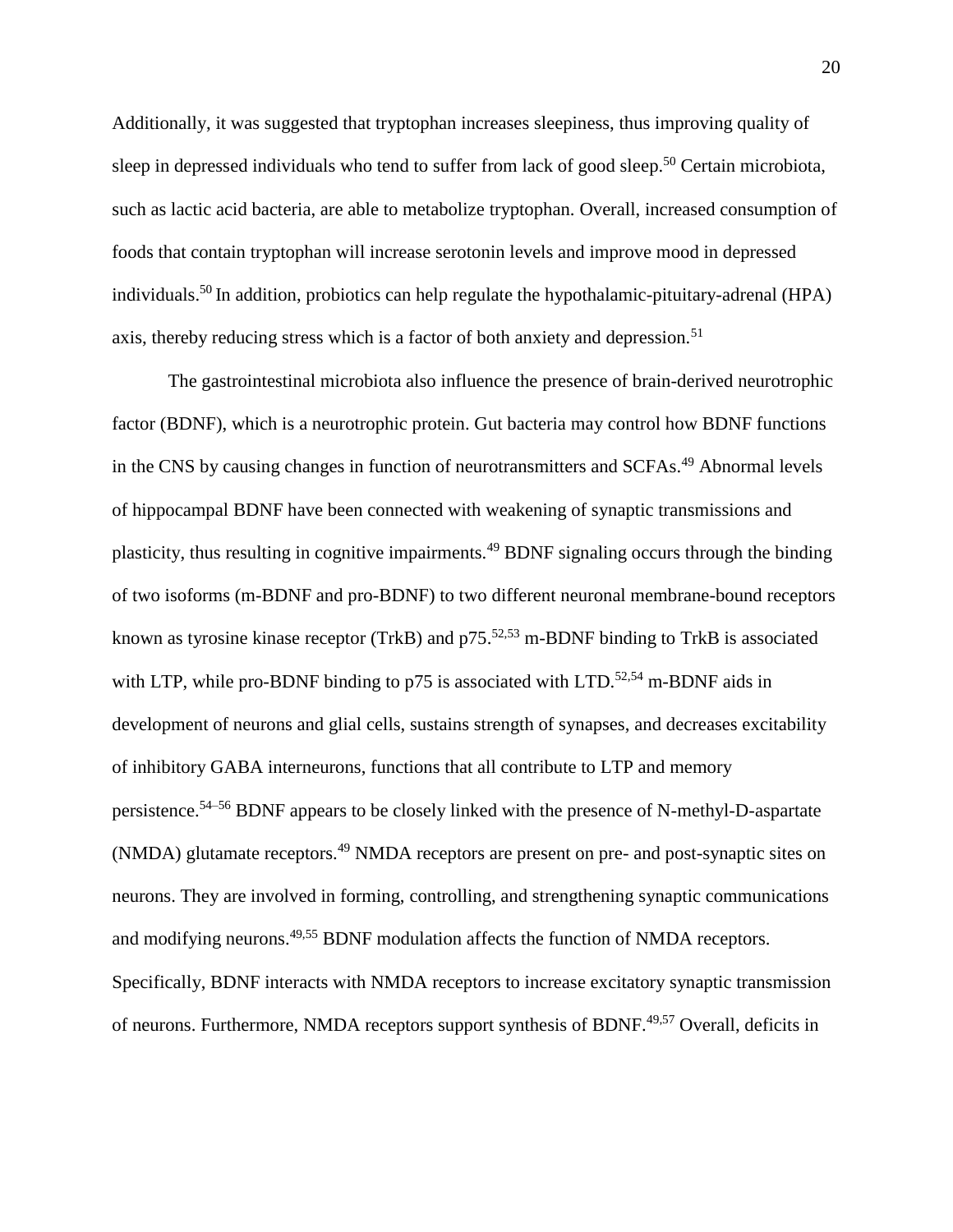BDNF may lead to dysfunction of NMDA glutamate receptors, which is associated with depression and cognitive impairments.<sup>49</sup>

Hypothyroidism in rats has been shown to cause variations in BDNF, death of neurons and astrocytes, gliosis, and worsening of postsynaptic density.<sup>58</sup> Astrocytes are important in maintaining balance of ionic  $K^+$  in the extracellular space, as well as in recycling glutamate and GABA. These roles are crucial in plasticity and the transmission of synapses.<sup>59,60</sup> In addition, astrocytes express many receptors that could be involved in memory and learning, including AMPA, NMDA, GABA, BDNF, serotonin, and IL-1 $\beta$ <sup>59</sup> In one study, human glial progenitor cells were engrafted into the brains of neonatal immunodeficient mice. As the mice developed, they gained large amounts of human glial progenitors and astrocytes. It was shown that LTP and learning were increased compared to controls.<sup>59,61</sup> Thus, analysis of astrocytes may be important in recognizing cognitive deficits in humans and rodent models of hypothyroidism.

# *Animal Models Used Experimentally*

Rodents are commonly used in probiotic preclinical trials and experiments, including models of Sprague-Dawley rats, Wistar rats, and neonatal or adult mice. Due to genetic differences in different strains and species of rodents, probiotics of the same species often have different effects depending on the rodent model used. There are some cases where beneficial probiotic effects are observed in one study, but no effects are observed in a subsequent study.<sup>62</sup>

A variety of tests exist to measure certain behaviors in rodents. The open field test examines anxious behaviors by measuring how long the rodent spends time away from a marked, center space. The forced swim test (FST) is used to measure depressive behaviors by observing how much rodents struggle to swim around in an enclosed pool of water.<sup>37,63</sup> Swimming, climbing, and immobility may be observed, and longer periods of immobility generally indicate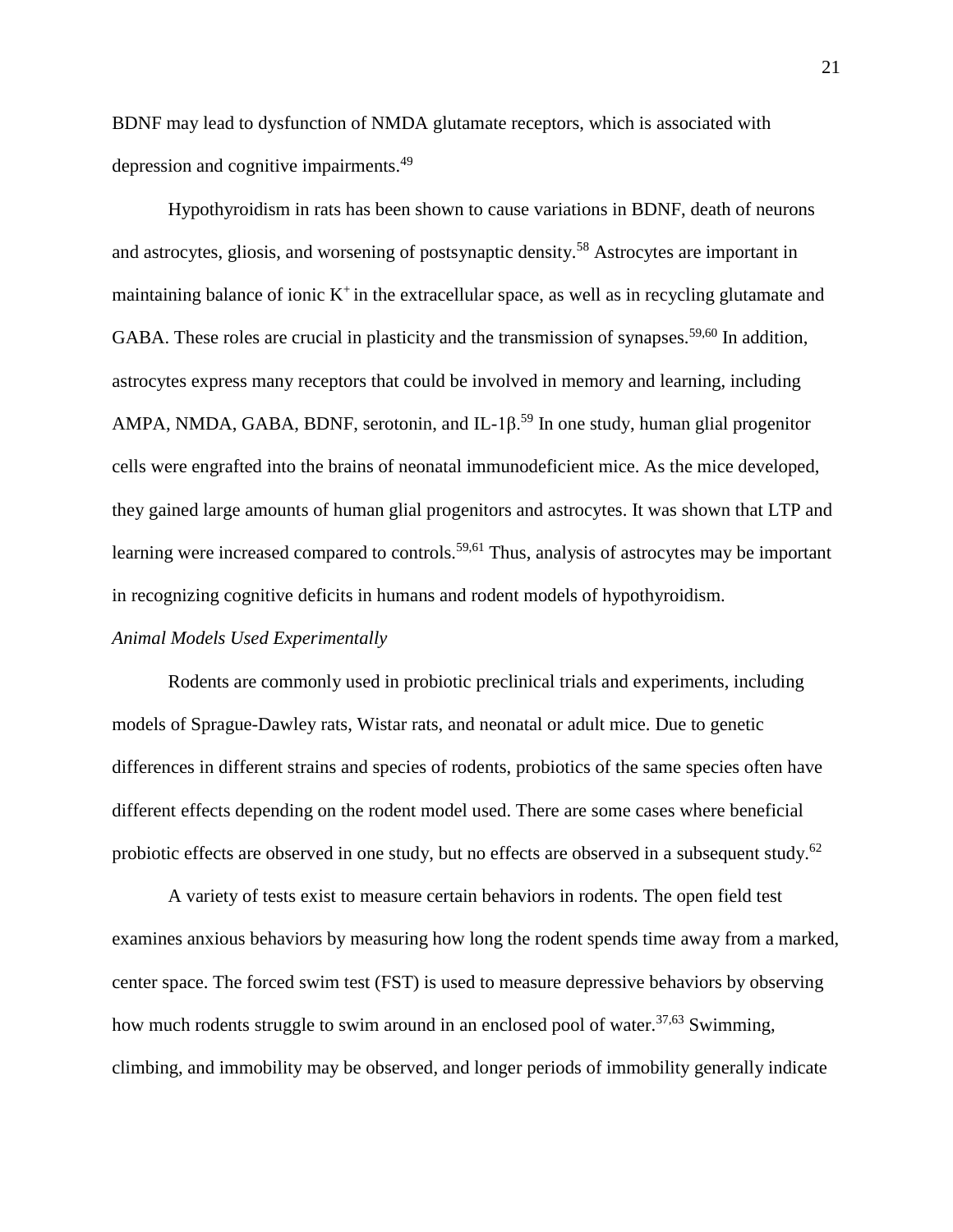depressive behavior.<sup>64</sup> Maze-learning tasks, such as the Barnes maze and Morris water maze, are generally used to examine changes in memory, spatial learning, and anxious behaviors (*Figure 9*). <sup>37</sup> Fear conditioning and object recognition tests are used to test nonspatial learning and memory (*Figure 10*). 37

*Figure 9.* Barnes maze. 88,89





*Figure 10*. Object recognition test.<sup>90</sup>

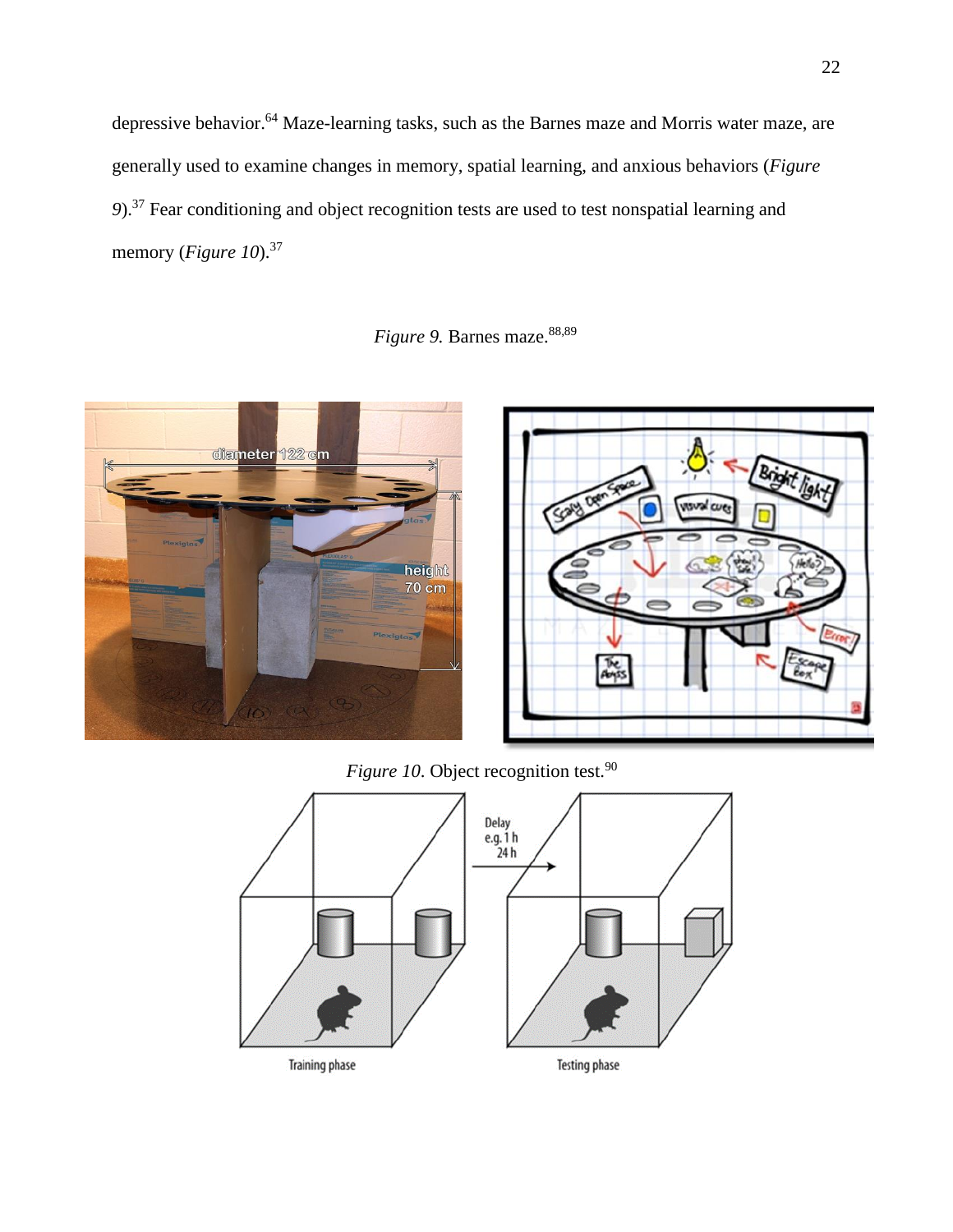# *Relevant Literature: Preclinical and Clinical Probiotic Studies*

Bravo et al. 2011 conducted a preclinical study to observe the effects of *Lactobacillus rhamnosus* administration on neurotransmitter receptors in the CNS, paying special attention to GABA receptors.<sup>65</sup> The probiotic impacts different regions of the brain, causing an increase of GABA in cortical regions and a decrease in the amygdala and hippocampus. Overall, the probiotic reduced stress and anxiety-like behaviors in mice.<sup>65</sup> Effects in vagatomized mice, where the vagus nerve was inhibited, were not present. This aspect of the experiment emphasizes the vagus nerve's role in gut-brain communication.<sup>65</sup>

A preclinical study done by Desbonnet et al. 2008 investigated the effects of administration of the probiotic *Bifidobacteria infantis* on normal rats over a 14-day period. Effects were measured by observing behavior of rats in a FST, as well as by examining levels of cytokines, tryptophan, kynurenic acid, brain monoamines (dopamine, noradrenaline, and serotonin), AVP mRNA, CRF mRNA, and corticosterone.<sup>66</sup> There was no significant difference found between behaviors of control subjects versus probiotic subjects during the FST. This result could be due to the lack of stress in the subjects. It was found that *Bifidobacteria* subjects suppressed the release of proinflammatory cytokines compared to controls. Tryptophan and kynurenic acid concentrations were increased in probiotic specimens. There were no significant effects found in other factors measured.<sup>66</sup> The study suggests that *Bifidobacteria*'s beneficial neurological effects only become present in models suffering from severe stress or other psychopathological diseases, a phenomenon known as the ceiling effect.<sup>37,66</sup> The authors conducted a follow-up study using the maternal separation model of depression.<sup>66</sup>

In a follow-up study, Desbonnet et al. 2010 investigated the effects of administration of the probiotic *Bifidobacteria infantis* on rats that had suffered early chronic stress through the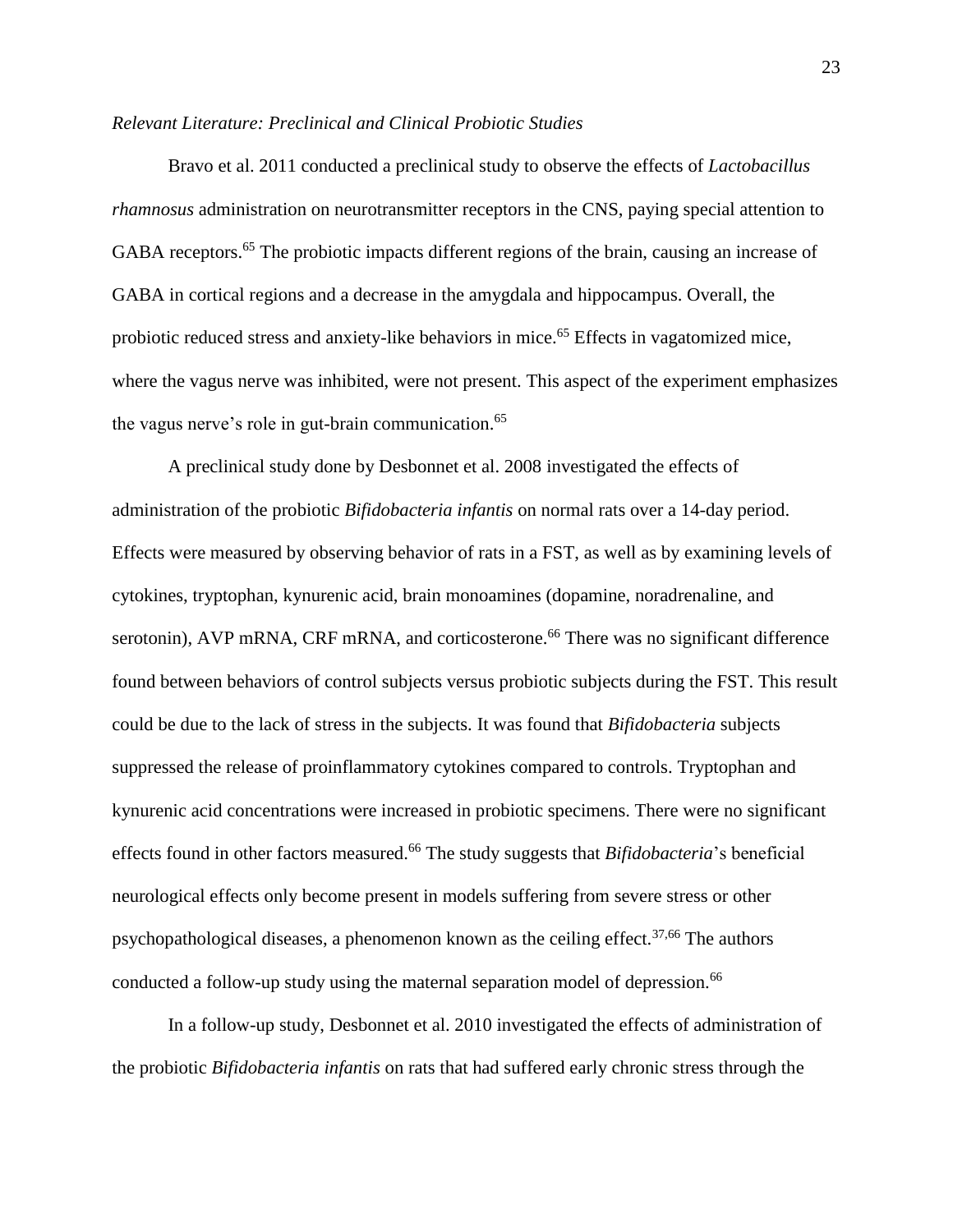maternal separation model. The maternal separation (MS) model involves separation of infant rats from their mother(s), causing early stress that disrupts the brain and gut.<sup>64</sup> The rats were separated into the following groups: normal (not separated), MS, MS/probiotic, MS/antidepressant (citalopram). Starting at 50 days of age, through day 95, the rats were given their assigned treatments. Effects were measured in the same way as the previous study. In the FST, the probiotic and antidepressant reduced immobility in rats and increased swim time. There was no effect on tryptophan or kynurenic acid in any of the groups. Abnormalities caused by maternal separation were found to be normalized in the probiotic and antidepressant groups.<sup>64</sup> The authors state that it is a possibility that MS causes biological alterations which inhibit tryptophan production by *B. infantis*. The results showed how stress can alter the microbiome and brain function, as compared to the previous study in normal rats. It is also apparent that *B. infantis* have similar effects to antidepressants, demonstrated by observations in the FST.<sup>64</sup>

A study done by Cortés et al. 2012 observed various biomarkers in hypothyroid adult male Sprague-Dawley rats.<sup>58</sup> Hypothyroidism was induced by treatment with 6-propyl-2thiouracil (PTU) for 20 days. Adult rats with hypothyroidism have displayed reduced neurons in the hippocampal brain region, as well as abnormal expression of mRNA that encodes for specific subunits of NMDA receptors and TrkBs.<sup>58</sup> This study also observed reduced thickness of post synaptic density in the brains of hypothyroid rats, higher BDNF levels in their telencephalon regions, higher levels of BDNF mRNA in the hippocampal regions, and increased astrocyte death. This study provided evidence that hypothyroidism may be damaging to the hippocampal region of the brain.<sup>58</sup>

Davari et al. 2013 used probiotics to treat cognitive and synaptic impairment in diabeticinduced rats.<sup>67</sup> Oxidative stress is a primary mechanism that contributes to diabetic symptoms.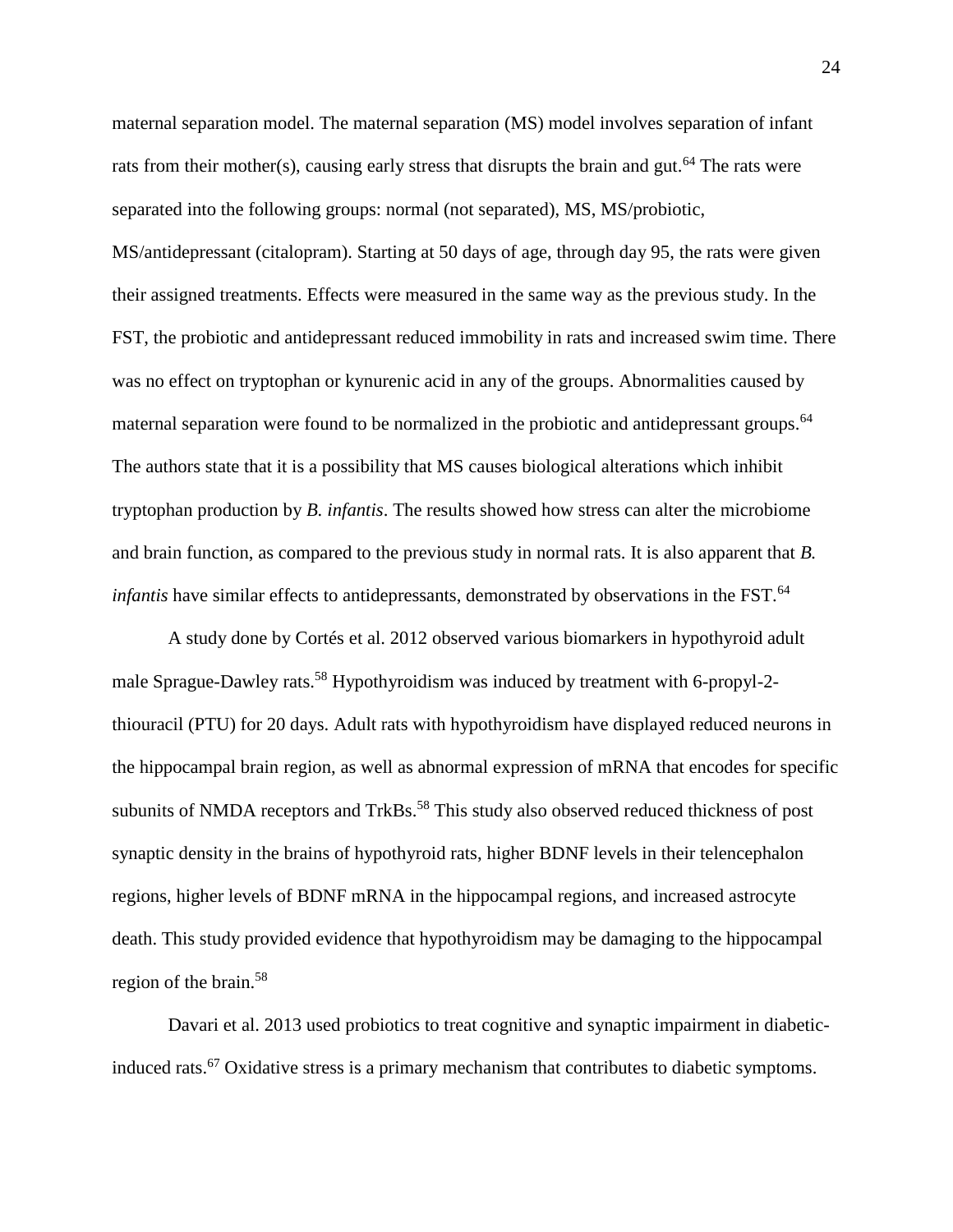Thus, damage by oxidative stress is also a contributor to cognitive dysfunction in the disease.<sup>67</sup> Rats were administered a probiotic mixture of *Lactobacillus acidophilus*, *Bifidobacterium lactis*, and *Lactobacillus fermentum* dissolved in drinking water for two months. Spatial learning was assessed using the Morris water maze and excitatory postsynaptic potentials were measured using electrophysiological recordings. Overall, it was shown that probiotic administration improved spatial learning and synaptic plasticity in diabetic rats.<sup>67</sup> Notably, oxidative stress may also be involved in damaging brain tissue and contributing to cognitive impairment in hypothyroidism.<sup>68</sup>

In a controlled, randomized clinical trial conducted by Steenbergen et al. 2015, the effects of probiotics on cognitive reactivity were tested. Cognitive reactivity is triggered when mood changes occur, causing irregular thoughts such as those of hopelessness and aggression.<sup>69</sup> The objective of the experiment was to determine if the administering of probiotics reduces cognitive reactivity in healthy, young adults who have not been diagnosed with a mood disorder. 40 individuals were tested, with 20 in the experimental group and 20 in the placebo group. A tripleblind design was used, meaning the administer, participants, and assessor did not know which samples the placebos were. The probiotic sample contained seven different gut bacteria species: *B. bifidum*, *B. lactis*, *L. acidophilus*, *L. brevis*, *L. casei*, *L. salivarius*, and *L. lactis*. The Leiden Index of Depression Sensitivity was used to measure changes in participants' moods over a fourweek period. The objective was accomplished by showing that overall cognitive reactivity was reduced through the ingestion of probiotics.<sup>69</sup> However, there were limitations which included an unequal ratio of female to male participants, unmonitored diets of participants, and selfadministration of the samples. Regardless, the general effect of probiotics on mood in the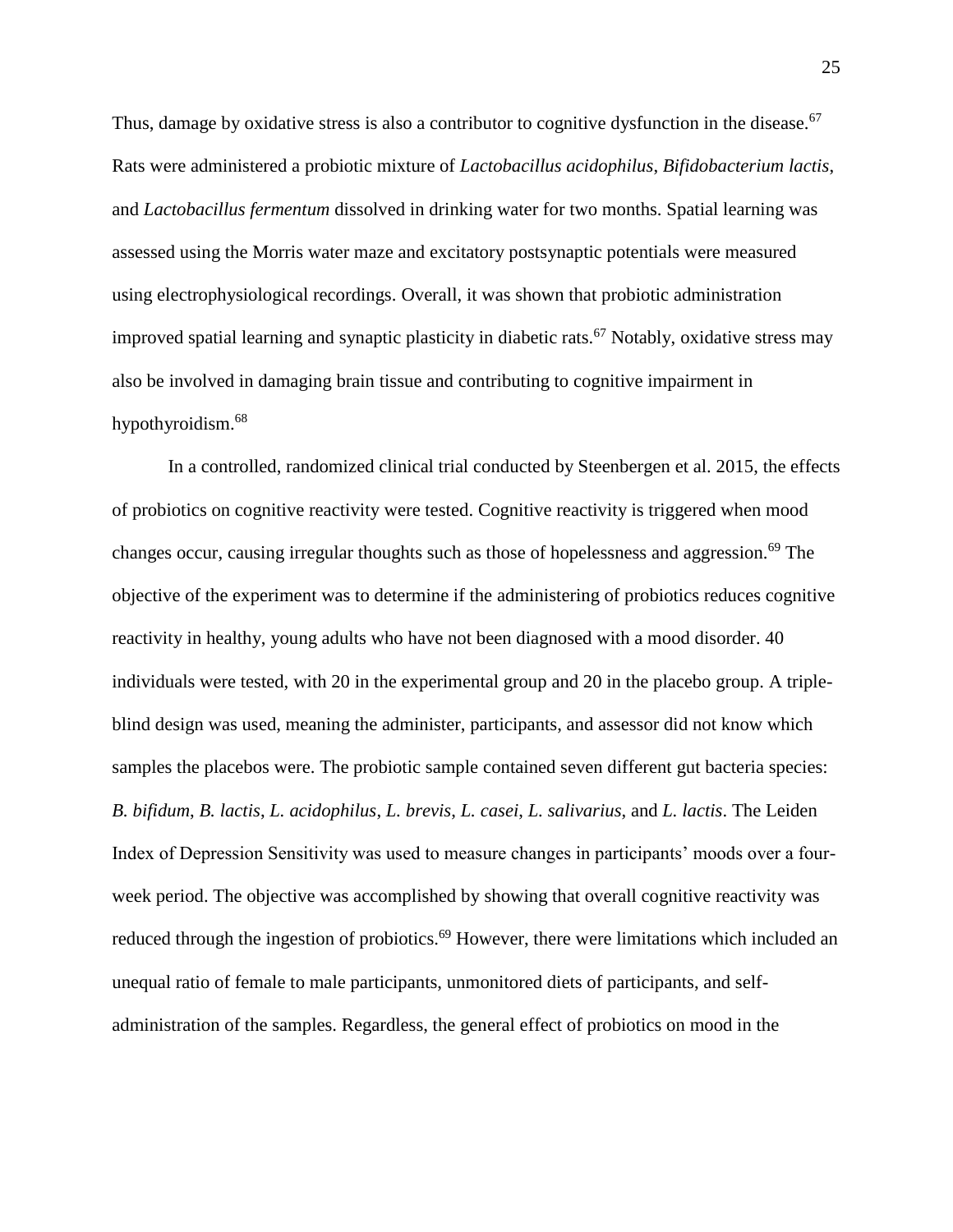experimental group supports the idea that probiotics may be effective in treating mood disorders.<sup>69</sup>

Furthermore, Aizawa et al. 2016 investigated the bacteria count of *Bifidobacterium* and *Lactobacillus* in patients with Major Depressive Disorder (MDD) compared to healthy controls.<sup>44</sup> The results showed a significantly lower amount of Bifidobacterium in subjects with MDD. The amount of *Lactobacillus* in MDD patients was lower, but not as significant as with Bifidobacterium. It was also found that IBS was more common in patients with MDD. The study also noted that consumption of fermented milk correlated with higher levels of *Bifidobacterium* in subjects.<sup>44</sup> Depression was measured using the Hamilton depression rating scale. IBS was measured using the ROME III criteria. Fecal samples were used to measure the number of bacteria in the gut. A similar number of patients versus healthy subjects were used.<sup>44</sup> There were limitations in that that gender and diet were not completely taken into account. However, the results showed no significant differences due to these limitations. The study offers support for the helpful nature of specific probiotics in treating depression. 44

In a clinical trial, Romijn et al. 2017 studied the effects of *Lactobacillus helveticus* and *Bifidobacterium longum* on individuals suffering from severe MDD symptoms.<sup>70</sup> 79 randomly selected individuals participated, with 40 being in the probiotic group and 39 being in the placebo group. Probiotics were administered for 8 weeks, and a variety of baseline tests were done. BDNF, IBS symptoms, vitamin D, and levels of proinflammatory cytokines were also measured due to their connectedness with depression. The results showed no evidence for significant improvement in mood or moderation of inflammation levels after administration of the specific probiotic mixture.<sup>70</sup> It is suggested that differences in results from other probiotic studies could be due to sample size, length of the trial, the severity or treatment resistance of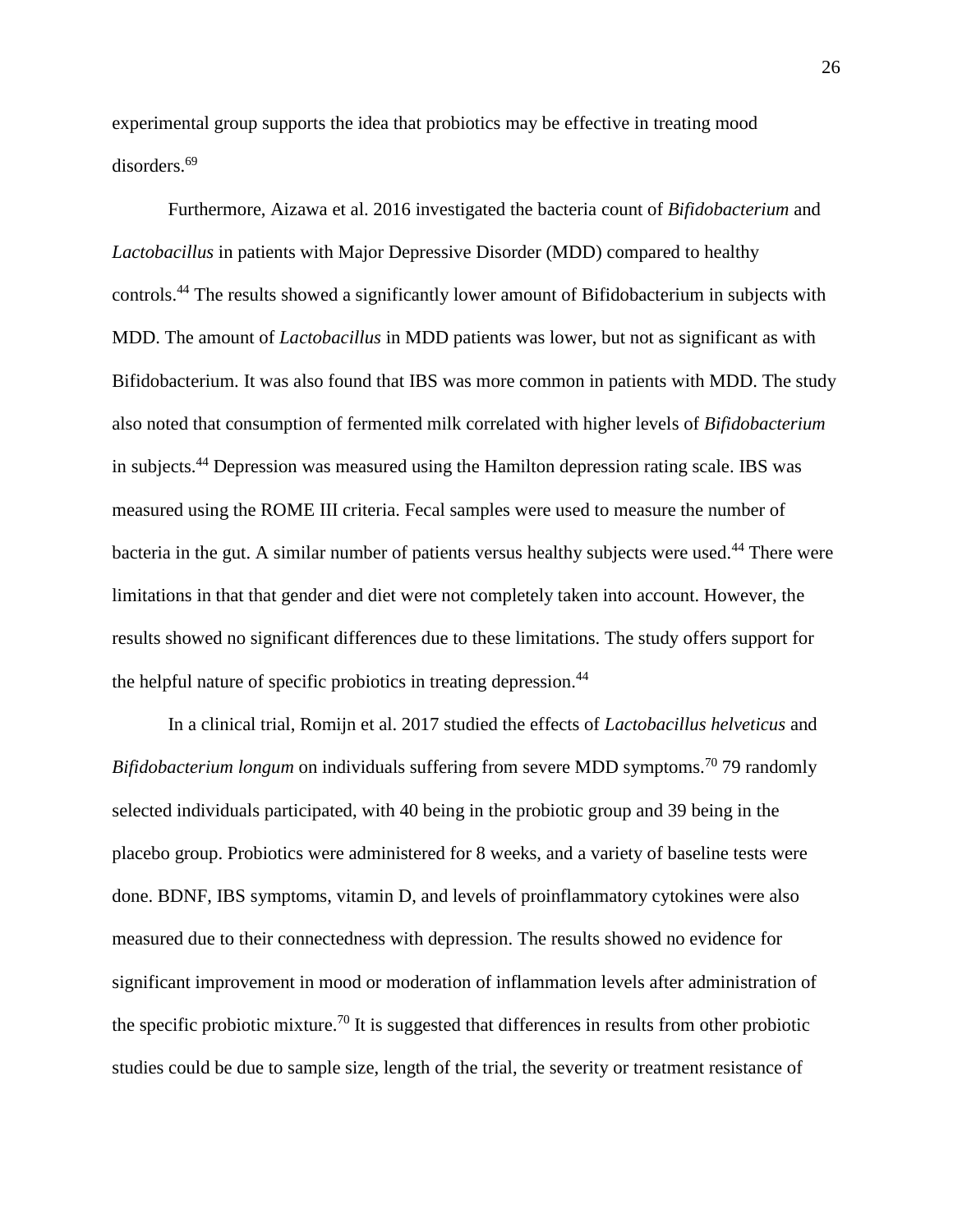participants, or the bacterial strains used. Another explanation is that the specific probiotics used are only effective on low mood individuals, rather than MDD individuals. It is important to note that this particular study should not be generalized to all probiotic usage.<sup>70</sup>

Because of the success in many studies involving probiotics as treatment for various health problems, it is proposed that their use be studied on patients with thyroid dysfunction.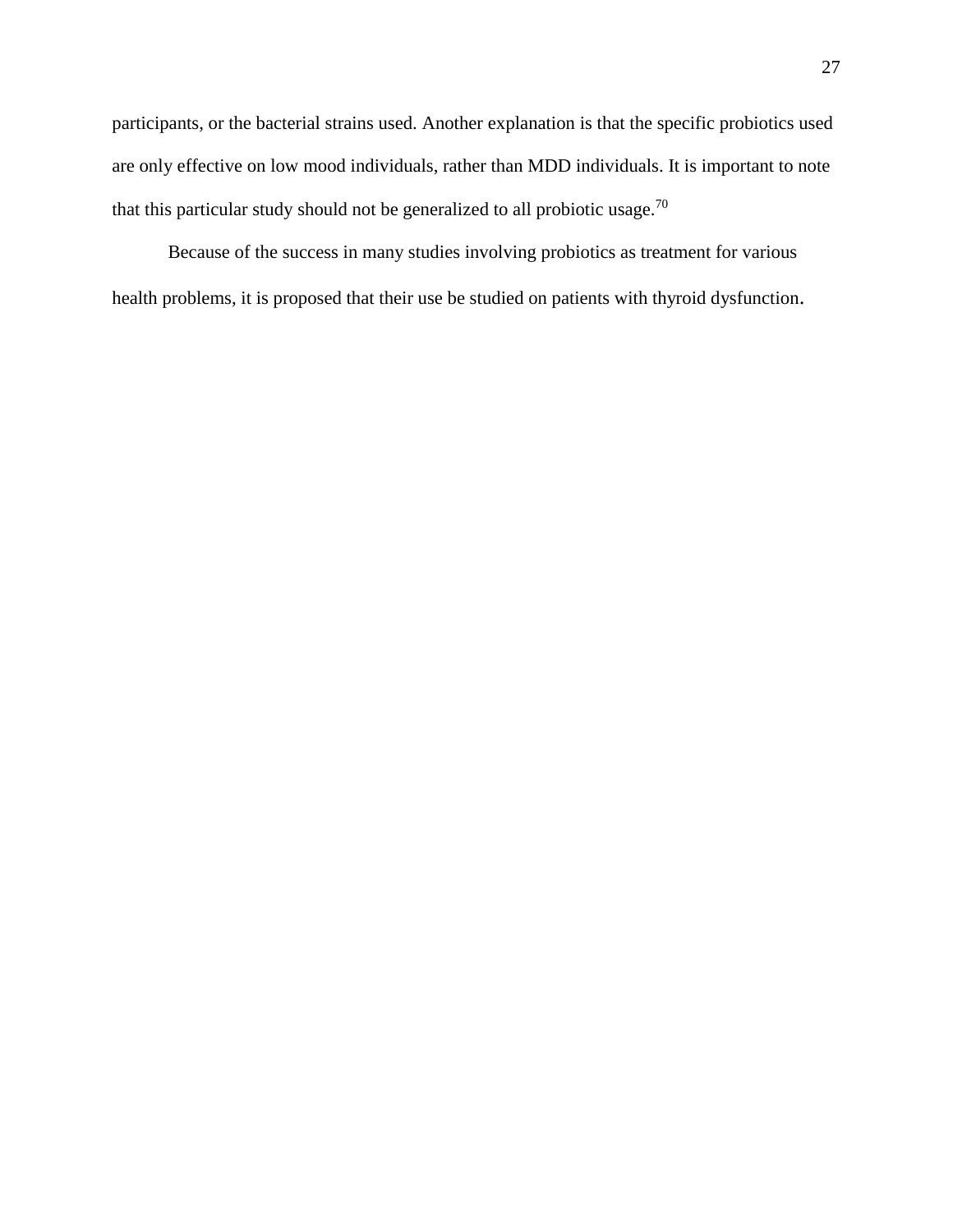# RESEARCH PROPOSAL

*Observing the therapeutic effects of probiotics on impaired memory in hypothyroidism*

The following probiotic experiment is adapted from studies done by Davari et al., Savignac et al., and Cortés et al.<sup>58,71,72</sup>

Experimental Procedure:

An animal model for hypothyroidism will be created using adult (7-8 weeks old), male Sprague-Dawley rats. To induce hypothyroidism, specimens will be treated with 0.05% of 6 propyl-2-thiouracil (PTU) in drinking water for a total of 20 days.<sup>58</sup> The control group will

contain 10 rats with no sort of treatment. A second group will contain 10 rats treated with PTU. A third group will contain 10 rats administered only probiotics and no PTU. A fourth group will contain 10 rats administered both probiotics and PTU (*Table 2*). To measure levels of T3, T4, and TSH, serum levels of both hypothyroid (PTU) and control rats will

| Table 2. Experimental groups. |  |
|-------------------------------|--|
|-------------------------------|--|

| <b>Group</b>           | (n) |
|------------------------|-----|
| No treatment (control) | 10  |
| PTU-only               | 10  |
| Probiotic-only         | 10  |
| PTU and probiotic      | 10  |

be analyzed.<sup>58</sup> Chemioluminescence will be used to measure serum levels of  $T_3$  and  $T_4$ , while radioimmunoassay will be used to measure TSH. $^{58}$ 

The probiotic mixture will contain the strains *Bifidobacterium longum*, *Bifidobacterium breve*, and *Bifidobacterium infantis* at a quantity of  $1x10^9$  CFU/g. 1 g of the freeze-dried mixture will be dissolved in drinking water of each mouse once every 12 hours.<sup>71,72</sup> Drinking water intake will be measured in all groups to ensure equal consumption. Rats will be fed for 11 weeks total before sacrifice and behavioral testing will begin at 3 weeks.<sup>72</sup>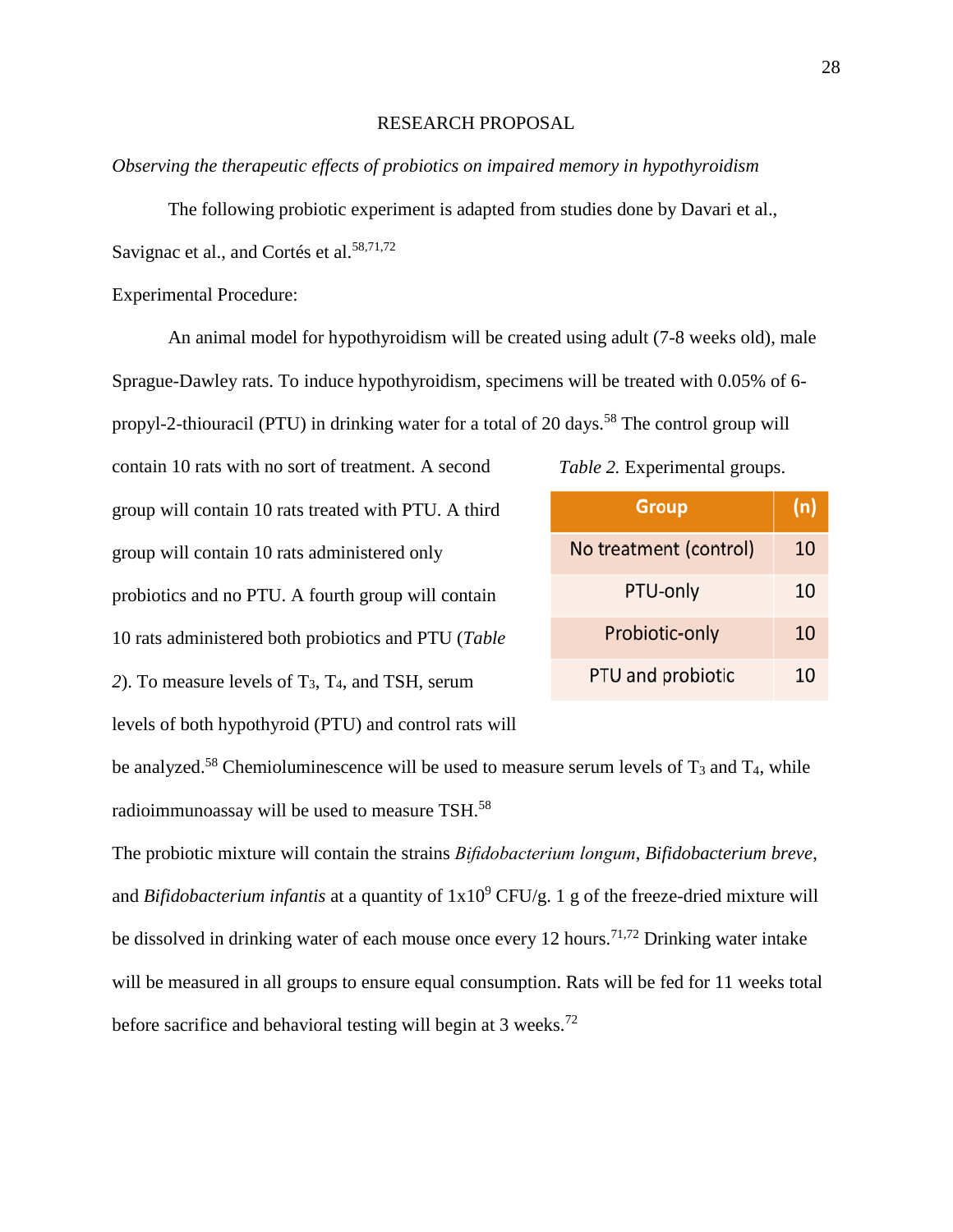The following behavioral tests will be done to measure memory and learning (*Table 3*):

*Table 3*. Measurements for memory

|                           | The Barnes Maze is a test for spatial memory. It involves an elevated               |
|---------------------------|-------------------------------------------------------------------------------------|
|                           | circular platform with 18 holes evenly spaced along the                             |
|                           | circumference. Visual cues are placed around the room to help guide                 |
| <b>Barnes Maze</b>        | the rat to an escape hole. A bright light is placed above the platform,             |
| (Figure 9)                | which drives a rat's natural tendency to avoid bright lights and find an            |
|                           | escape. <sup>73</sup> Preliminary training will be done on day 1 by guiding each    |
|                           | rat using a treat, and testing will be done 15 minutes after training and           |
|                           | on days 3, 10, 24, 45, and 52.                                                      |
|                           | Object recognition, also known as the novel object test, evaluates non-             |
|                           | spatial learning and memory. <sup>72,74,75</sup> It demonstrates function of the    |
|                           | dorsal hippocampus and is based on a rat's tendency to explore novel                |
|                           | objects. <sup>74,76</sup> The protocol involves three phases. The habituation phase |
|                           | allows rats to explore an open arena in the absence of any objects. The             |
| <b>Object Recognition</b> | familiarization phase allows them to explore two identical novel                    |
| (Figure 10)               | objects in the arena. The testing phase replaces one of the objects with            |
|                           | a different one and observes the rat's tendency to explore novel                    |
|                           | objects over familiar ones. In this experiment testing will be held in              |
|                           | week 8 of testing. Each phase will last 10 minutes. The habituation                 |
|                           | phase will occur on the first day, the familiarization phase will occur             |
|                           | on the second day, and the testing phase will occur on the third day.               |
|                           | Memory will be measured as time spent exploring the novel object                    |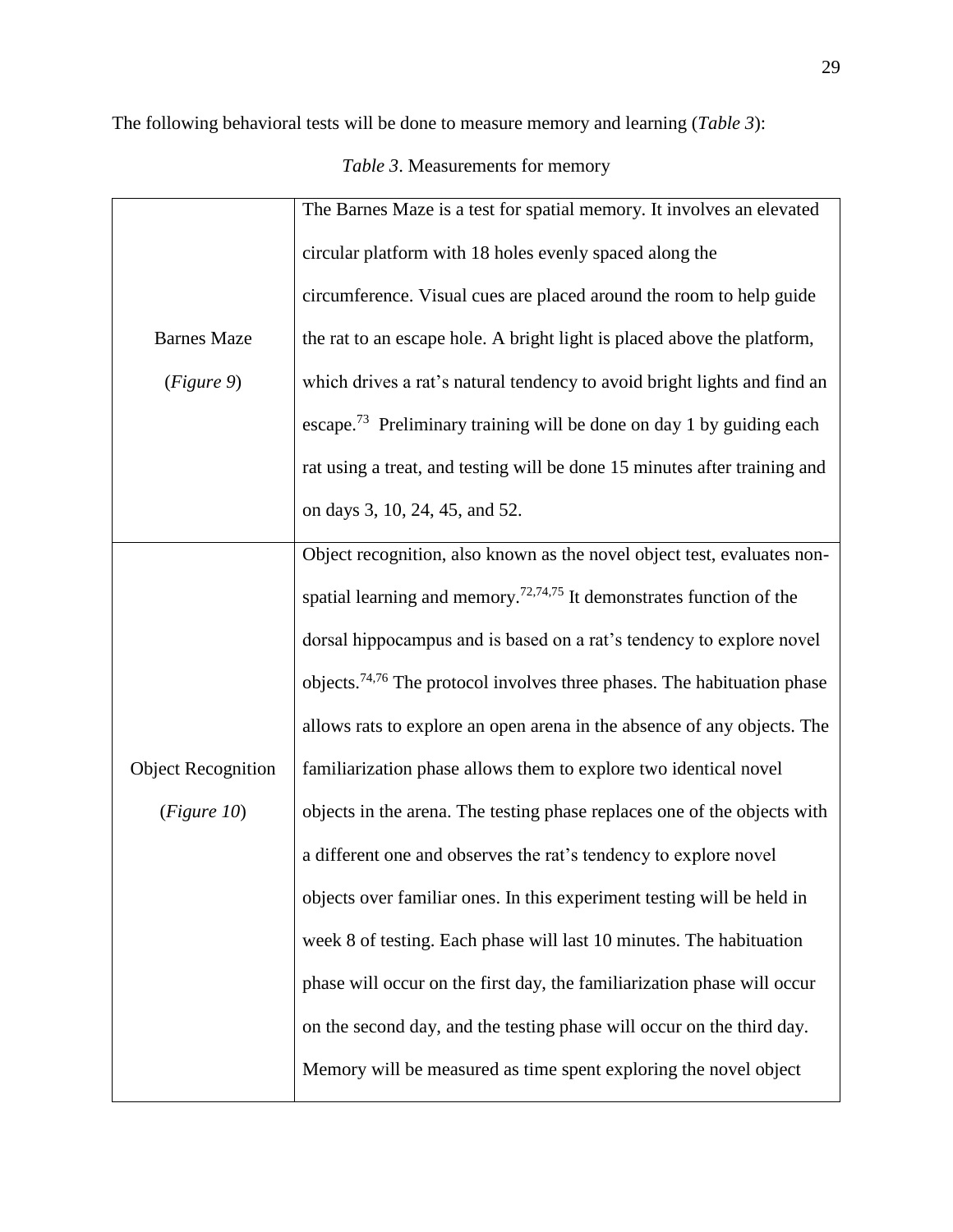|                          | over the familiar one. Rats with better memory will explore the novel               |
|--------------------------|-------------------------------------------------------------------------------------|
|                          | object with a ratio greater than $50\%$ . <sup>72,76</sup>                          |
|                          | The fear-conditioning test associates a conditional stimulus (CS) with              |
|                          | an unconditional stimulus (US). The CS will be a light cue while the                |
|                          | US will be a foot shock. When a foot shock is associated with a CS,                 |
|                          | rats will learn to fear that stimulus. Fear translates as freezing, or              |
|                          | absence of movement. <sup>72</sup> Fear conditioning will occur during week 7 of    |
| <b>Fear Conditioning</b> | testing. The procedure will last 3 consecutive days total and will                  |
|                          | include a day of training (learning) and two days of testing (memory                |
|                          | assessment). <sup>72</sup> On the first day, rats will be presented both the CS and |
|                          | US. On the next two days, only the CS will be presented. <sup>72</sup> Rats that    |
|                          | have more freezing time are associated with better learning and                     |
|                          | memory since they are able to better remember the presence of a                     |
|                          | shock from training.                                                                |
|                          |                                                                                     |

In week 8 of testing, electrophysiological recordings will be done in the hippocampal CA3-CA1 pathways. Rats will be anesthetized, and two holes will be drilled into their skulls for the stimulating and recording electrodes to enter.<sup>71</sup> Excitatory postsynaptic potential (EPSPs) will be recorded at baseline rates. Then, high-frequency stimulation of 100 Hz will be used to induce an LTP response. Mean amplitudes will be calculated for pre-stimulation, basal EPSPs and high-frequency stimulated EPSPs.<sup>71</sup>

After sacrifice (8 weeks), a variety of biomarkers will be tested. Apoptosis of hippocampal neurons and astrocytes will be analyzed using confocal microscopy. BDNF will be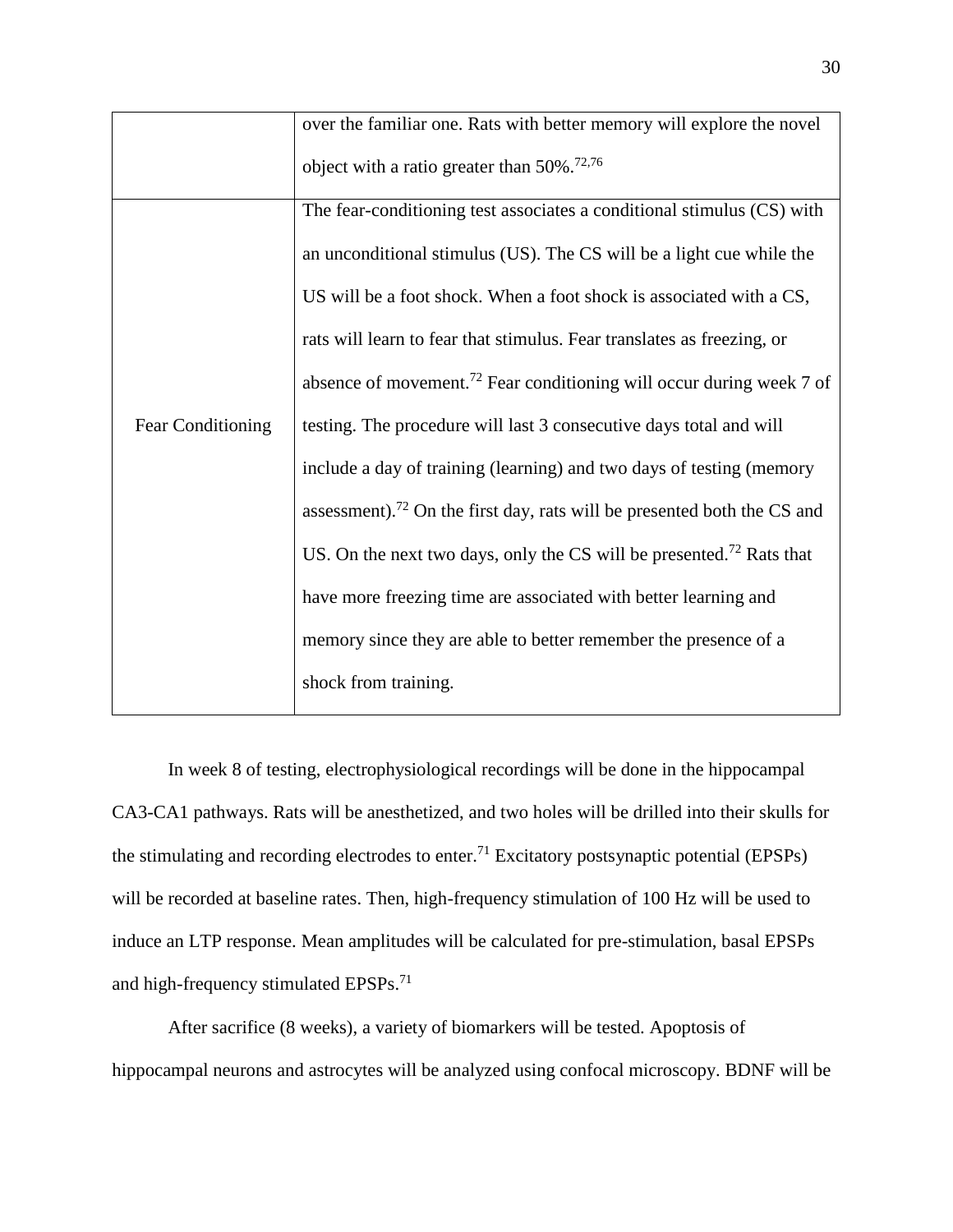measured by using in situ hybridization and enzyme-linked immunosorbent assay (ELISA).<sup>58</sup> Electron microscopy will be used to observe glutamergic synapse and postsynaptic density (PSD).<sup>58</sup> Western blot will be used to analyze PSD proteins such as NMDAR, TrkB, and p75.



Week 3



# *Expected Outcomes*

Day 1

It is predicted that the control group and probiotic-fed groups will perform better in the Barnes maze than the PTU-only group. It is likely that the control and probiotic-fed groups will have similar performances. In the object recognition test, the control group and probiotic-fed groups will spend more time near the novel object than the familiar object, while PTU-only rats will spend similar amounts of time near both objects. In the fear-conditioning test, the control group and probiotic-fed groups will have higher percentages of freezing time than the PTU-only group. In the electrophysiological tests of the hippocampus, it is predicted that basal rates will be similar in all groups. However, high-frequency stimulation will produce differences in LTPs. PTU-only rats will have significantly decreased potentiation compared to control and probioticfed rats. Biomarkers for BDNF will be higher in PTU-only rats than in controls or probiotic-fed. In addition, NMDA and TrkB receptors will be lower in PTU-only rats than in other groups, and p75 will remain similar throughout all groups. PSD will be thinner in PTU-only rats than in other groups. Astrocyte and neuronal apoptosis will be significantly higher in PTU-only rats than in

Post-

treatment

Week 11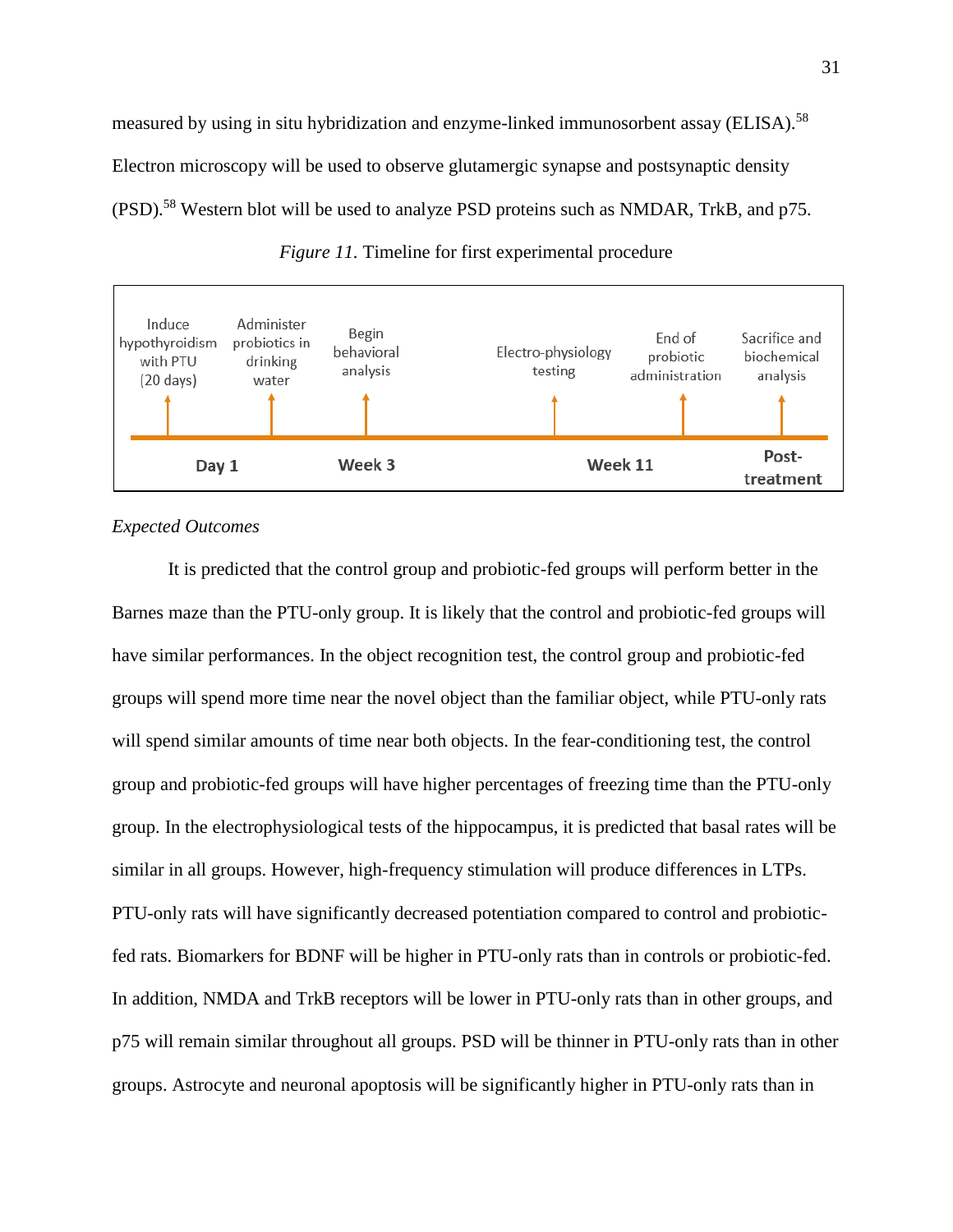other groups. It is important to note that rats in the PTU-probiotic are still lacking thyroid hormone. Thus, it is predicted that learning and memory behaviors, LTPs, and presence of certain biomarkers will be less than the control and probiotic-only groups. However, results for the PTU-probiotic group are projected to still be better than the PTU-only group. *Observing the therapeutic effects of probiotics on depressive and anxiety symptoms in hypothyroidism*

In some hypothyroid patients who take L-thyroxine (T), reversal of anxiety and depressive symptoms is observed. However, there are also cases where mood symptoms persist even after thyroxine administration. Thus, a secondary treatment involving antidepressants and/or anxiolytics may be necessary to properly treat depression and anxiety symptoms in hypothyroid patients.  $4,77,78$  The proposed clinical trial suggests use of a multi-strain *Bifidobacteria* probiotic mixture as treatment for depression and anxiety in place of typical antidepressant and anxiolytic drugs.

Experimental Procedure:

The following double-blind, randomized controlled clinical trial procedure is adapted from two trials done by Romijn et al and Steenbergen et al.<sup>69,70</sup>

A total of 80 participants will be screened from adult (18+) hypothyroid patients with minor to severe depression and anxiety. Participants will have been taking L-thyroxine for at least 6 months prior to the start of the experiment. Inclusion criteria will be as follows: (1) either  $\geq 11$ on the Quick Inventory of Depressive Symptomatology (QIDS-SR16) or  $\geq 14$  on the depression subscale of the Depression, Anxiety and Stress Scale (DASS-42); (2) aged 18+ at the time of screening; and (3) free of any psychiatric medication for at least 4 weeks prior to the trial.<sup>70</sup> Demographics including sex, date of birth, ethnicity, household income, marital status,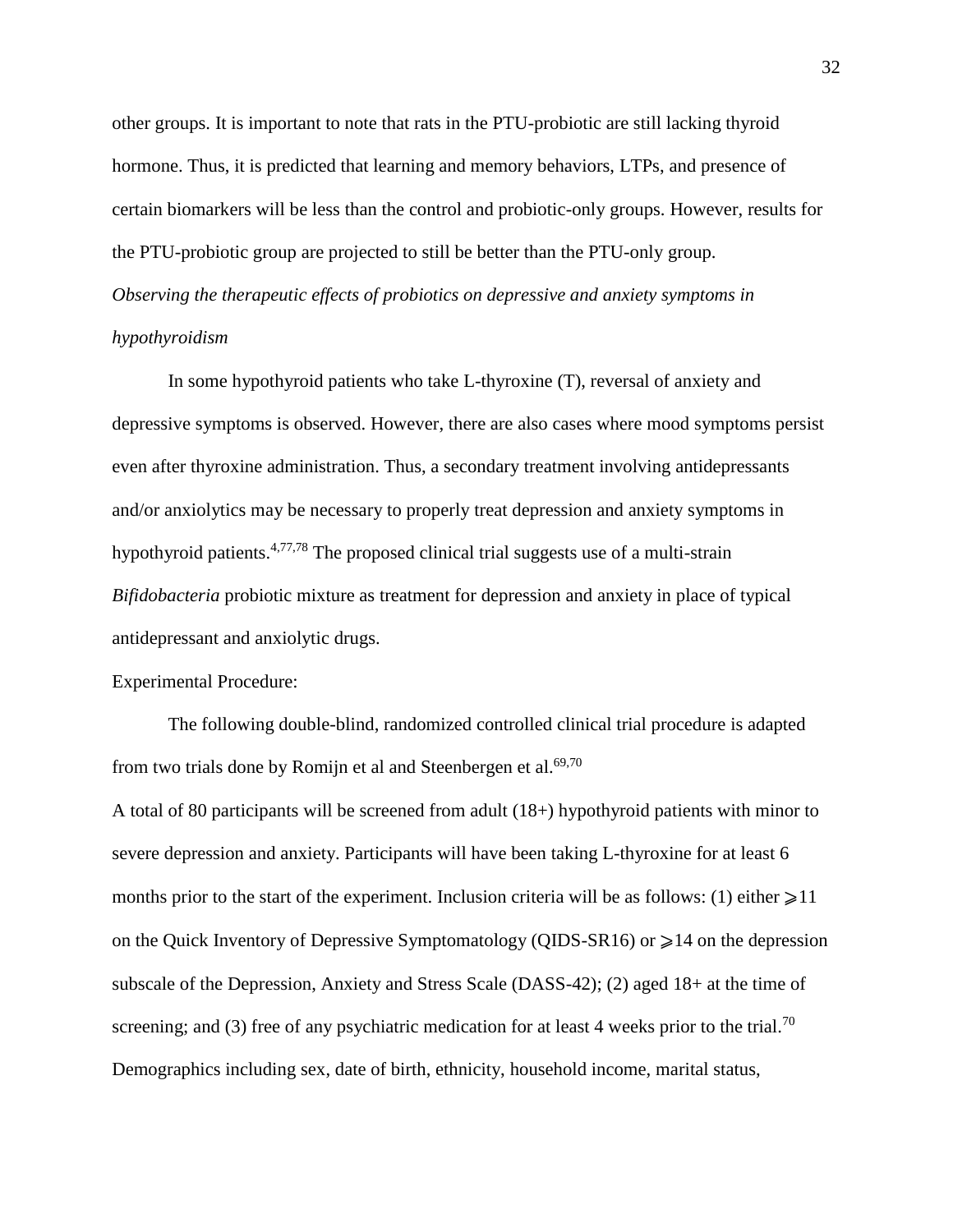occupation, and highest educational qualification will be obtained.<sup>70</sup> Participants will not be able to take any antidepressants, anxiolytics, or other probiotic supplements during the trial. Additional exclusion criteria will be as follows: any neurological disorder, any serious medical condition that may require medical intervention during the trial, renal, hepatic, cardiovascular or respiratory disease, any pregnant or breastfeeding woman, serious suicide risk or risk of violence, use of any supplement with potentially antidepressant properties, any recent or current use of probiotics or antibiotics.<sup>70</sup>

Scales for depression and anxiety will be administered as follows (*Table 4*):

|                               | This scale is a 21-item self-rating questionnaire for measuring                     |
|-------------------------------|-------------------------------------------------------------------------------------|
|                               | severity of anxiety. <sup>79,80</sup> Scores range from 0-63, with scores less than |
| <b>Beck Anxiety Inventory</b> | 9 being normal and scores over 30 being very severe. <sup>69</sup> Participants     |
|                               | will be rated at baseline and every 2 weeks after for 8 weeks.                      |
|                               |                                                                                     |
| 16-Item quick inventory       | The QIDS-SR16 is used to measure severity of depression. $81,82$ It is              |
| of depressive                 | scored on a scale of 0-27, where a score less than 6 is rated as none               |
| symptomatology self-          | and a score over 20 is rated as very severe. <sup>70</sup> Participants will be     |
| report                        | rated at baseline and every 2 weeks after for 8 weeks.                              |
|                               |                                                                                     |

*Table 4.* Measurements for anxiety and depression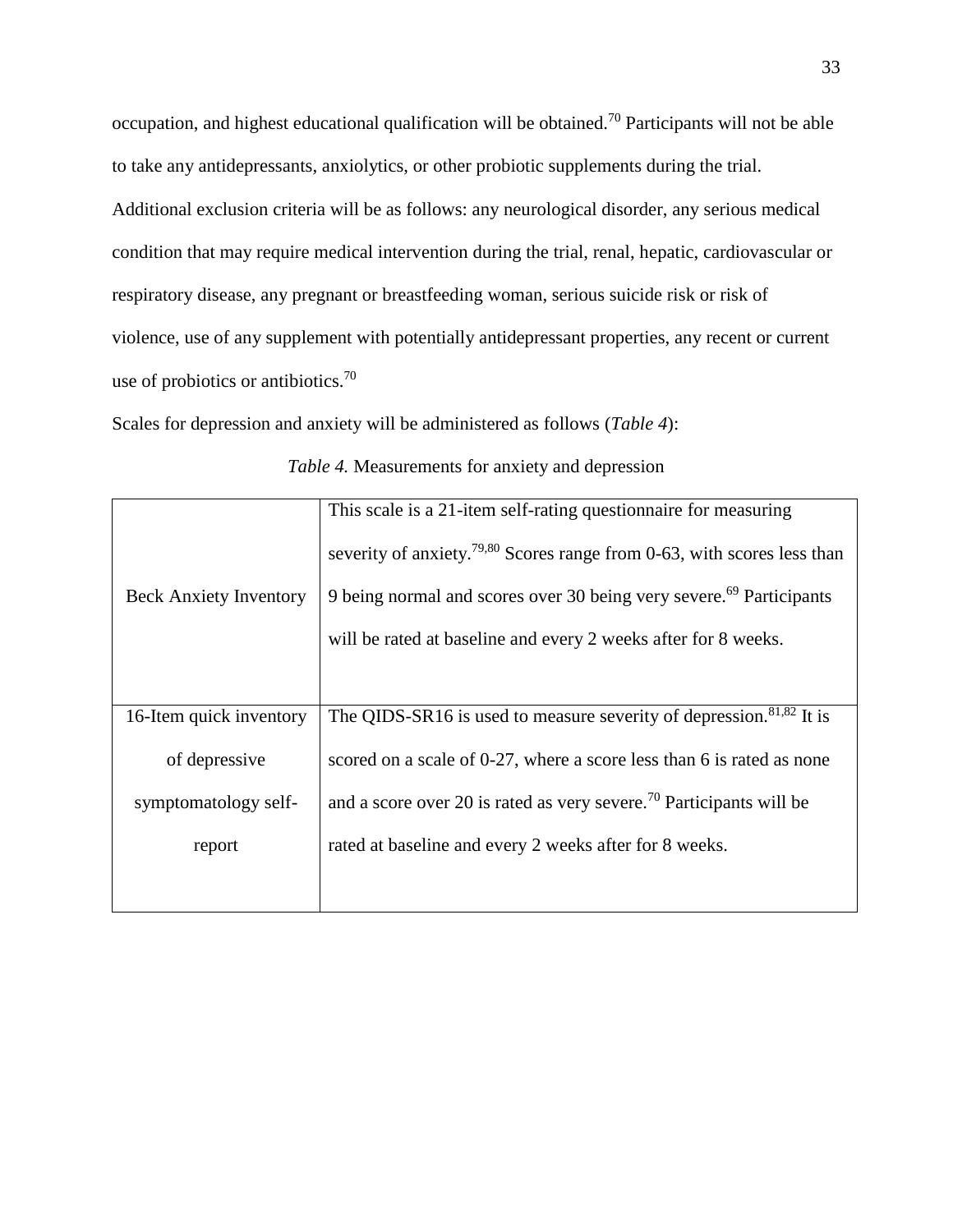|                                | The MADRS is a questionnaire used to measure severity of                              |
|--------------------------------|---------------------------------------------------------------------------------------|
|                                | depression on a 60-point scale, where a score higher than 35 is rated                 |
| Montgomery–Åsberg              | as severe and a score below 8 is rated as none. It contains 10 items                  |
| <b>Depression Rating Scale</b> | and is broadly accepted for its sensitivity to change. <sup>83</sup> Thus, it will be |
|                                | useful in measuring effects of treatment over the time of the trial. <sup>70</sup>    |
|                                | Participants will be rated at baseline, 4 weeks, and 8 weeks.                         |
|                                | This scale is a self-report questionnaire that contains 42 items. It is               |
| DASS-42                        | used to measure symptoms of depression, anxiety, and stress.                          |
|                                | Participants will be rated at baseline, at 4 weeks, and at 8 weeks. <sup>70</sup>     |

The probiotic treatment will be administered in the form of sachets containing 2g of freeze-dried powder of a mixture containing the species *Bifidobacterium longum*, *Bifidobacterium breve*, and *Bifidobacterium infantis* (2.5 x 10<sup>9</sup> CFU/g)*.* 69

The placebo sachets will contain 2g of freeze-dried powder containing maize starch and maltodextrins.<sup>69</sup> It is imperative that the placebo has the same taste, color, and smell as the probiotic in order for the double-blind trial to be effective.

The 80 participants will be randomly sorted into a placebo or probiotic group containing 40 participants each. Participants will be given 4-weeks' worth of treatment at a time. At 4 weeks, participants will come to the lab for blood work, clinically-administered questionnaires, and to receive the last 4-weeks' worth of treatment. They will be instructed to consume one sachet at the same time every day for 8-weeks by drinking the powder via water or milk. A reminder will be sent through text.<sup>69</sup>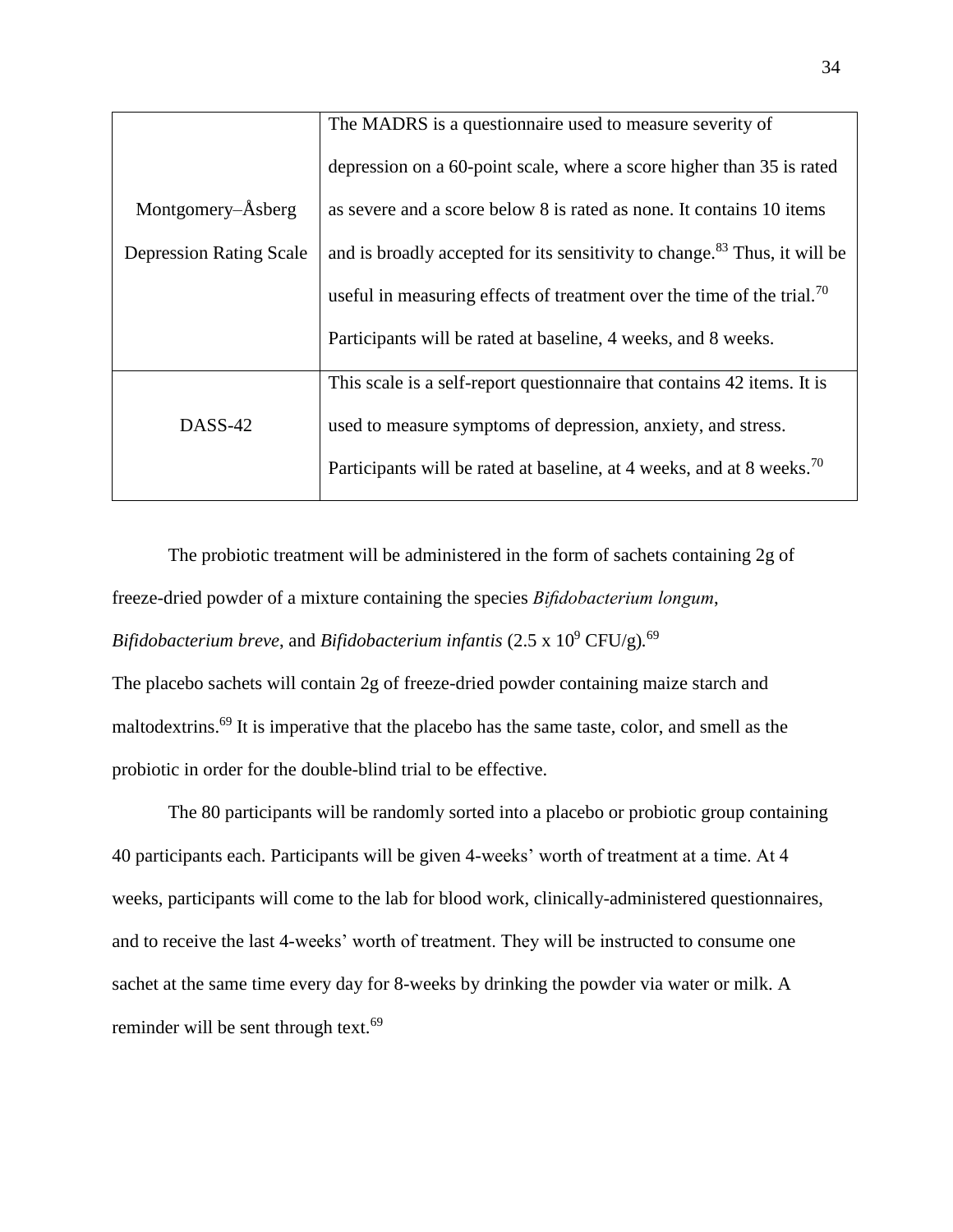Participants will be asked to log foods eaten, substances they drink (especially concerning caffeine and alcohol), and other habits that may affect results (nicotine or drug use). In addition, self-reports will be done every 2 weeks and participants will be asked to note any missed doses<sup>70</sup>

Biomarkers will be measured at baseline, 4 weeks, and 8 weeks. Blood samples and ELISA immunoassays will be used to measure levels of high-sensitivity C-reactive protein (hsCRP), IL-1 $\beta$ , IL-6, TNF- $\alpha$ , and BDNF. BDNF is involved in cognitive flexibility and hsCRP, IL-1β, IL-6, and TNF-α are biomarkers for inflammation.<sup>70,84</sup> Urine testing for cortisol, a stress hormone, will be done.<sup>85</sup> In addition, serum TSH levels will be measured at baseline, 4 weeks, and 8 weeks to ensure there is no significant variance.<sup>77</sup>



*Figure 12*. Timeline for second experimental procedure

# *Expected Outcomes*

It is predicted that participants administered the probiotic treatment will have lower scores on the depression/anxiety scales at 8 weeks compared to their baseline scores than those in the placebo group. Biomarkers for inflammation cortisol, and BDNF will be lower in the probiotic group than in the placebo. Serum TSH levels should remain the same for all participants. Results could be compared to other studies that have used antidepressants and anxiolytics.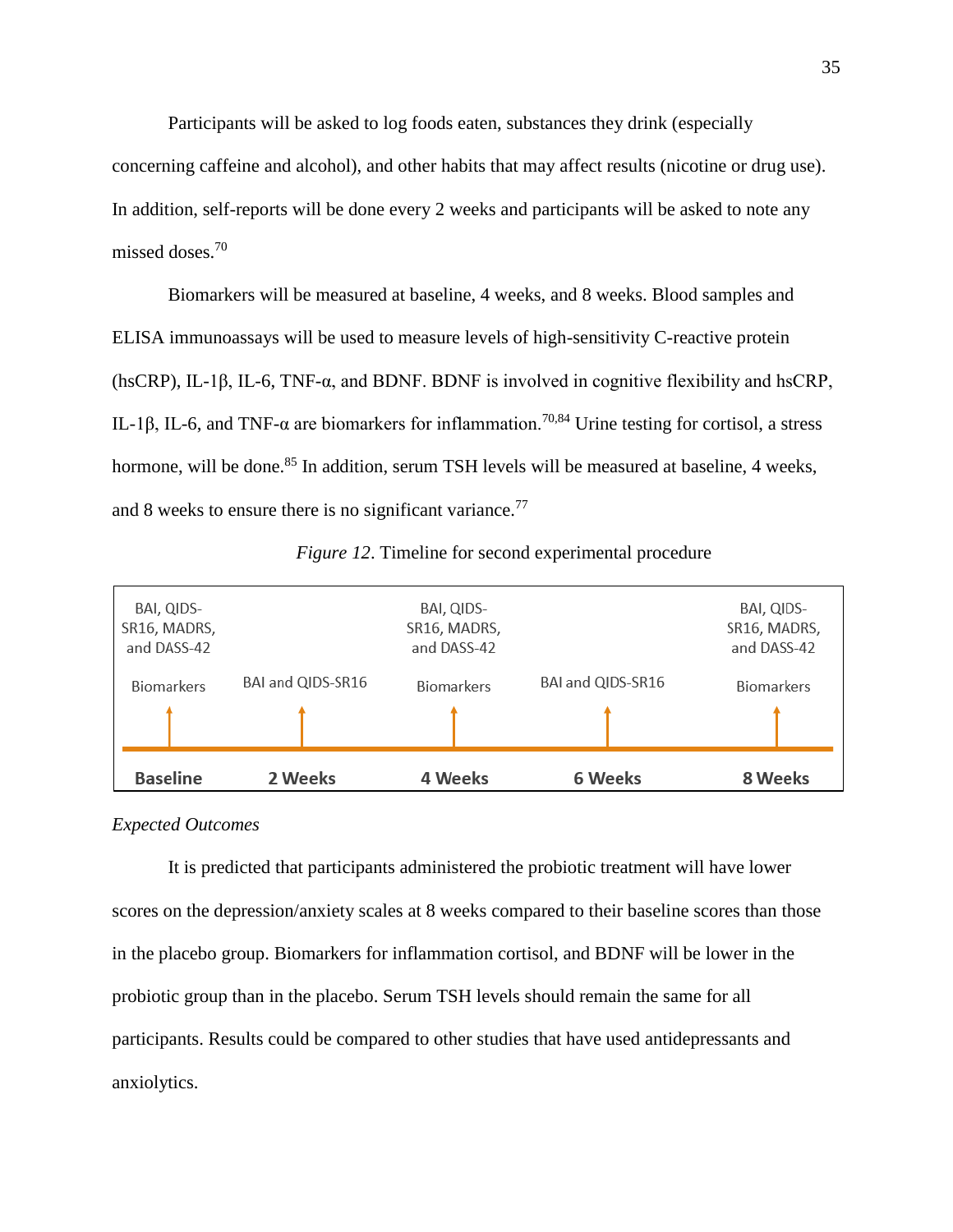# CONCLUSIONS, LIMITATIONS, AND FUTURE AIMS

Based on studies done previously in models of depression, anxiety, and cognition, it is anticipated that probiotic administration will help reduce cognitive and psychiatric symptoms, to antidepressants and other methods of treatment.

Since previous studies have varied in their results, future research should attempt to observe probiotic effects on different species or strains of rats, as well as different methods of delivery. There is no certainty these probiotic strains will have the desired effects in humans if treatment is only successful in one strain of rats. Additionally, future research should explore different multi-species combinations or single strain administration as treatment. Both preclinical and clinical studies have produced varying results depending on the types of probiotics being administered. Some data suggests that multi-strain mixtures may be less efficient due to increased competition between species. Other data suggests that multi-strain mixtures are more efficient because of the larger concentration of bacteria present and a wider range of effects produced.<sup>86</sup> This contradictory information should therefore be addressed in future work. Additionally, research involving administration of prebiotics alongside probiotics should be done to observe if beneficial effects of probiotics could be increased with prebiotics. Finally, the proposed studies could be repeated with additional groups being administered antidepressants. Thus, effects of antidepressants and probiotics in hypothyroid models could be studied alongside each other. Effects of combined administration of both antidepressants and probiotics could also be observed.

Research in the field of probiotics is novel, and much is unknown as to how certain effects are produced by microbes via the gut-brain axis. Variations in results occur depending on strains of bacteria and rodents, making it difficult to translate successful preclinical results in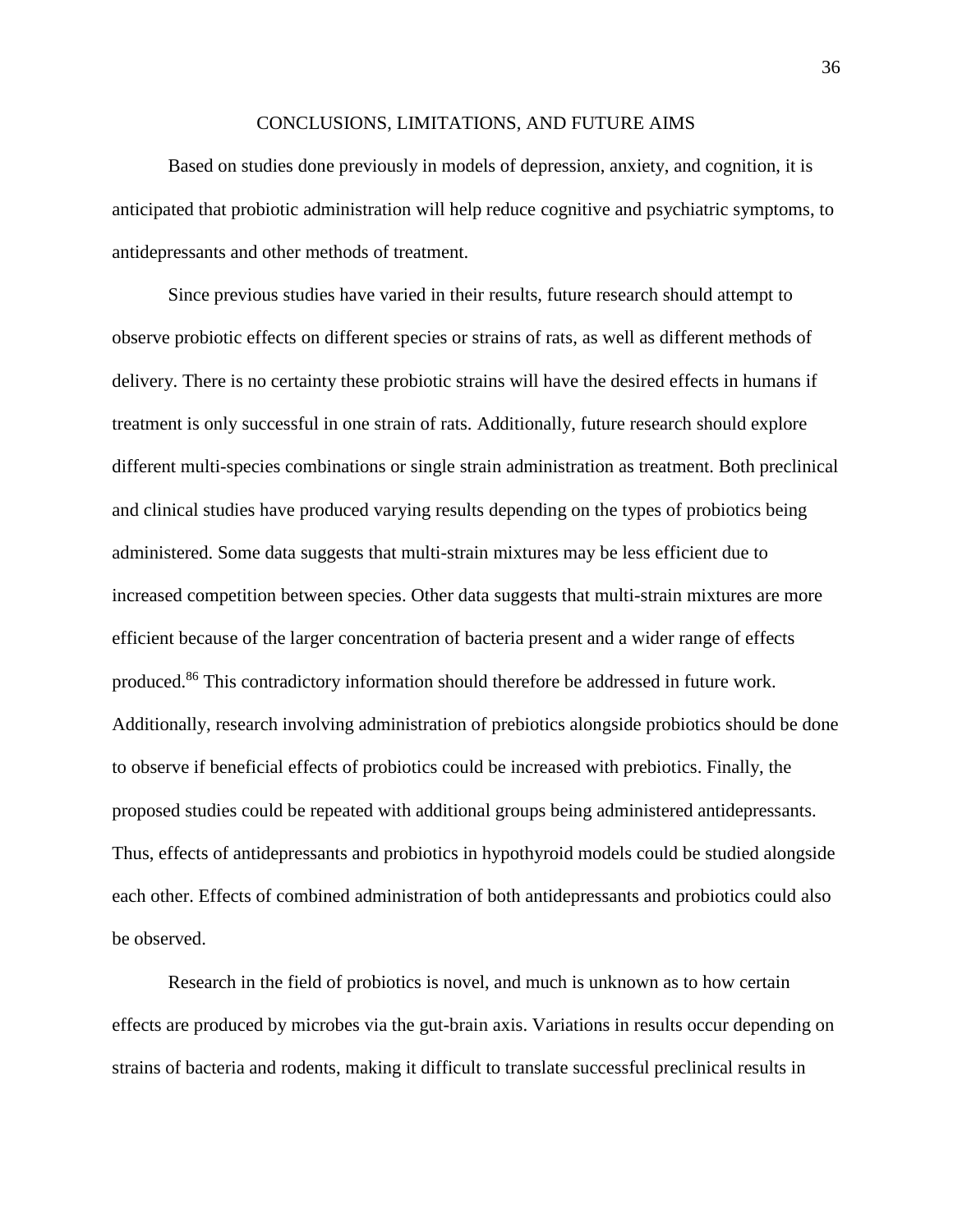human models. As more researchers become attracted by the intriguing phenomena produced by probiotics, the field will greatly increase in knowledge. Until then, research should be done to increase knowledge of mechanisms involved in depression, anxiety, and memory, which will better help identify which probiotics may alter those mechanisms.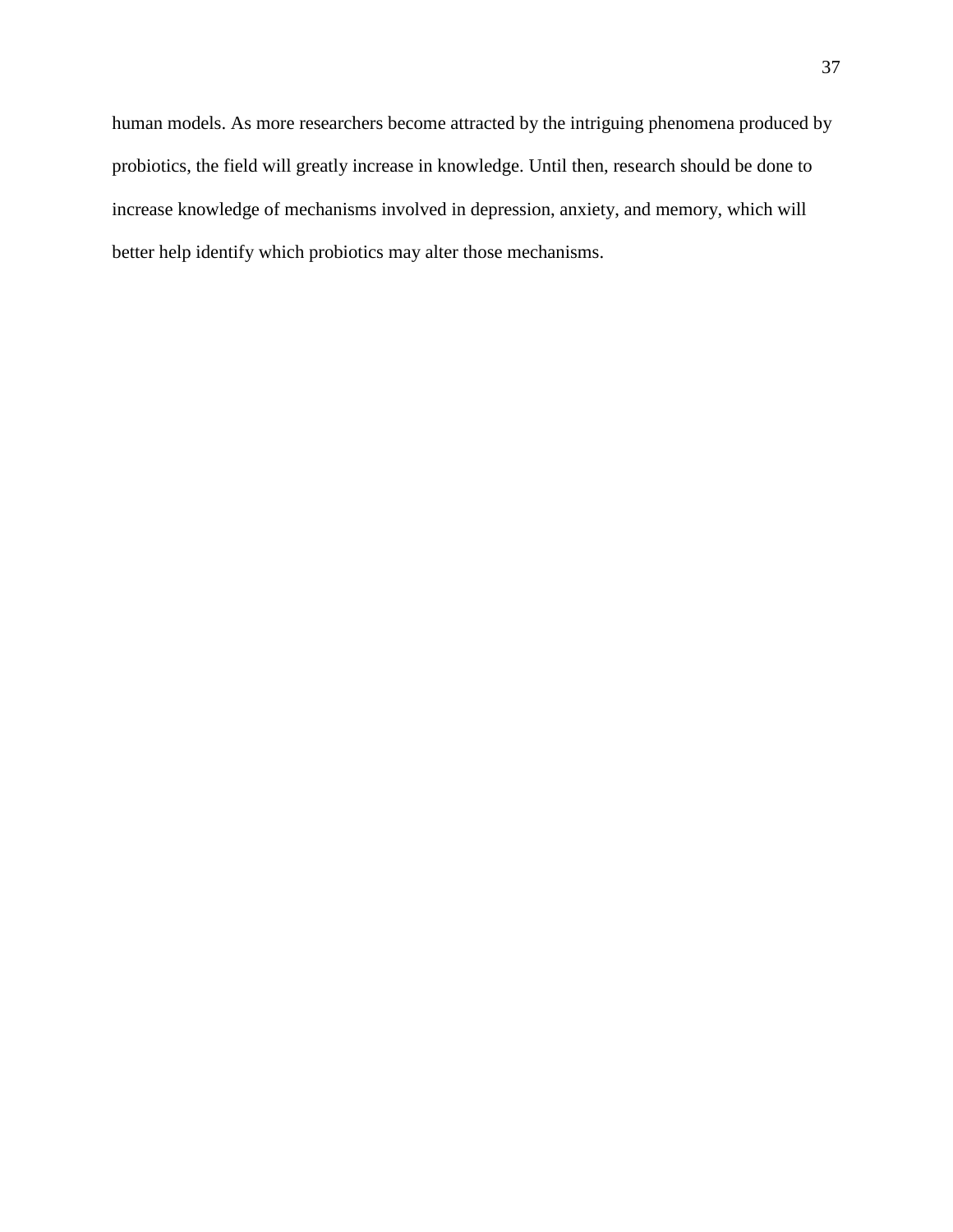# REFERENCES

- 1. Preety R, M. S. T. Hypothyroidism and its implications among women. *Drug Invent Today*. 2018;10(11):2330-2334. https://seu.idm.oclc.org/login?url=https://search.ebscohost.com/login.aspx?direct=true&db =a9h&AN=132173510&site=ehost-live&scope=site. Accessed January 23, 2019.
- 2. Gaitonde DY, Rowley KD, Sweeney LB. Hypothyroidism: An Update. *Am Fam Physician*. 2012;86(3):244-251. https://www.aafp.org/afp/2012/0801/p244.html. Accessed March 10, 2019.
- 3. Hypothyroidism (Underactive Thyroid) | NIDDK. National Institute of Diabetes and Digestive and Kidney Diseases. https://www.niddk.nih.gov/health-information/endocrinediseases/hypothyroidism. Accessed October 27, 2018.
- 4. Samuels MH. Psychiatric and cognitive manifestations of hypothyroidism. *Curr Opin Endocrinol Diabetes Obes*. 2014;21(5):377-383. doi:10.1097/MED.0000000000000089
- 5. Heinrich TW, Grahm G. Hypothyroidism Presenting as Psychosis: Myxedema Madness Revisited. *Prim Care Companion J Clin Psychiatry*. 2003;5(6):260-266. https://www.ncbi.nlm.nih.gov/pmc/articles/PMC419396/. Accessed March 13, 2019.
- 6. Marieb E, Hoehn K. *Human Anatomy and Physiology*. Pearson; 2016.
- 7. Zoeller RT, Tan SW, Tyl RW. General Background on the Hypothalamic-Pituitary-Thyroid (HPT) Axis. *Crit Rev Toxicol*. 2007;37(1-2):11-53. doi:10.1080/10408440601123446
- 8. Carvalho DP, Dupuy C. Thyroid hormone biosynthesis and release. *Mol Cell Endocrinol*. 2017;458:6-15. doi:10.1016/j.mce.2017.01.038
- 9. Ortiga-Carvalho TM, Chiamolera MI, Pazos-Moura CC, Wondisford FE. Hypothalamus-Pituitary-Thyroid Axis. *Compr Physiol*. 2016;6(3):1387-1428. doi:10.1002/cphy.c150027
- 10. Deiodinases. *Natl Acad Hypothyroidism*. https://www.nahypothyroidism.org/deiodinases/. Accessed January 27, 2019.
- 11. Rivas M, Naranjo JR. Thyroid hormones, learning and memory. *Genes Brain Behav*. 2007;6(s1):40-44. doi:10.1111/j.1601-183X.2007.00321.x
- 12. De Leo S, Lee SY, Braverman LE. Hyperthyroidism. *Lancet Lond Engl*. 2016;388(10047):906-918. doi:10.1016/S0140-6736(16)00278-6
- 13. Kravets I. Hyperthyroidism: Diagnosis and Treatment. *Am Fam Physician*. 2016;93(5):363- 370.
- 14. Osuna PM, Udovcic M, Sharma MD. Hyperthyroidism and the Heart. *Methodist DeBakey Cardiovasc J*. 2017;13(2):60-63. doi:10.14797/mdcj-13-2-60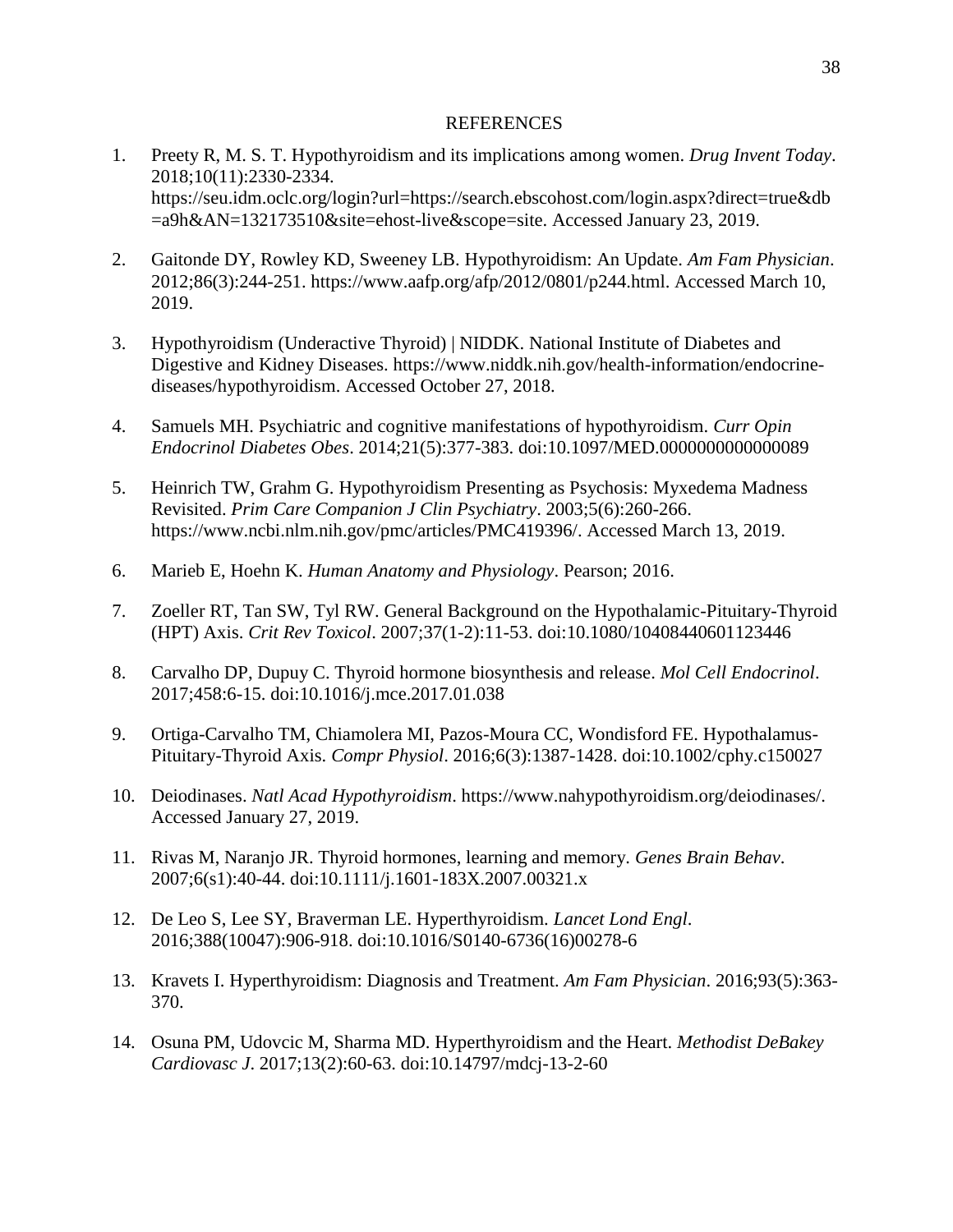- 15. Hyperthyroidism. *Am Thyroid Assoc*. https://www.thyroid.org/hyperthyroidism/. Accessed October 29, 2018.
- 16. Pyzik A, Grywalska E, Matyjaszek-Matuszek B, Roliński J. Immune disorders in Hashimoto's thyroiditis: what do we know so far? *J Immunol Res*. 2015;2015:979167. doi:10.1155/2015/979167
- 17. Rastogi MV, LaFranchi SH. Congenital hypothyroidism. *Orphanet J Rare Dis*. 2010;5:17. doi:10.1186/1750-1172-5-17
- 18. Krysiak R, Szkróbka W, Okopień B. Sexual function and depressive symptoms in young women with hypothyroidism receiving levothyroxine/liothyronine combination therapy: a pilot study. *Curr Med Res Opin*. 2018;34(9):1579-1586. doi:10.1080/03007995.2018.1448771
- 19. Krysiak R, Marek B, Okopień B. Sexual function and depressive symptoms in young men with hypothyroidism receiving levothyroxine/liothyronine combination therapy. *Pol J Endocrinol Endokrynol Pol*. 2018;69(1):16-22. doi:10.5603/EP.a2018.0005
- 20. Dean J, Keshavan M. The neurobiology of depression: An integrated view. *Asian J Psychiatry*. 2017;27:101-111. doi:10.1016/j.ajp.2017.01.025
- 21. Fischer S, Ehlert U. Hypothalamic–pituitary–thyroid (HPT) axis functioning in anxiety disorders. A systematic review. *Depress Anxiety*. 2018;35(1):98-110. doi:10.1002/da.22692
- 22. Effect of Probiotics on Depression: A Systematic Review and Meta-Analysis of Randomized Controlled Trials. https://www.ncbi.nlm.nih.gov/pmc/articles/PMC4997396/. Accessed March 17, 2018.
- 23. Gerges NZ, Alkadhi KA. Hypothyroidism impairs late LTP in CA1 region but not in dentate gyrus of the intact rat hippocampus: MAPK involvement. *Hippocampus*. 2004;14(1):40-45. doi:10.1002/hipo.10165
- 24. Franklin AV, King MK, Palomo V, Martinez A, McMahon LL, Jope RS. Glycogen synthase kinase-3 inhibitors reverse deficits in long-term potentiation and cognition in Fragile X mice. *Biol Psychiatry*. 2014;75(3). doi:10.1016/j.biopsych.2013.08.003
- 25. Singh R, Tandon A, Gupta SK, Saroja K. Optimal Levothyroxine Replacement Adequately Improves Symptoms of Hypothyroidism; Residual Symptoms Need Further Evaluation for Other than Hypothyroidism Causation. *Indian J Endocrinol Metab*. 2017;21(6):830-835. doi:10.4103/ijem.IJEM\_165\_17
- 26. Wekking EM, Appelhof BC, Fliers E, et al. Cognitive functioning and well-being in euthyroid patients on thyroxine replacement therapy for primary hypothyroidism. *Eur J Endocrinol*. 2005;153(6):747-753. doi:10.1530/eje.1.02025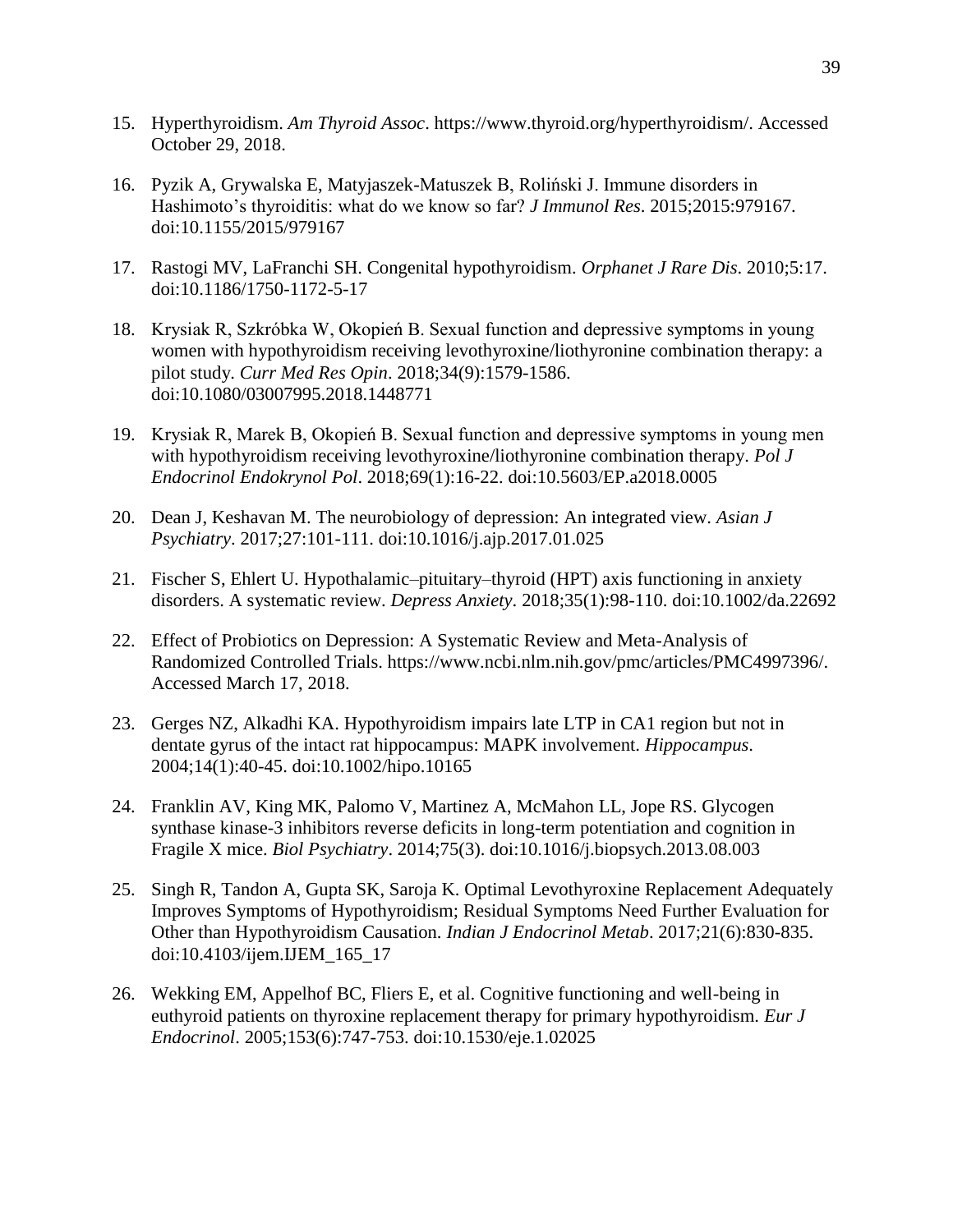- 27. Gayathri D, Rashmi BS. Mechanism of development of depression and probiotics as adjuvant therapy for its prevention and management. *Ment Health Prev*. 2017;5:40-51. doi:10.1016/j.mhp.2017.01.003
- 28. Khawam EA, Laurencic G, Malone DA. Side effects of antidepressants: an overview. *Cleve Clin J Med*. 2006;73(4):351-353. doi:10.3949/ccjm.73.4.351
- 29. Buras A, Battle L, Landers E, Nguyen T, Vasudevan N. Thyroid hormones regulate anxiety in the male mouse. *Horm Behav*. 2014;65(2):88-96. doi:10.1016/j.yhbeh.2013.11.008
- 30. Özgür E, Gürbüz Özgür B, Aksu H, Cesur G. The Effect of Congenital and Postnatal Hypothyroidism on Depression-Like Behaviors in Juvenile Rats. *J Clin Res Pediatr Endocrinol*. 2016;8(4):439-444. doi:10.4274/jcrpe.3498
- 31. Zeng H, Schimpf BA, Rohde AD, Pavlova MN, Gragerov A, Bergmann JE. Thyrotropin-Releasing Hormone Receptor 1-Deficient Mice Display Increased Depression and Anxiety-Like Behavior. *Mol Endocrinol*. 2007;21(11):2795-2804. doi:10.1210/me.2007-0048
- 32. Hage MP, Azar ST. The Link between Thyroid Function and Depression. *J Thyroid Res*. 2012;2012. doi:10.1155/2012/590648
- 33. Tayde PS, Bhagwat NM, Sharma P, et al. Hypothyroidism and Depression: Are Cytokines the Link? *Indian J Endocrinol Metab*. 2017;21(6):886-892. doi:10.4103/ijem.IJEM\_265\_17
- 34. Bathla M, Singh M, Relan P. Prevalence of anxiety and depressive symptoms among patients with hypothyroidism. *Indian J Endocrinol Metab*. 2016;20(4):468-474. doi:10.4103/2230-8210.183476
- 35. Yoo BB, Mazmanian SK. The Enteric Network: Interactions between the Immune and Nervous Systems of the Gut. *Immunity*. 2017;46(6):910-926. doi:10.1016/j.immuni.2017.05.011
- 36. Saulnier DM, Ringel Y, Heyman MB, et al. The intestinal microbiome, probiotics and prebiotics in neurogastroenterology. *Gut Microbes*. 2013;4(1):17-27. doi:10.4161/gmic.22973
- 37. Sarkar A, Lehto SM, Harty S, Dinan TG, Cryan JF, Burnet PWJ. Psychobiotics and the Manipulation of Bacteria–Gut–Brain Signals. *Trends Neurosci*. 2016;39(11):763-781. doi:10.1016/j.tins.2016.09.002
- 38. Wang H, Lee I-S, Braun C, Enck P. Effect of Probiotics on Central Nervous System Functions in Animals and Humans: A Systematic Review. *J Neurogastroenterol Motil*. 2016;22(4):589-605. doi:10.5056/jnm16018
- 39. Dinan TG, Stilling RM, Stanton C, Cryan JF. Collective unconscious: how gut microbes shape human behavior. *J Psychiatr Res*. 2015;63:1-9. doi:10.1016/j.jpsychires.2015.02.021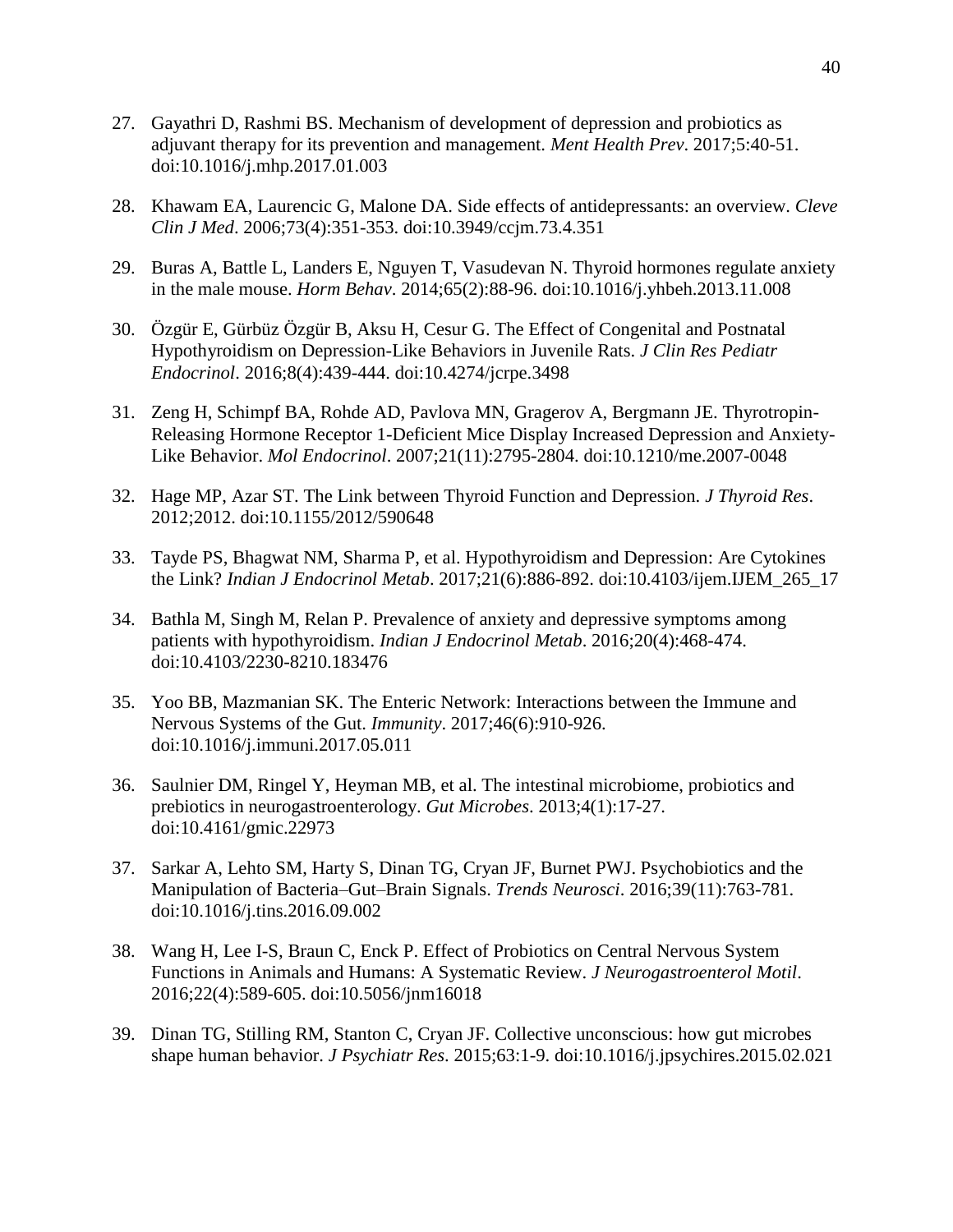- 40. Cryan JF, Dinan TG. Mind-altering microorganisms: the impact of the gut microbiota on brain and behaviour. *Nat Rev Neurosci*. 2012;13(10):701-712. doi:10.1038/nrn3346
- 41. Sharon G, Sampson TR, Geschwind DH, Mazmanian SK. The Central Nervous System and the Gut Microbiome. *Cell*. 2016;167(4):915-932. doi:10.1016/j.cell.2016.10.027
- 42. Vuong HE, Hsiao EY. Emerging Roles for the Gut Microbiome in Autism Spectrum Disorder. *Biol Psychiatry*. 2017;81(5):411-423. doi:10.1016/j.biopsych.2016.08.024
- 43. Ushakova G, Fed'kiv O, Prykhod'ko O, Pierzynowski S, Kruszewska D. The effect of longterm lactobacilli (lactic acid bacteria) enteral treatment on the central nervous system of growing rats. *J Nutr Biochem*. 2009;20(9):677-684. doi:10.1016/j.jnutbio.2008.06.010
- 44. Aizawa E, Tsuji H, Asahara T, et al. Possible association of Bifidobacterium and Lactobacillus in the gut microbiota of patients with major depressive disorder. *J Affect Disord*. 2016;202:254-257. doi:10.1016/j.jad.2016.05.038
- 45. Chapman CMC, Gibson GR, Rowland I. In vitro evaluation of single- and multi-strain probiotics: Inter-species inhibition between probiotic strains, and inhibition of pathogens. *Anaerobe*. 2012;18(4):405-413. doi:10.1016/j.anaerobe.2012.05.004
- 46. Hidalgo-Cantabrana C, Delgado S, Ruiz L, Ruas-Madiedo P, Sánchez B, Margolles A. Bifidobacteria and Their Health-Promoting Effects. *Microbiol Spectr*. 2017;5(3). doi:10.1128/microbiolspec.BAD-0010-2016
- 47. O'Callaghan A, van Sinderen D. Bifidobacteria and Their Role as Members of the Human Gut Microbiota. *Front Microbiol*. 2016;7. doi:10.3389/fmicb.2016.00925
- 48. Kobyliak N, Abenavoli L, Mykhalchyshyn G, et al. A Multi-strain Probiotic Reduces the Fatty Liver Index, Cytokines and Aminotransferase levels in NAFLD Patients: Evidence from a Randomized Clinical Trial. *J Gastrointestin Liver Dis*. 2018;27(1):41-49. doi:10.15403/jgld.2014.1121.271.kby
- 49. Maqsood R, Stone TW. The Gut-Brain Axis, BDNF, NMDA and CNS Disorders. *Neurochem Res*. 2016;41(11):2819-2835. doi:10.1007/s11064-016-2039-1
- 50. Jenkins TA, Nguyen JCD, Polglaze KE, Bertrand PP. Influence of Tryptophan and Serotonin on Mood and Cognition with a Possible Role of the Gut-Brain Axis. *Nutrients*. 2016;8(1). doi:10.3390/nu8010056
- 51. Mason BL. Feeding Systems and the Gut Microbiome: Gut-Brain Interactions With Relevance to Psychiatric Conditions. *Psychosomatics*. 2017;58(6):574-580. doi:10.1016/j.psym.2017.06.002
- 52. Castrén E, Rantamäki T. The role of BDNF and its receptors in depression and antidepressant drug action: Reactivation of developmental plasticity. *Dev Neurobiol*. 2010;70(5):289-297. doi:10.1002/dneu.20758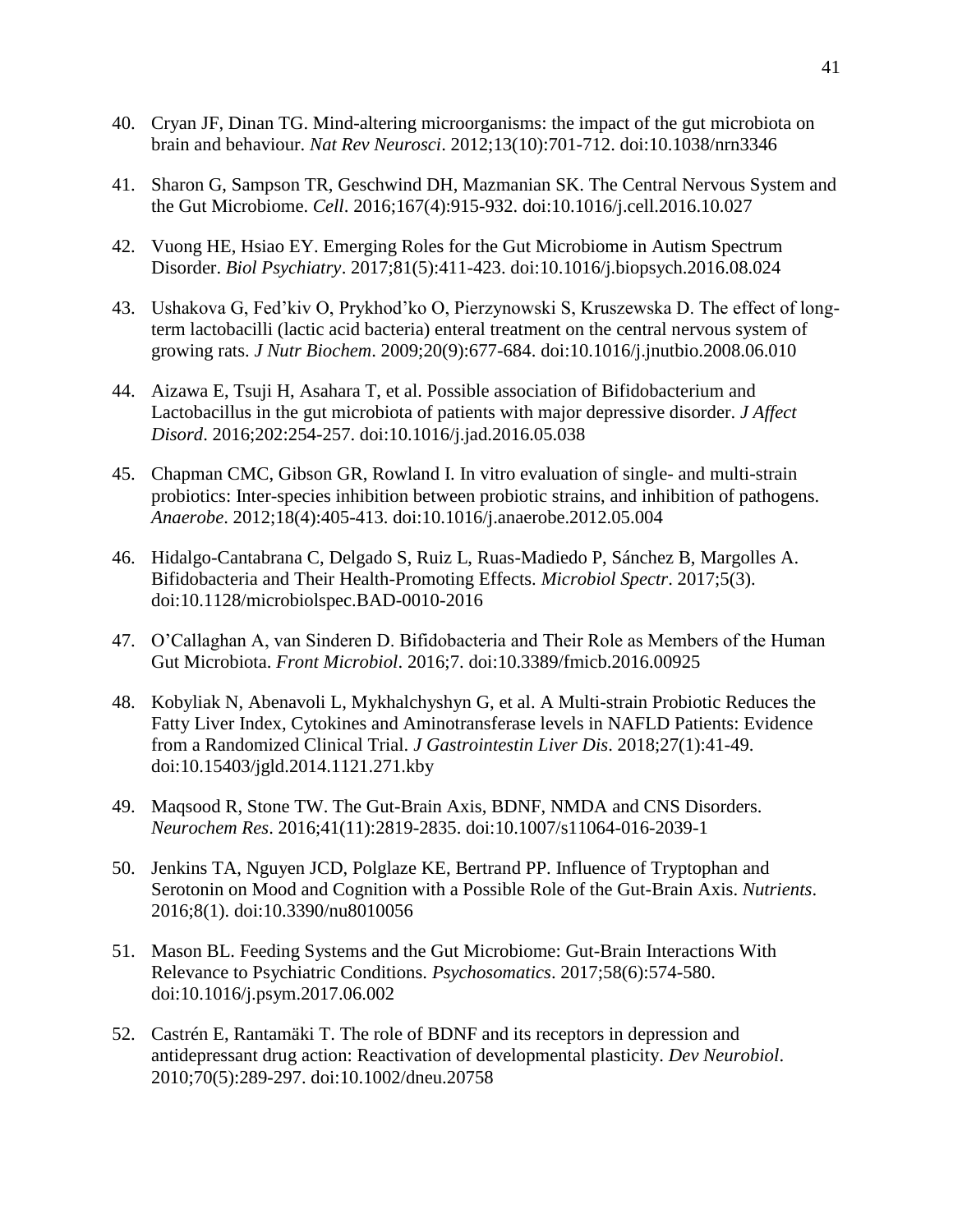- 53. Hempstead BL. Brain-Derived Neurotrophic Factor: Three Ligands, Many Actions. *Trans Am Clin Climatol Assoc*. 2015;126:9-19.
- 54. Kowiański P, Lietzau G, Czuba E, Waśkow M, Steliga A, Moryś J. BDNF: A Key Factor with Multipotent Impact on Brain Signaling and Synaptic Plasticity. *Cell Mol Neurobiol*. 2018;38(3):579-593. doi:10.1007/s10571-017-0510-4
- 55. Phillips C. Brain-Derived Neurotrophic Factor, Depression, and Physical Activity: Making the Neuroplastic Connection. *Neural Plast*. 2017;2017. doi:10.1155/2017/7260130
- 56. Bekinschtein P, Cammarota M, Katche C, et al. BDNF is essential to promote persistence of long-term memory storage. *Proc Natl Acad Sci U S A*. 2008;105(7):2711-2716. doi:10.1073/pnas.0711863105
- 57. Crozier RA, Bi C, Han YR, Plummer MR. BDNF Modulation of NMDA Receptors Is Activity Dependent. *J Neurophysiol*. 2008;100(6):3264-3274. doi:10.1152/jn.90418.2008
- 58. Cortés C, Eugenin E, Aliaga E, et al. Hypothyroidism in the Adult Rat Causes Incremental Changes in Brain-Derived Neurotrophic Factor, Neuronal and Astrocyte Apoptosis, Gliosis, and Deterioration of Postsynaptic Density. *Thyroid*. 2012;22(9):951-963. doi:10.1089/thy.2010.0400
- 59. Moraga-Amaro R, Jerez-Baraona JM, Simon F, Stehberg J. Role of astrocytes in memory and psychiatric disorders. *J Physiol-Paris*. 2014;108(4):240-251. doi:10.1016/j.jphysparis.2014.08.005
- 60. Sofroniew MV, Vinters HV. Astrocytes: biology and pathology. *Acta Neuropathol (Berl)*. 2010;119(1):7-35. doi:10.1007/s00401-009-0619-8
- 61. Han X, Chen M, Wang F, et al. Forebrain engraftment by human glial progenitor cells enhances synaptic plasticity and learning in adult mice. *Cell Stem Cell*. 2013;12(3):342- 353. doi:10.1016/j.stem.2012.12.015
- 62. Foster JA, McVey Neufeld K-A. Gut–brain axis: how the microbiome influences anxiety and depression. *Trends Neurosci*. 2013;36(5):305-312. doi:10.1016/j.tins.2013.01.005
- 63. Krishnan V, Nestler EJ. Animal Models of Depression: Molecular Perspectives. *Curr Top Behav Neurosci*. 2011;7:121-147. doi:10.1007/7854\_2010\_108
- 64. Desbonnet L, Garrett L, Clarke G, Kiely B, Cryan JF, Dinan TG. Effects of the probiotic Bifidobacterium infantis in the maternal separation model of depression. *Neuroscience*. 2010;170(4):1179-1188. doi:10.1016/j.neuroscience.2010.08.005
- 65. Bravo JA, Forsythe P, Chew MV, et al. Ingestion of Lactobacillus strain regulates emotional behavior and central GABA receptor expression in a mouse via the vagus nerve. *Proc Natl Acad Sci U S A*. 2011;108(38):16050-16055. doi:10.1073/pnas.1102999108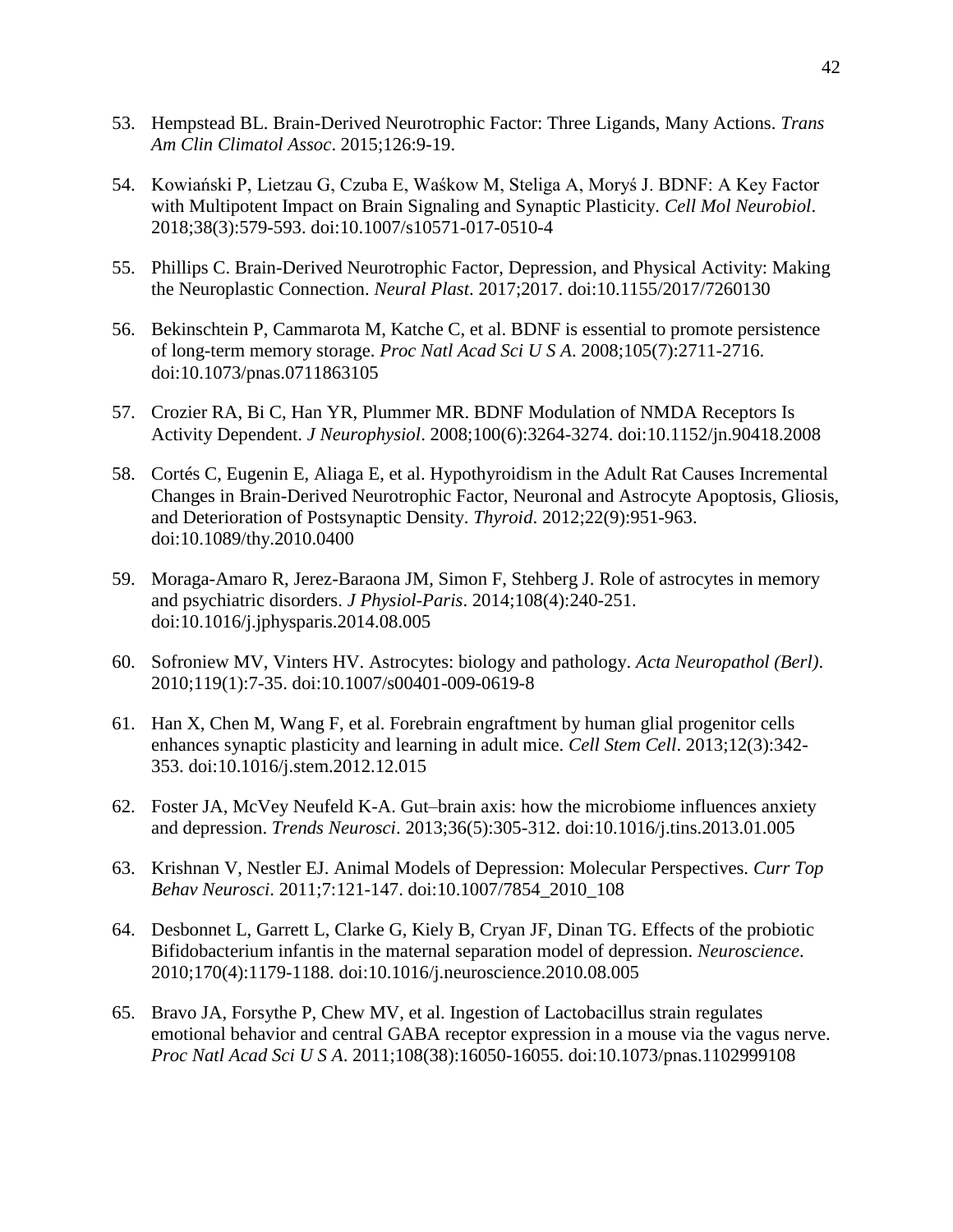- 66. Desbonnet L, Garrett L, Clarke G, Bienenstock J, Dinan TG. The probiotic Bifidobacteria infantis: An assessment of potential antidepressant properties in the rat. *J Psychiatr Res*. 2008;43(2):164-174. doi:10.1016/j.jpsychires.2008.03.009
- 67. Davari S, Talaei SA, Salami M, Fazeli MR, Alaei H. Effects of Supplementation with Probiotics on Long-Term Potentiation Impairment in Diabetic Rats. *J Isfahan Med Sch*. 2013;30(218):2236-2247. https://seu.idm.oclc.org/login?url=https://search.ebscohost.com/login.aspx?direct=true&db =a9h&AN=90069020&site=ehost-live&scope=site. Accessed October 27, 2018.
- 68. Farrokhi E, Hosseini M, Beheshti F, Vafaee F, Hadjzadeh MA-R, Dastgheib SS. Brain tissues oxidative damage as a possible mechanism of deleterious effects of propylthiouracilinduced hypothyroidism on learning and memory in neonatal and juvenile growth in rats. *Basic Clin Neurosci*. 2014;5(4):285-294.
- 69. Steenbergen L, Sellaro R, van Hemert S, Bosch JA, Colzato LS. A randomized controlled trial to test the effect of multispecies probiotics on cognitive reactivity to sad mood. *Brain Behav Immun*. 2015;48:258-264. doi:10.1016/j.bbi.2015.04.003
- 70. Romijn AR, Rucklidge JJ, Kuijer RG, Frampton C. A double-blind, randomized, placebocontrolled trial of Lactobacillus helveticus and Bifidobacterium longum for the symptoms of depression. *Aust N Z J Psychiatry*. 2017;51(8):810-821. doi:10.1177/0004867416686694
- 71. Davari S, Talaei SA, Alaei H, salami M. Probiotics treatment improves diabetes-induced impairment of synaptic activity and cognitive function: Behavioral and electrophysiological proofs for microbiome–gut–brain axis. *Neuroscience*. 2013;240:287-296. doi:10.1016/j.neuroscience.2013.02.055
- 72. Savignac HM, Tramullas M, Kiely B, Dinan TG, Cryan JF. Bifidobacteria modulate cognitive processes in an anxious mouse strain. *Behav Brain Res*. 2015;287:59-72. doi:10.1016/j.bbr.2015.02.044
- 73. Ohland CL, Kish L, Bell H, et al. Effects of Lactobacillus helveticus on murine behavior are dependent on diet and genotype and correlate with alterations in the gut microbiome. *Psychoneuroendocrinology*. 2013;38(9):1738-1747. doi:10.1016/j.psyneuen.2013.02.008
- 74. Gareau MG, Wine E, Rodrigues DM, et al. Bacterial infection causes stress-induced memory dysfunction in mice. *Gut*. 2011;60(3):307-317. doi:10.1136/gut.2009.202515
- 75. Antunes M, Biala G. The novel object recognition memory: neurobiology, test procedure, and its modifications. *Cogn Process*. 2012;13(2):93-110. doi:10.1007/s10339-011-0430-z
- 76. Smith CJ, Emge JR, Berzins K, et al. Probiotics normalize the gut-brain-microbiota axis in immunodeficient mice. *Am J Physiol - Gastrointest Liver Physiol*. 2014;307(8):G793- G802. doi:10.1152/ajpgi.00238.2014
- 77. Panicker V, Evans J, Bjøro T, Asvold BO, Dayan CM, Bjerkeset O. A paradoxical difference in relationship between anxiety, depression and thyroid function in subjects on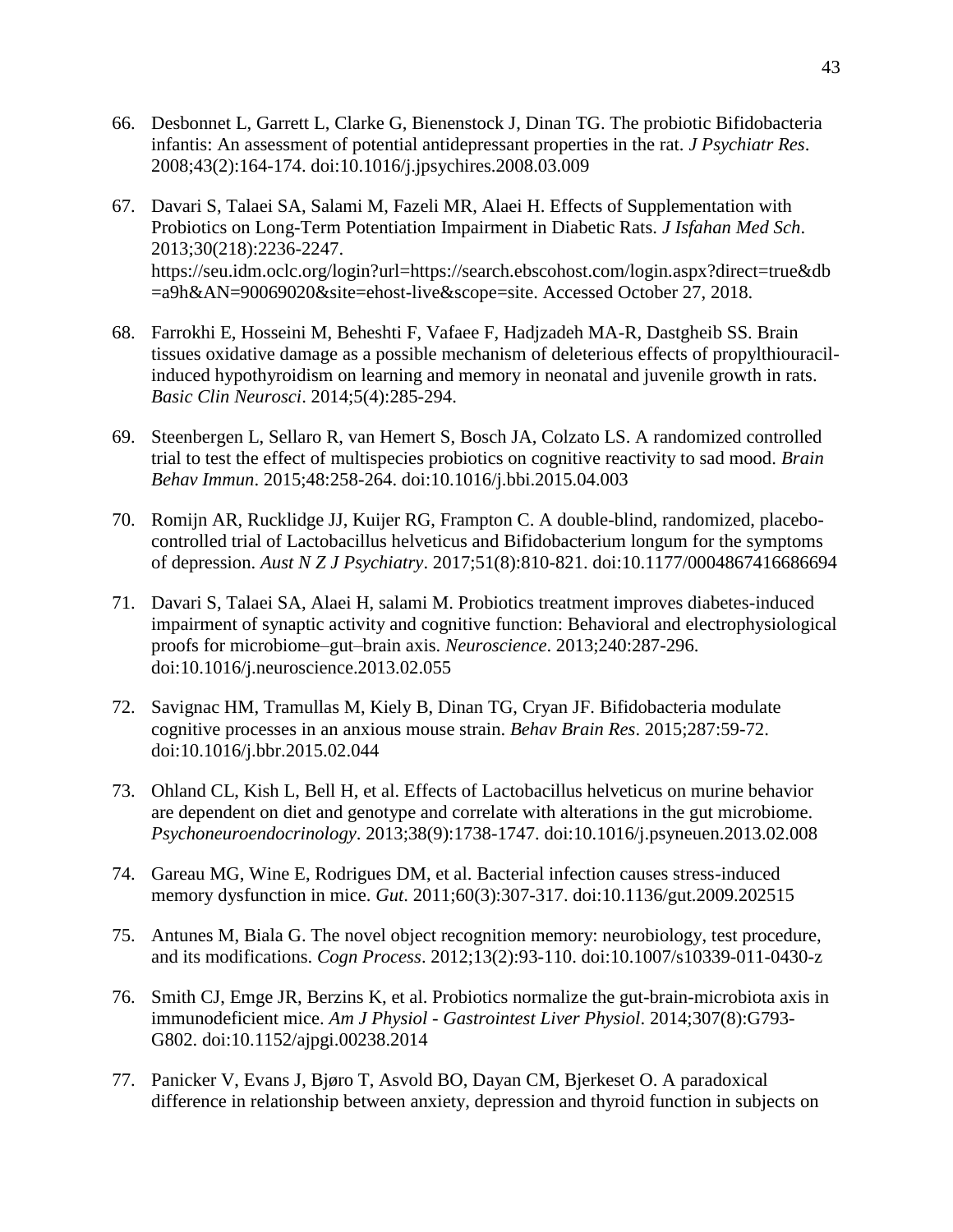and not on T4: findings from the HUNT study. *Clin Endocrinol (Oxf)*. 2009;71(4):574-580. doi:10.1111/j.1365-2265.2008.03521.x

- 78. Saravanan P, Chau W-F, Roberts N, Vedhara K, Greenwood R, Dayan CM. Psychological well-being in patients on 'adequate' doses of l-thyroxine: results of a large, controlled community-based questionnaire study. *Clin Endocrinol (Oxf)*. 2002;57(5):577-585. doi:10.1046/j.1365-2265.2002.01654.x
- 79. Beck AT, Epstein N, Brown G, Steer RA. An inventory for measuring clinical anxiety: Psychometric properties. *J Consult Clin Psychol*. 1988;56(6):893-897. doi:10.1037/0022- 006X.56.6.893
- 80. Muntingh AD, van der Feltz-Cornelis CM, van Marwijk HW, Spinhoven P, Penninx BW, van Balkom AJ. Is the beck anxiety inventory a good tool to assess the severity of anxiety? A primary care study in The Netherlands study of depression and anxiety (NESDA). *BMC Fam Pract*. 2011;12:66. doi:10.1186/1471-2296-12-66
- 81. Brown ES, Murray M, Carmody TJ, et al. The Quick Inventory of Depressive Symptomatology–Self-report: a psychometric evaluation in patients with asthma and major depressive disorder. *Ann Allergy Asthma Immunol Off Publ Am Coll Allergy Asthma Immunol*. 2008;100(5):433-438. doi:10.1016/S1081-1206(10)60467-X
- 82. Rush AJ, Trivedi MH, Ibrahim HM, et al. The 16-Item quick inventory of depressive symptomatology (QIDS), clinician rating (QIDS-C), and self-report (QIDS-SR): a psychometric evaluation in patients with chronic major depression. *Biol Psychiatry*. 2003;54(5):573-583. doi:10.1016/S0006-3223(02)01866-8
- 83. Montgomery SA, Asberg M. A new depression scale designed to be sensitive to change. *Br J Psychiatry J Ment Sci*. 1979;134:382-389.
- 84. Kostić-Petrović I, Žikić O. Biomarkers of Depression: New Challenges. *BIOMARKERI DEPRESIJE- NOVI IZAZOVI*. 2017;56(1):44-49. doi:10.5633/amm.2017.0107
- 85. Messaoudi M, Lalonde R, Violle N, et al. Assessment of psychotropic-like properties of a probiotic formulation (Lactobacillus helveticus R0052 and Bifidobacterium longum R0175) in rats and human subjects. *Br J Nutr*. 2011;105(5):755-764. doi:10.1017/S0007114510004319
- 86. Umbrello G, Esposito S. Microbiota and neurologic diseases: potential effects of probiotics. *J Transl Med*. 2016;14. doi:10.1186/s12967-016-1058-7

87. Thyroid Function Tests. American Thyroid Association. https://www.thyroid.org/thyroidfunction-tests/. Accessed November 30, 2018.

88. Barnes Maze. http://www.sylics.com/contract-research/behavioural-tests/cognitivetests/barnes-maze/. Accessed November 30, 2018.